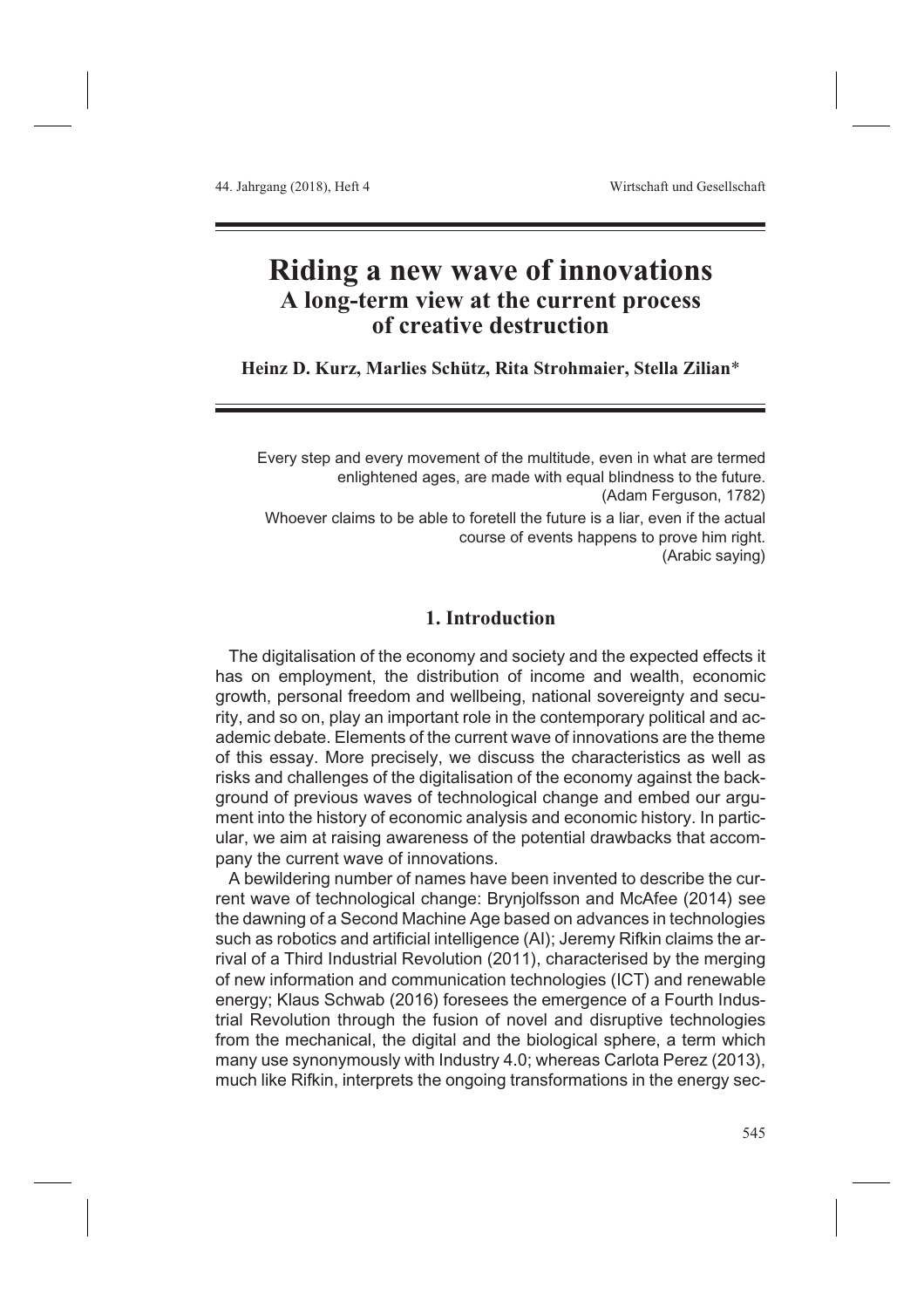tor backed up by ICT as the continuation of the Fifth Technological Revolution. As if that wasn't enough, Japan recently propagated the transition of the country towards Society 5.0, where smart technologies will raise socioeconomic development to a whole new level. According to Wilenius and Casti (2015) the same technologies will soon trigger the Sixth Revolution. Their unlimited potential might lead up to and beyond a critical point, known as "technological singularity", with artificial superintelligence taking over from humans the control of technological evolution and socioeconomic development.

While each of the above concepts may be questioned, they all direct attention to countless (irreversible) changes in production, employment and everyday life.

Although the future is never certain, as the two quotations above emphasise, this does not mean that we cannot say anything about it. In fact, today we know things we did not know in the past. The arguably most important of them is the fact that the Western Antarctic Ice Sheet is now subsiding into the sea at an accelerating rate. There are good reasons to presume that this process is irreversible, and that rising sea level will have a huge impact on coastal areas worldwide, triggering potentially catastrophic changes of earth's climate, mass migration, and other undesirable consequences.1 Most are due to anthropogenic causes. This flies in the face of an idea, advocated with almost religious zeal by many if not most economists, namely that if individuals are left to their own devices, the economy will self-organise into a state that has satisfactory welfare properties. As Andrew Schotter (1985, p. 2) put it: "nothing but selfishness is necessary to yield socially beneficial outcomes." Climate change provides compelling evidence that this is not generally the case. The complex dynamic and adaptive system has passed a threshold, or critical point, beyond which its behaviour is not only quantitatively, but qualitatively different. The way back into a "safe" area, in which there is stability, is blocked, at least for now.

Climate change and the prospect of machines taking over are the unintended consequences of the success of what Joel Mokyr (2016) called a "culture of growth". The corresponding climate of innovation developed in Europe which made the (First) Industrial Revolution sparked a remarkable period of growth in per capita income and improved living conditions. Yet the economy is not only a sort of machine that solves problems, it also creates new ones. "Necessity is the mother of invention", the old saying goes. Will the necessity be large enough to generate a sufficient flow of inventions, and will these inventions themselves lead only to challenges and risks that are manageable?

We do not pretend to be able to answer this question. Instead, we will limit ourselves to discussing some of the outstanding features of the new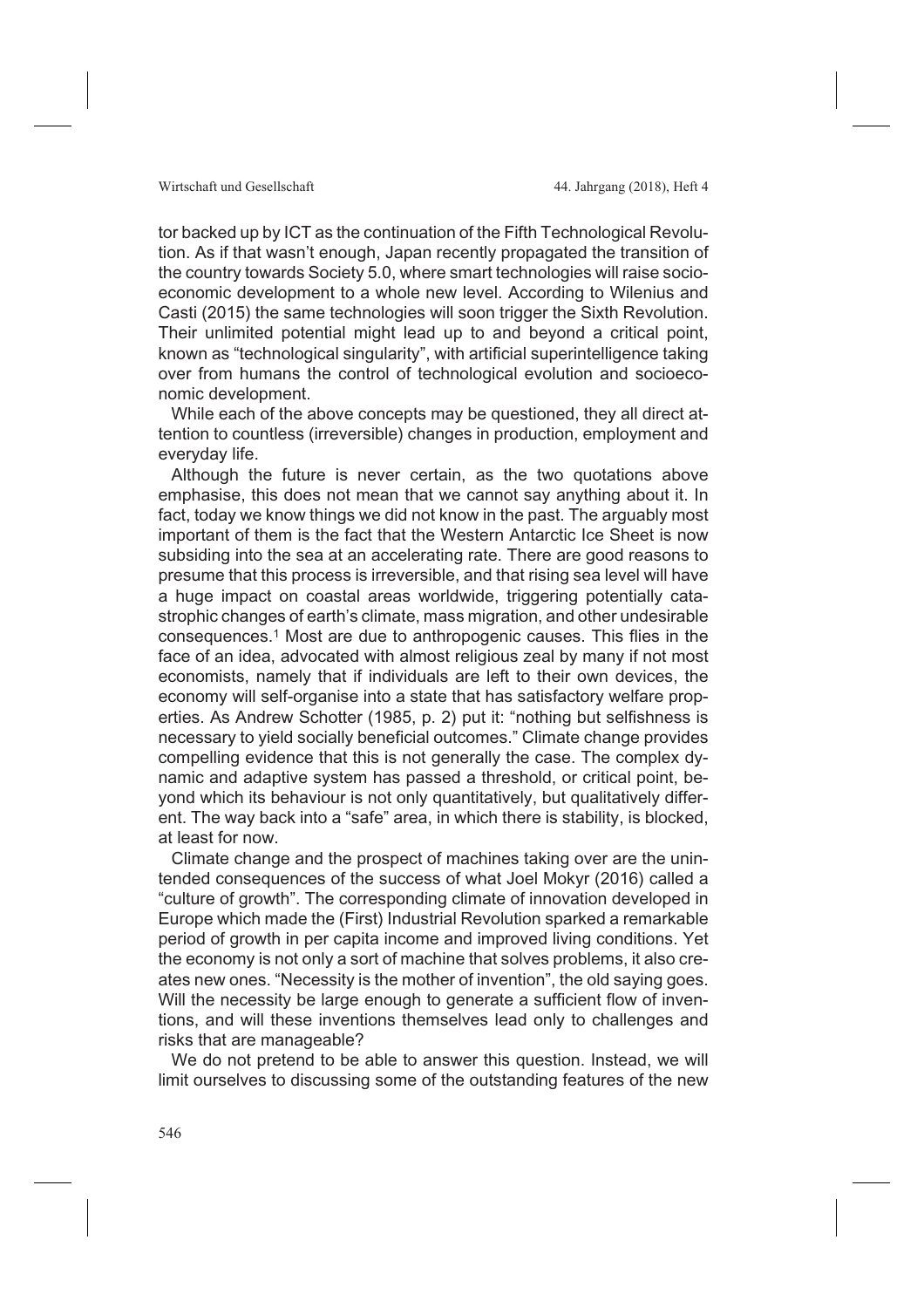wave of innovations discussed above, how they compare to similar waves in the past, how economists have attempted to understand and deal with them, which concepts and tools they have developed to do so, and what are some of the most significant effects these innovations can be expected to produce.

In this paper we will deal with a range of important issues. In Section 2 we discuss some of the more difficult and frequently overlooked problems in analysis. Section 3 offers a brief description of a few concepts and tools widely used in the theory and empirics of technological change. Section 4 provides the nutshell history of mankind in terms of the long-wave theory introduced by the Russian economist Nikolai Kondratieff, which Joseph Schumpeter suggested naming "Kondratieff waves" in his honour. Section 5 takes a closer look at the special characteristics of the new technologies under discussion here. Section 6 deals with some of the expected effects of smart technologies and is subdivided in three parts. First, we discuss the impact on labour, employment and wages, then turn to firms, profits and market forms, concluding with some observations on how this will affect the public sector and the state. The concluding Section 7 asks with reference to Schumpeter's concept of "creative destruction", whether the innovator, who causes both creation and destruction, should compensate the losers in the interest of fairness. This would allow for a relatively smooth absorption of the new and effective exploitation of the opportunities it offers. The inclusive approach suggested seeks to respect Francis Hutcheson's 1726 principle of "the greatest Happiness for the greatest Numbers".

# **2. Difficulties of the analysis**

In the media we all keep running across statements like these: Digitalisation will churn *x* per cent of the jobs currently available in country *Y*. It will increase labour productivity by a factor of *z*. Many of these so-called forecasts lack any mention of the time period and details about how this is supposed to happen. Yet if, for example, fifty per cent of the current jobs were to become redundant, it would make a huge difference, whether this will take place during the next five or the next fifty years. Clearly, only very few jobs will be affected on short term, whereas in the long run nearly everyone will. Hence statements such as those mentioned above amount to little more than vapid chit-chat. They do, however, often activate or appease people, and this frequently seems indeed to be intended by those making these statements.

This is not to belittle the difficulties of predicting the probable course of future events due to new waves of technological change. It is therefore ap-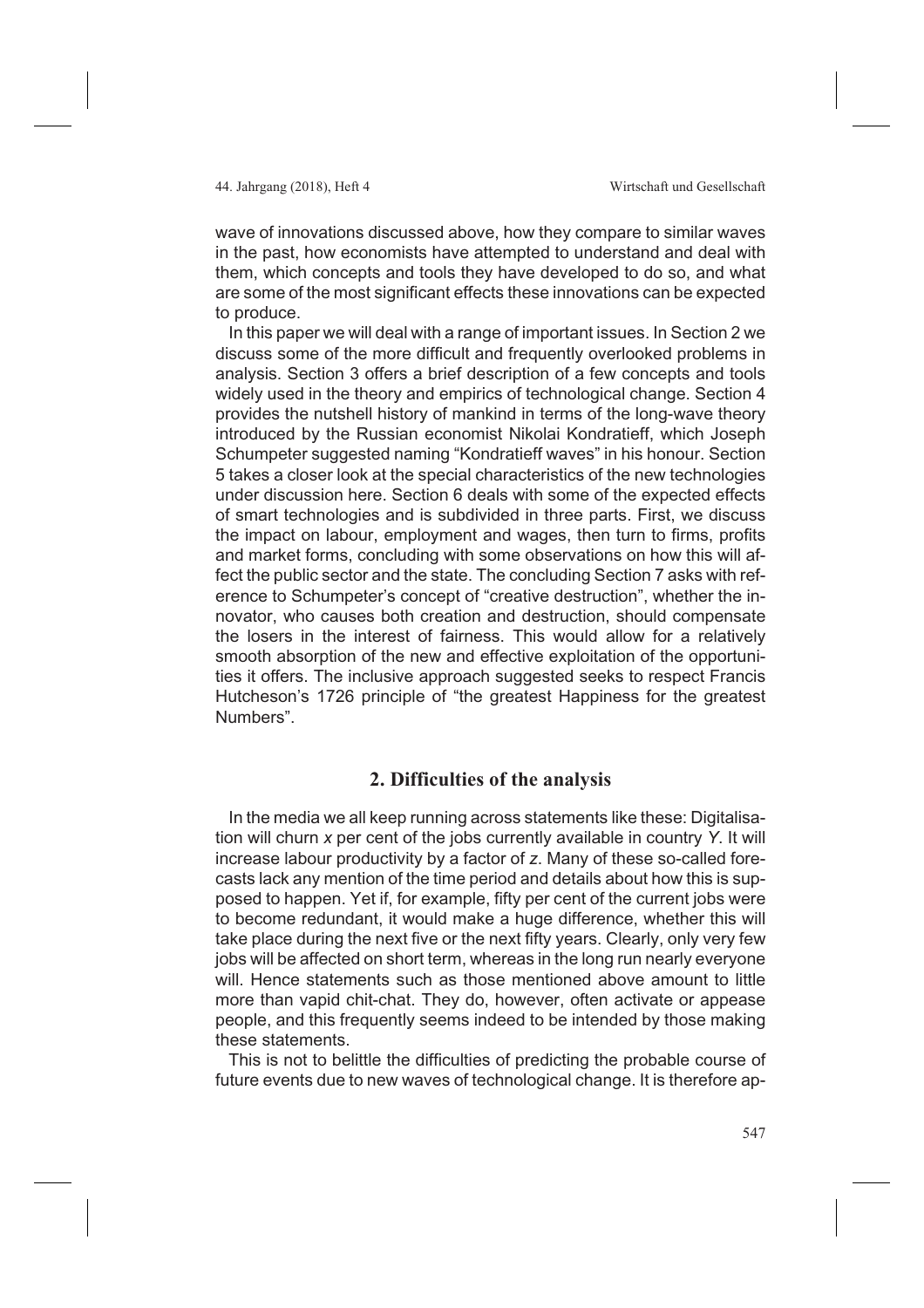propriate to begin this essay with a brief account of the most important problems we see. Economists (and people in general) should be made aware of the "pretence of knowledge" (Hayek).

First, it should be clear that the further one looks into the future the greater the uncertainty. Technological progress is not a one-time event, but an ongoing process that will continually lead to new methods of production, new products and new forms of organising the labour process, which are beyond anything we can predict with any degree of reliability. The assumption of complete foresight upon which some economic models are based, while making the life of the economist a lot simpler, and which may, with due caution, be employed for heuristic purposes, must not be taken (too) seriously. For example, what can we know today about the possibilities and limits of artificial intelligence? What about its rate of diffusion throughout the economic system? What about other breakthroughs in technology and the material sciences? And the list goes on. We may at best agree on qualitative statements about probable economic, social, cultural and political effects and perhaps use models, and it is useful to apply scenario techniques to delineate corridors within which the actual development will presumably take place.2 This may somewhat "tame" the uncertainties we are confronted with, but it cannot entirely do away with them.

Secondly, the way people perceive problems can prompt different responses, which in turn can change the course of events. Ideally, we would like to be able to predict both the technological stimuli and the political responses they engender with some degree of certainty in order to reach informed conclusions about the "seamless whole" (Georgescu-Roegen) of the dynamic process. However, we know very little about how politics will react and how these reactions will be received by society. Again, scenario techniques may help, but their contribution must remain limited.

Thirdly, what we can observe through time are multiple effects that have multiple causes, and effects can frequently themselves cause further effects. It would be folly to presume that we can observe all causes and effects that are at work here. Therefore, the real question is: Which causes lead to which effects? This is known as the imputation problem. Given the limited visibility of causes and effects, answers must necessarily be incomplete and provisional. In this paper, we will focus our attention on what we consider to be the most important causes and effects we find most relevant and largely ignore the rest. Identifying, selecting, and attributing these cause and effect relationships will be a challenge. For example, the time path of overall employment or the employment of a particular kind of labour reflects not only the impact of digitalisation, but may also depend on innovation in other areas, as well as economic policy decisions, the state of the world economy, on globalisation, natural catastrophes, political upheav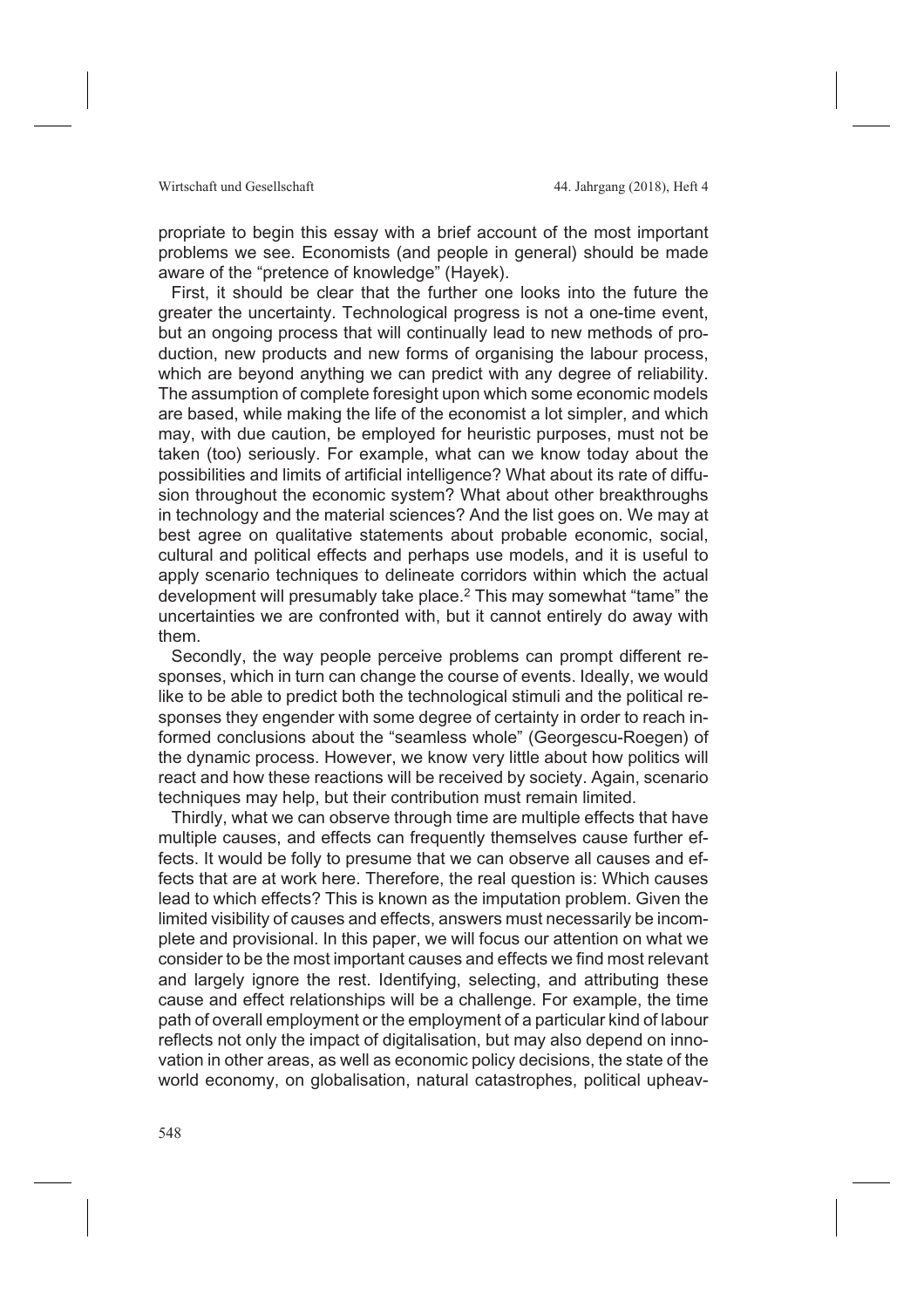als, and armed conflicts, just to name a few. Digitalisation is usually seen as a prime culprit, but hardly any serious attempts are made to take the imputations seriously. There can be no doubt that this is a tricky problem that will call for a few rough and provisional answers, but to ignore it entirely is out of the question.

Fourth, there is the widespread view, both in the popular and scientific literature, that the past provides a good guide to the future. When, for instance, there has been no considerable "technological unemployment" in the past, can it safely be assumed that there will be none in the future?3 As David Hume insisted as early as 1740, we cannot infer on the basis of past evidence a general law that applies for all upcoming developments. This is known as the problem of induction, which, alas, is almost universally ignored. Hume's view is supported by dynamic economic theory. As has already been mentioned, complex dynamic, adaptive systems typically exhibit threshold or critical points of certain variables, which, if passed, lead to a change in the behaviour of the system. Beyond such a point things behave differently. Will artificial superintelligence (ASI) mark such a critical point, at which artificial intelligent agents surpass humans, upgrading themselves technologically at an accelerating speed?4 Beyond this point humans, by definition, lack the capacity to fully grasp what is going on and lose all control over human civilisation. Some highly respected scientists, such as the late Stephen Hawking, even feared the end of mankind. Compared to previous waves of innovation, will this time be fundamentally different?

Fifth, and finally, many economic processes are subject to circular and cumulative causation. Foreshadowed in the writings of the classical economists, especially Adam Smith, the concept was developed by Gunnar Myrdal and further elaborated by Nicholas Kaldor. The basic idea is that one change in the economic system will trigger other changes, where these changes are circular and yield economically positive or negative outcomes – they are "virtuous" or "vicious". The direction they take and the speed at which their effects can be discerned are frequently difficult to anticipate. This is in no small degree responsible for the complexity of the subject and can be expected to remain so or even gain in importance in the future. The reason is that in the digital economy, economies of scale and network effects are joined by new efficiency and productivity enhancing feedback loops due to robots and algorithms in data rich markets. This increases the complexity of the system as a whole. Paradoxically, they also lead to its rapid decrease in transparency, despite the growing mass of data available.

These phenomena can lead to unintended consequences of human action, a doctrine which was especially advocated by representatives of the Scottish Enlightenment who experienced the transition from a largely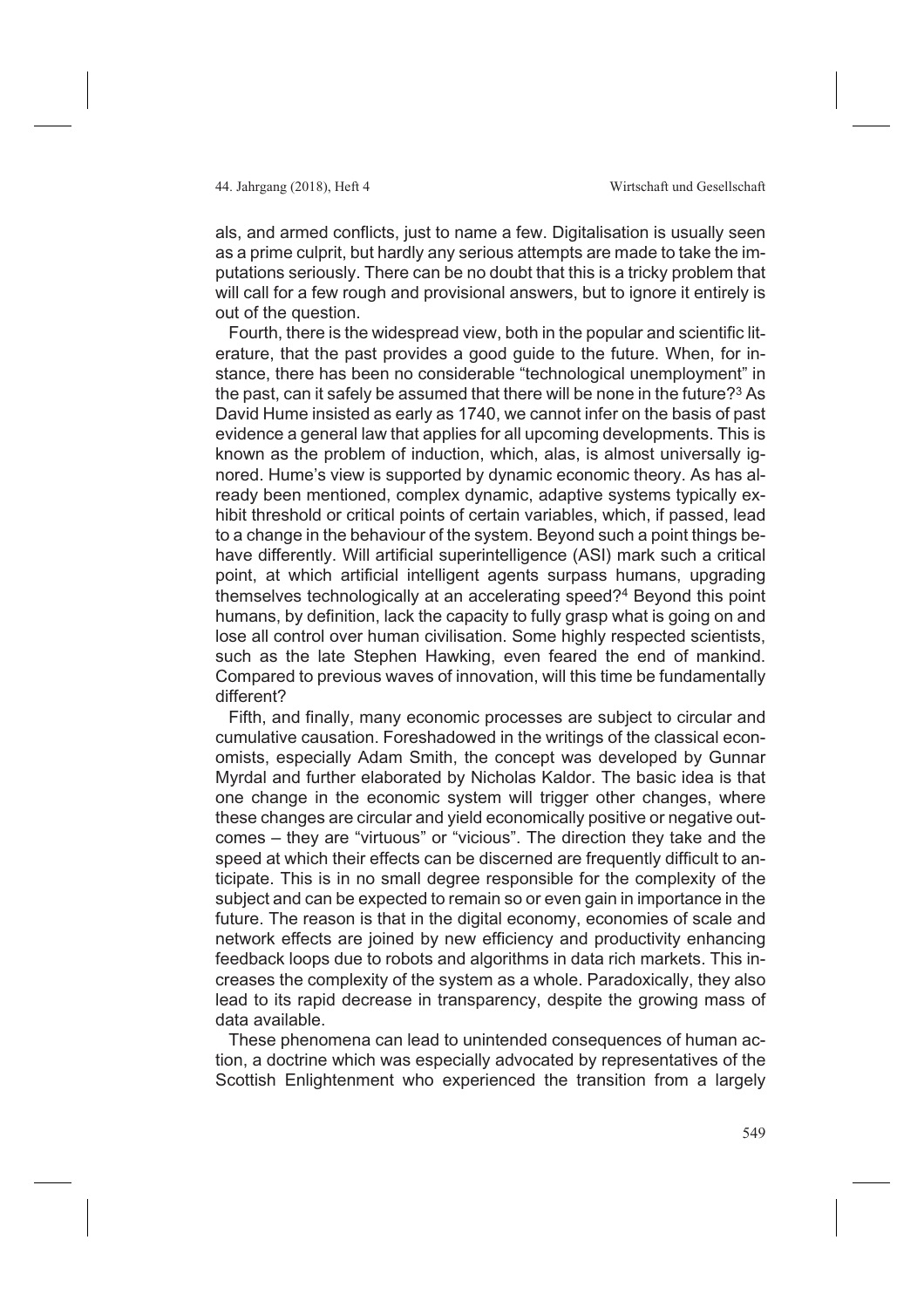static state of socio-economic affairs to a progressing one. Adam Smith coined the famous notion of the "invisible hand" to describe the fact that, while people typically act in accordance with their perceived interests, their actions often entail effects they neither intended nor foresaw; that they could in fact never have possibly foreseen. These effects may be beneficial to society as a whole, or they may be quite the opposite. It is the task of political economy, the "science of the legislator", to suggest institutions and regulations that foster the wellbeing of its citizens and ward off dangers. The quality of such institutions and regulations has an impact on the direction and effects of technological change.

While an analysis of technological change and its impact on the economy and society is intrinsically difficult, we have today a number of concepts, tools and analytical instruments that help us to anticipate what might come which we will now briefly describe.

# **3. Concepts and tools used in analysing radical technological change**

Ever since the inception of systematic economic analysis at the time of the classical authors, economists were keen to understand the emerging new world that was unfolding before their eyes, and to elaborate concepts and tools with which to capture and describe these phenomena. For a brief summary of what has been accomplished in this regard, see Haas et al. (2016). Here we will focus our attention on salient features of contemporary technological trends and the way they are tackled in economics.

Robotics and AI are advancing at a staggering rate. The number of industrial robots, for example, tripled between 2002 and 2014 (IFR 2015), and AI has almost unknowingly become a fixed part of our daily life.<sup>5</sup> According to Mark Weiser (1991, p. 94), chief technologist at Xerox PARC in the 1990s, "the most profound technologies are those that disappear. They weave themselves into the fabric of everyday life until they are indistinguishable from it." Herein lies the blessing of new technologies when they seamlessly extend and transform human experience; but also their curse, when they gradually undermine the most fundamental rules upon which society is based, such as the right to privacy or the right to work.

Weiser's statement hints at an aspect of radical innovations, namely their potential to cause disruptive technological change that affects the entire socio-economic system. It doesn't really matter what specific purpose they were created for; they can in fact impact entirely different areas of technology, ranging from material technologies (e.g. biotechnology), energy (e.g. electricity) and information and communication technologies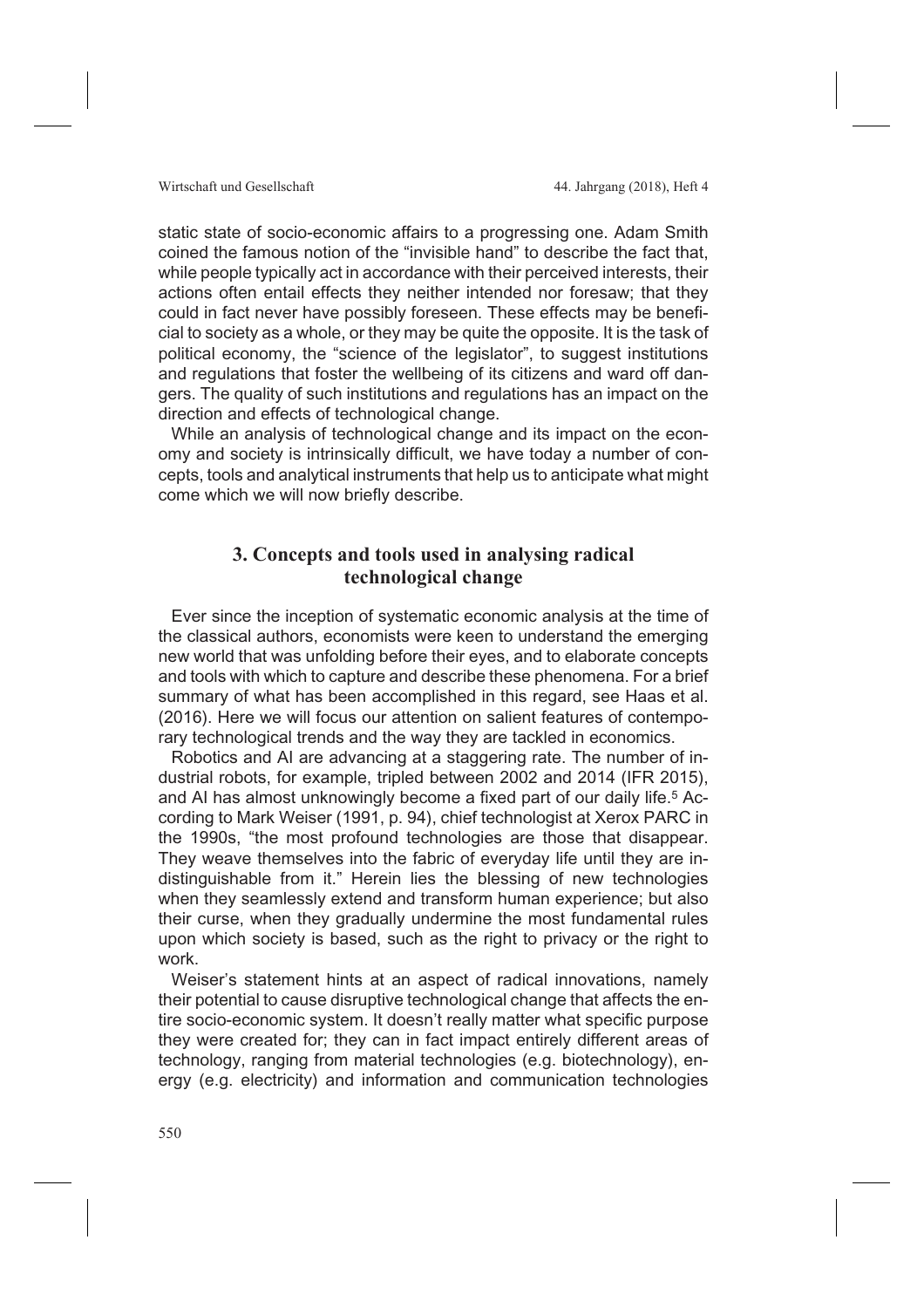(e.g. computer) to tools (e.g. wheel), transportation (e.g. automobile) and organisation (e.g. factory system).6 What matters is the generality of their purpose – their versatile applicability. In the literature, these disruptive technologies are covered under different labels, such as "generic technologies",7 "enabling technologies"8 or "general purpose technologies".9 Over time, the general purpose technology (GPT) concept has increasingly gained ground in the scientific community, not least because the seminal paper by Bresnahan and Trajtenberg (1995) gave rise to a series of formal models that link GPTs to economic growth and distribution.10

These models all reflect the three fundamental features of a GPT:11

(1) It is widely used.

(2) It is capable of continual improvements.

(3) It enables innovations in application sectors.

Thus, the widespread use and broad applicability of the technology implies that each sector has to tailor it to some extent to its own needs and wants, and this continuously, as the GPT improves over its lifetime. The productivity gains associated with technical progress in the GPT-producing sector and its application sectors (i.e. characteristics (2) and (3)) are described as "innovational complementarities". Aside from pervasiveness and technological dynamism, Bekar et al. (2017) further stress the nonsubstitutability of the GPT: One technology cannot be replaced by another without fundamentally altering production throughout the economic system. Without ICT, hardly any production process currently operated would work anymore.

The emergence of a GPT does not instantaneously imply a technological revolution. AI, for example, was already discussed at a conference at Dartmouth College in 1956. At that time, scientists were aware of the huge potential underlying this technology, but its development was constrained since badly needed complementary technologies, such as powerful and economical computers, were not available.12 Only recently AI has drawn much attention, due to far-reaching advances in key areas such as machine learning, pattern recognition and natural language processing. Nowadays, it is heralded as the next GPT $13$  by a group of 30 leading social scientists who set up a novel research agenda: the "Economics of AI". Nonetheless, these experts also point out the speculative nature of the present discussion, given that the GPT has not yet diffused widely.14

The example of AI shows that a technology cannot be identified in general as a GPT ex ante, i.e. at the stage of invention. Only once it has become a marketable invention, such as AI embodied in smart phones, and has diffused over large parts of the socio-economic system, its impact on the economy, society and culture becomes visible. This is the reason why most of the ideas about radical technological change<sup>15</sup> are based on expost rationalisations of historical events (linked, for example, to the emer-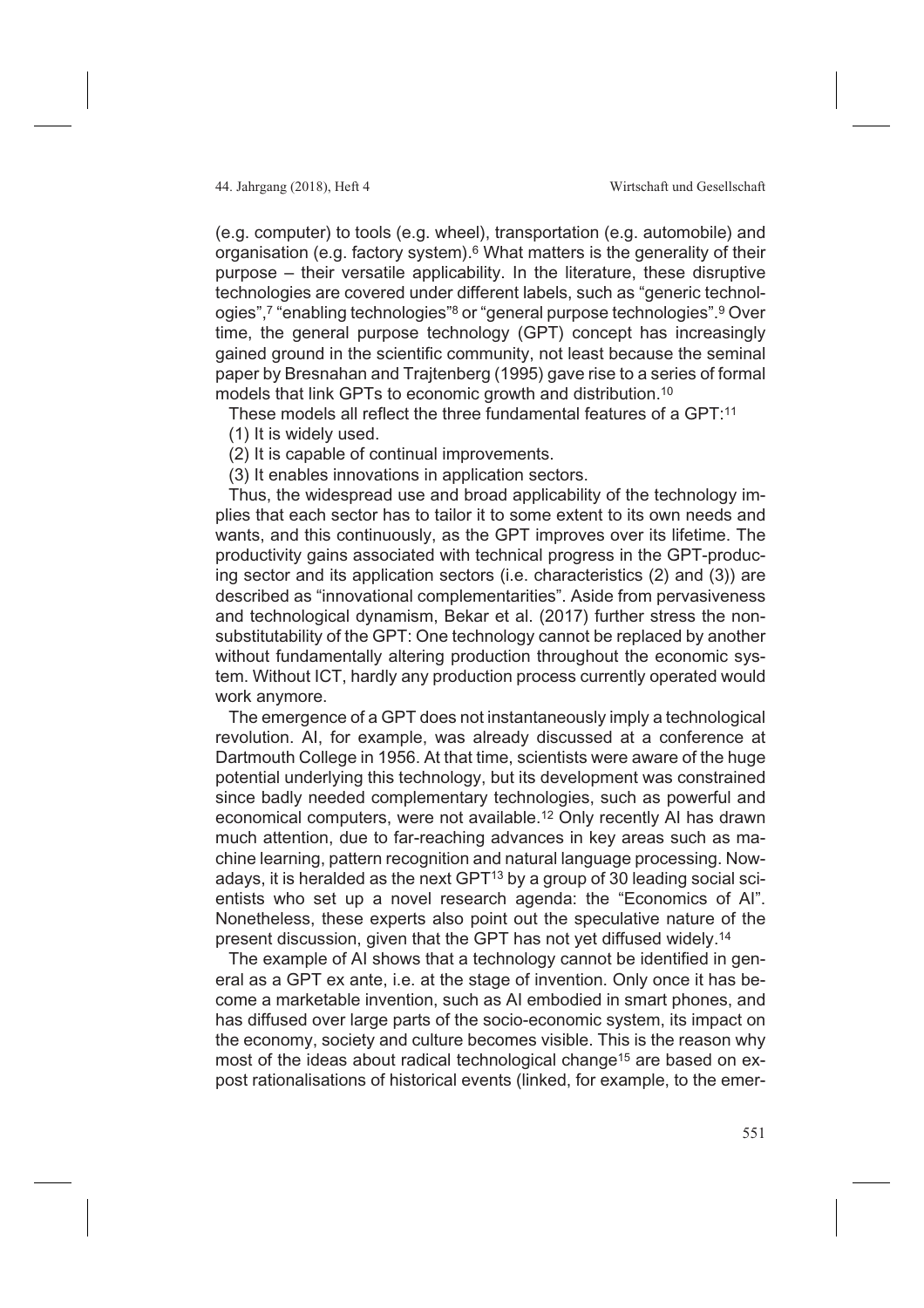gence of the steam engine, electricity, or ICT), whereas the first generation of GPT-models<sup>16</sup> rely on the assumption that a GPT is identifiable as such already upon its arrival.<sup>17</sup> Not even AI itself, with its subfield of machine learning used to predict future outcomes based on big data, can help to solve the inherent unpredictability of its own technological evolution and economic success and the socio-economic transformation processes it triggers.

Due to the pervasiveness of GPTs, their widespread use leads to adjustment processes that affect far more aspects than just the production side; they also have profound effects on society and culture. It is therefore crucial to study these technologies as a particular and distinct phenomenon that differs in terms of causes, characteristics and consequences from mere incremental innovations that continuously feed economic development. This view is by no means a new narrative in economic analysis: In his Business Cycles (1939), Schumpeter linked major innovations to socalled long waves of economic development, also known as Kondratieffcycles.18 These are characterised by cyclical movements of prices and economic activity within a time span of around half a century. Schumpeter was predominantly interested in explaining reasons for the emergence of long waves of development. According to him, contemporary economic analysis – the reference is to Walras's theory of general equilibrium – was trapped in a static framework and failed to understand the dynamic nature of the capitalist economic system, its inherent restlessness.19 Competitive conditions force firms to innovate and people, whose main talent consists in their ability to select from the stream of inventions those that can be marketed profitably, that is, entrepreneurs, will shake up the economy. They are seen to propel the evolution of the socio-economic system by generating new business opportunities, and competitive pressure forces other producers to improve upon or imitate them.

The resulting "swarms" or clusters of innovations create new and rapidly growing sectors, lead to capacity expansion and structural change and cause the upswing of the economy.20 However, this bandwagon effect does not last indefinitely, as the entry of new firms continuously drives extra profit margins down. Firms which do not innovate or imitate successfully will sooner or later have to leave the market and succumb to the forces of "creative destruction" (Schumpeter [〈1947〉 2003], p. 83). As the new opportunities are exhausted, extra profits vanish and investment is directed elsewhere, ringing in the downswing phase of the cycle. According to this theory, economic development inevitably proceeds via a series of ups and downs or leaps and bounds, reflecting inter alia the whole lifecycle of the technology – from its crude beginnings over its improvement due to follow-up innovations up to its maturity.

Kondratieff cycle theory has been highly disputed among economists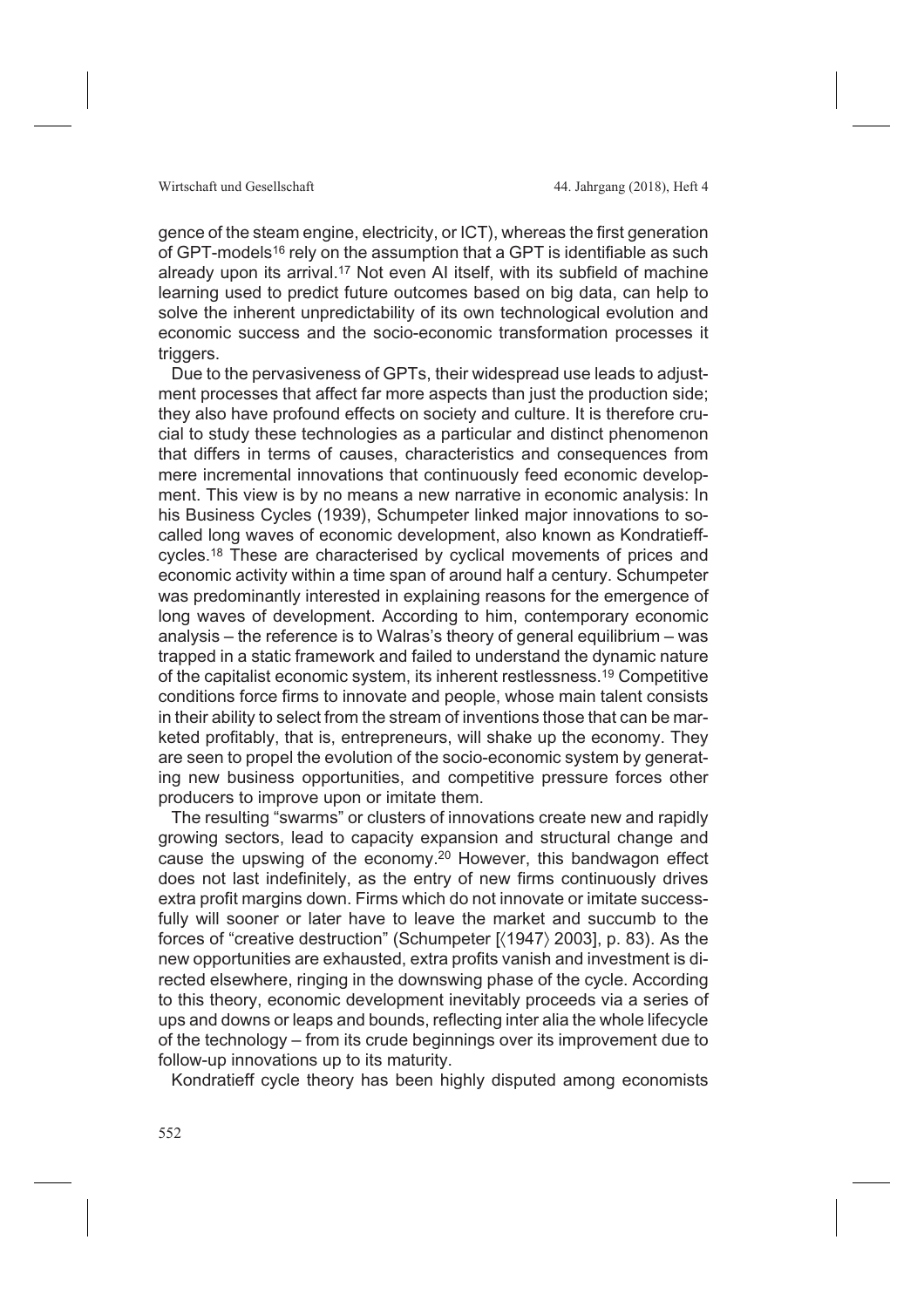ever since its proposal, especially regarding their periodicity<sup>21</sup> and the question as to what exactly causes the fluctuations in economic growth.22 A less rigid notion than cycles possessed of a well-defined pattern are long (or K-)waves, which will be discussed in Section 4 below. With respect to the particular causes, Schumpeter's view was further elaborated by Mensch (1975) who distinguished between basic innovations and improvement innovations, the former being the primary drivers of long waves; while Freeman et al. (1982) emphasised the role of the adaptation to and the diffusion of technologies in spurring the economic upswing.

Determining the starting point of a long wave is easier than the end point, as one can identify in retrospect the most important (cluster of) innovations and the time of their invention, but less so the time when they stop being the engine of economic growth. Thus, the period of a long wave is assumed to coincide with the lifecycle of the technological breakthrough that triggered it. However, this does not imply that at the same time the leading sectors of the technological transformation become insignificant. They rather compete with the newly emerging industries linked to the next technological paradigm, before surrendering to the forces of creative destruction (see, e.g., the case of steam power vs. electricity); or they remain important in the next K-wave because they enable the new technology (as it was the case of electricity for ICT). Thus, structural change follows a different time pattern than the lifecycle of a GPT characterising a particular Kwave; or, in other words, industrial revolutions usually span more than one technological revolution – they are driven by co-existing GPTs, each of which is typically at a different stage of its gestation period.

Technological change affects the distribution of income and wealth. Currently we can observe two trends, in particular: (i) a growing discrepancy in profitability between "superstar firms", on the one hand, and ordinary firms, on the other, and (ii) a growing dispersion of wages among workers with different skill levels. We owe David Ricardo the important discovery that any system of production, or technology, is characterised by a constraint binding changes in the various distributive variables.<sup>23</sup> While Ricardo's focus was on the inverse relationship between the competitive rate of profits and the share of wages, a more general version distinguishes between differential rates of profit and differential wage rates. What we will call, for short, the "distribution function", may then be written in implicit form (if certain conditions are met). In the simple case in which there are only two industries – one monopolised by a superstar firm, the other competitive – and two skill levels – high and low – we have

# $\phi(r_s, r_o, w_1, w_2) = 0.$

Here *rs* is the rate of profit of the superstar firm, *ro* is the general rate of profit of ordinary firms (where  $r_s > r_o > 0$ ),  $w_1$  is the wage rate (in terms of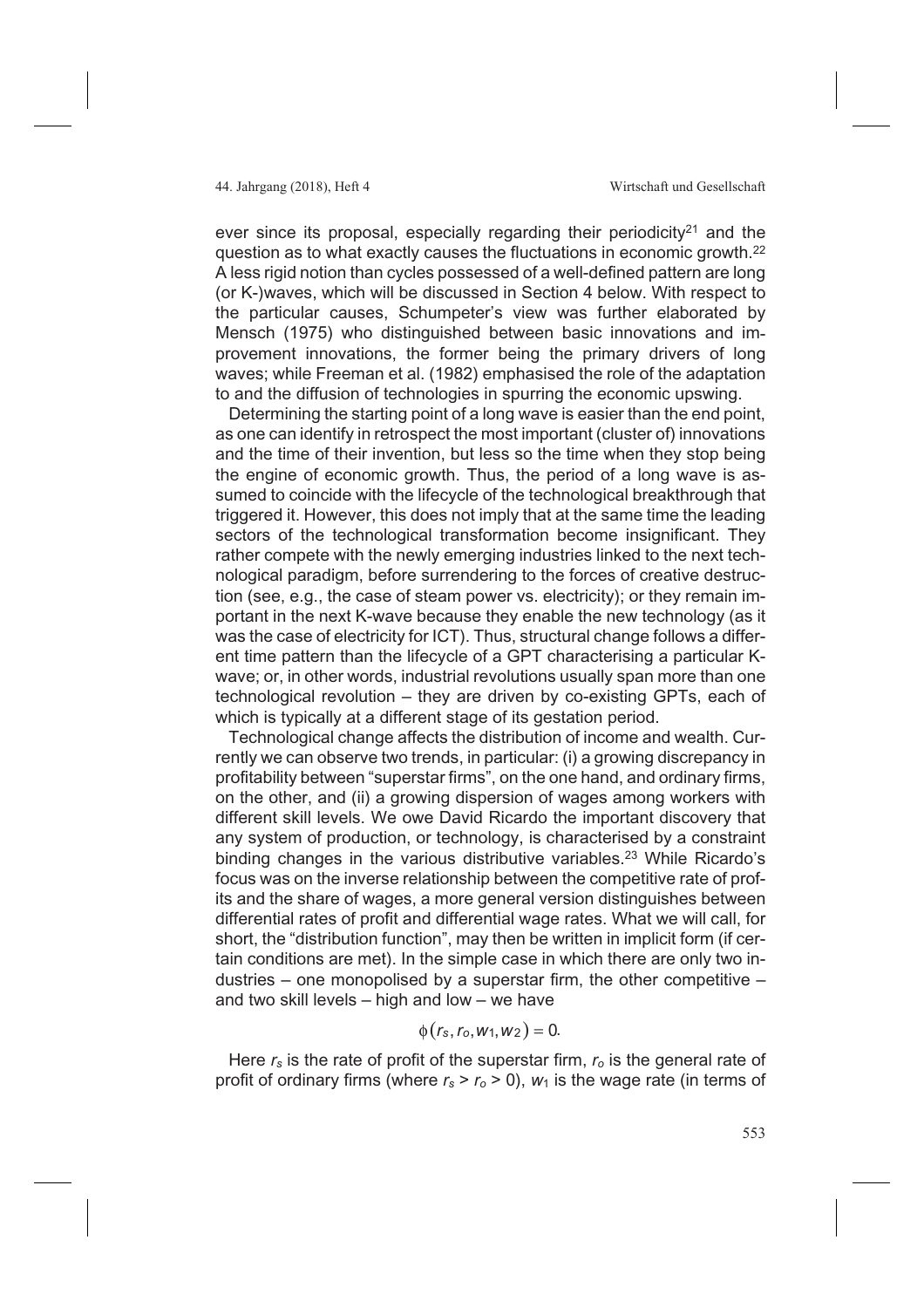some bundle of commodities) of workers with low skills,  $w_2$  is the wage rate of workers with high skills (where  $w_2 \geq w_1 > 0$ ).<sup>24</sup> For a given system of production, any two distributive variables are inversely related to one another, given the levels of the other variables. The distribution function thus defines the set of all possible constellations of the distributive variables compatible with the given system of production.

Technological change may be seen as establishing a sequence of new distribution functions, each one replacing the preceding one. A comparison between any two such functions allows one to distinguish between different forms of technological change. In illustrating the basic idea graphically, we are confined to three-dimensional space: we can either start from a uniform rate of profits, *r*, and allow for differential wage rates, or start from a uniform wage rate, *w*, and allow for differential profit rates. Figure 1 refers to the former case. The finely drawn graph reflects the system of production prior to a given technologically-induced change and the heavily drawn one following it. In this case, both types of labour have become more productive, which can be inferred from the fact that the intercepts of the heavily drawn graph with the two axes along which the wage rates are measured are located at a greater distance from the origin: the maximum wage rates compatible with the new technology are larger, and the percentage increase of productivity of work of type 2 is larger than that of work of type 1. It thus exemplifies a form of skilled-biased technological change. At the same time the maximum rate of profits decreases from *Ro* to *Rn*, which expresses the fact that the technological change is capital-using.

For a given rate of profits *r\**, the line AC gives all combinations of the two wage rates compatible with the old technology, whereas the line DF gives those compatible with the new one. An increase in *r* from its original value *r\** implies that the options for wage increases are getting more constrained. If average wages increase by less than average labour productivity, the share of wages in national income falls. Moving in the diagram from a point on the lightly drawn envelope to one on the heavily drawn one (or, more generally, between different numerical configurations of the two distribution functions) allows one to mimic developments in the real economy, such as rising wage inequalities, profit rate differentiation because of the monopolisation of industries and the like (see below, Section 6). Of course, an explanation of any particular movement requires additional arguments: the functions only define the possibility spaces.

This argument should make clear that a partial analysis is inappropriate when we are confronted with GPTs and the radical and possibly disruptive socio-economic changes they engender. A general analysis is required that takes the interdependencies between industries and economic activities seriously.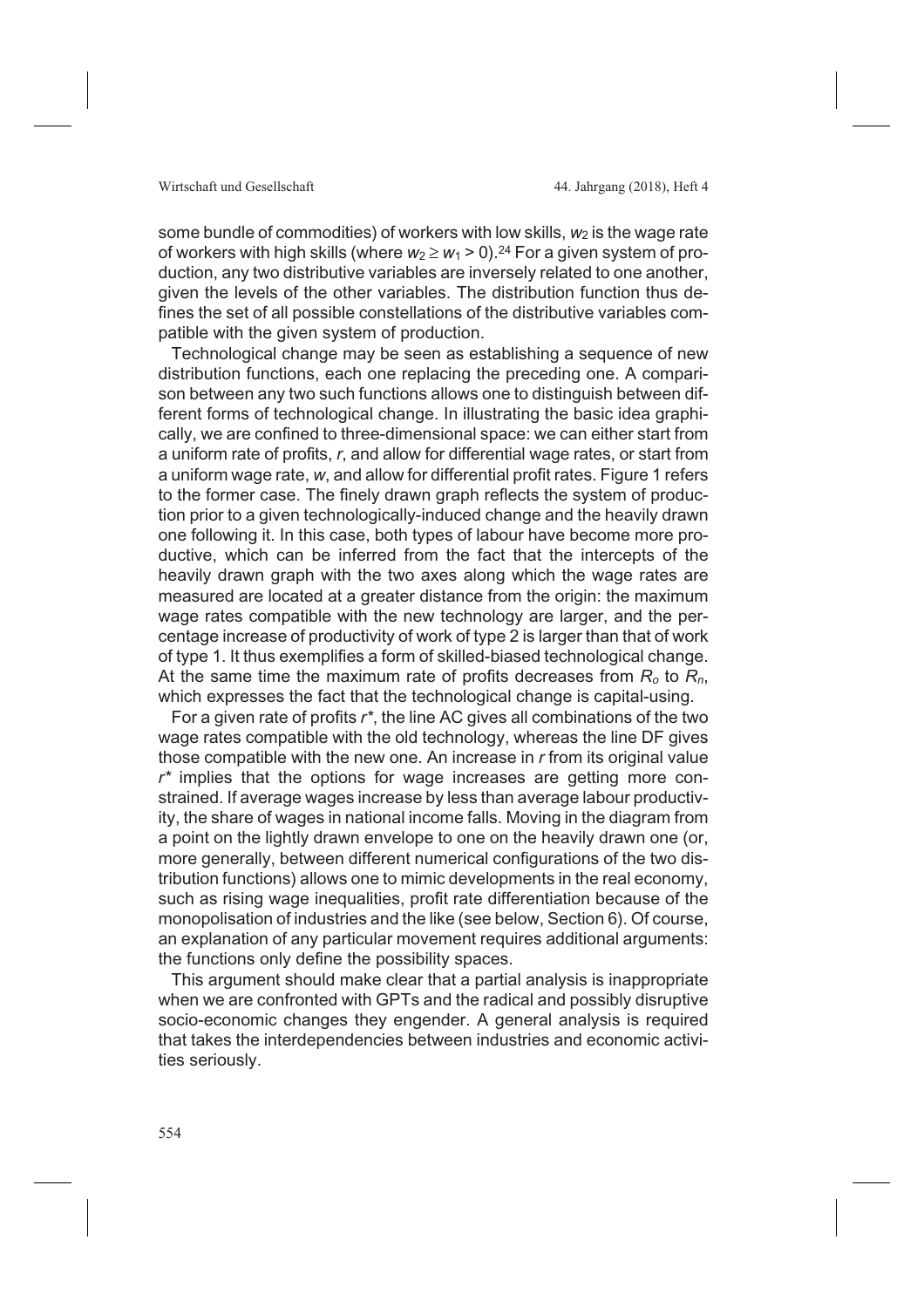



Next we turn to a brief account of the socio-economic and technological history of mankind, which serves the purpose of putting present-day developments in historical perspective and identifying its distinguishing features.

# **4. The history of mankind in a nutshell**

The following Figure 2 taken from Fogel (1999) contains a most impressive picture of human history that relates the growth of population on earth and important inventions and innovations. It highlights the dramatic change that took place shortly after the discovery of the so-called "New World" and shortly before the beginning of the 2<sup>nd</sup> Agricultural Revolution and the (first) Industrial Revolution. The illustration makes clear that the history of mankind has always been strongly interwoven with discoveries, inventions, technological and organisational change.

The Neolithic (or First Agricultural) Revolution starting around 9000 BC transformed human societies from making a living by hunting and gathering to settlement and farming. The invention of cuneiform writing in Southern Mesopotamia around 3000 BC and especially the invention of mathe-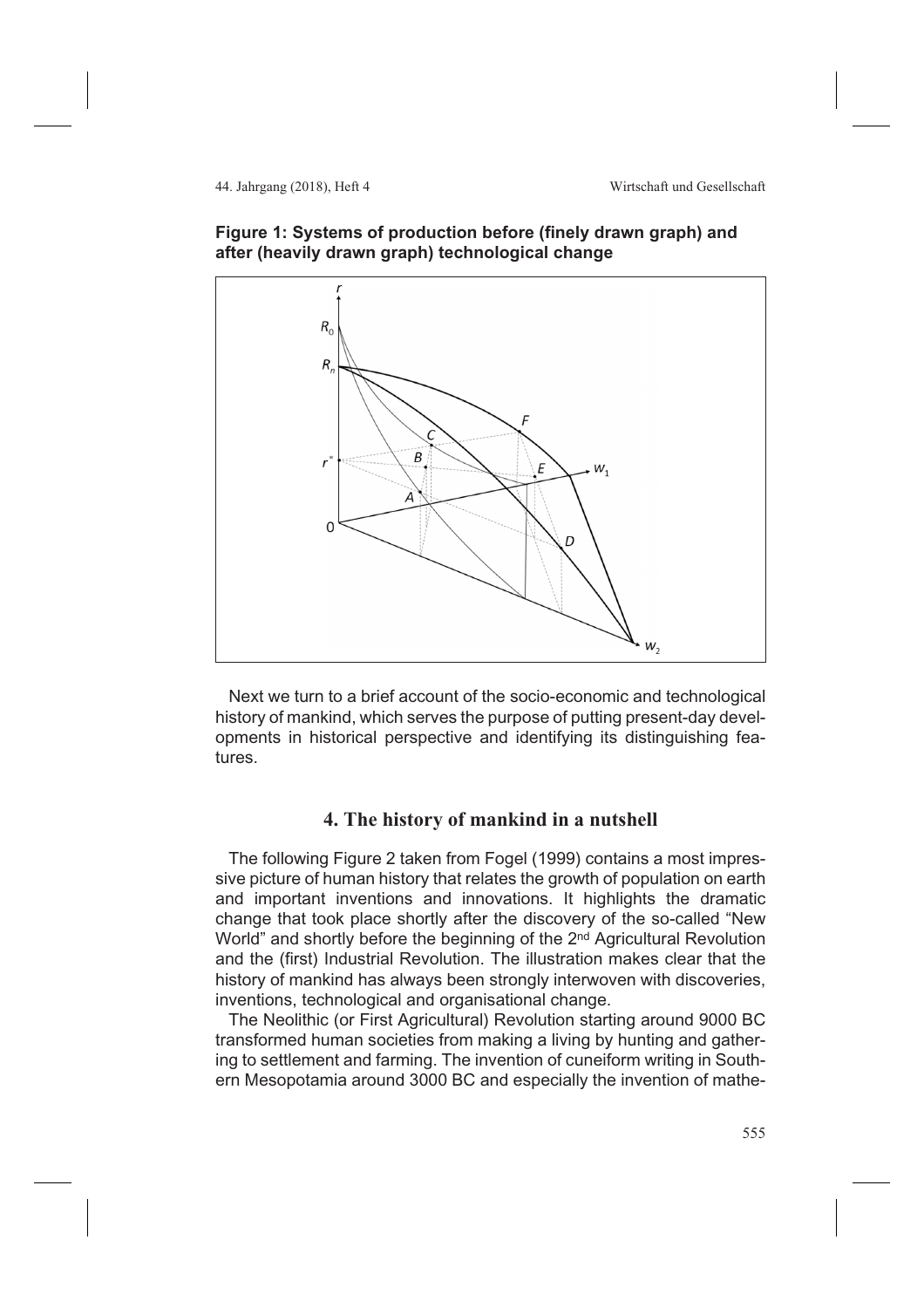



Source: Fogel (1999) 2.

matics a millennium later were of the utmost importance for all further developments, technological, economic and other. For millennia population increased only slowly, if at all, and this continued almost until the mid-14th century, when the black plaque eradicated a big part of the population in Europe.

The invention of letterpress printing in 1440, the discovery of new continents around the turn of the century plus a range of further inventions heralded the Modern Age. In Britain from the 16<sup>th</sup> century onwards the 2<sup>nd</sup> Agricultural Revolution took place, which brought new farming systems such as novel forms of crop rotation, a greater use of tools and equipment and a more effective drainage. These technological advances boosted agricultural output and food production and brought an acceleration of population growth plus rapid productivity increases.<sup>25</sup> While prior to the 2<sup>nd</sup> Agricultural Revolution the pace at which novel technologies and other innovations pervaded Europe's societies was relatively modest, technological change since then picked up considerably, as did the rate of socio-economic transformation that accompanied it.26 Significant medical progress contributed to lower infant mortality rates, positively affected population growth and markedly increased life expectancy.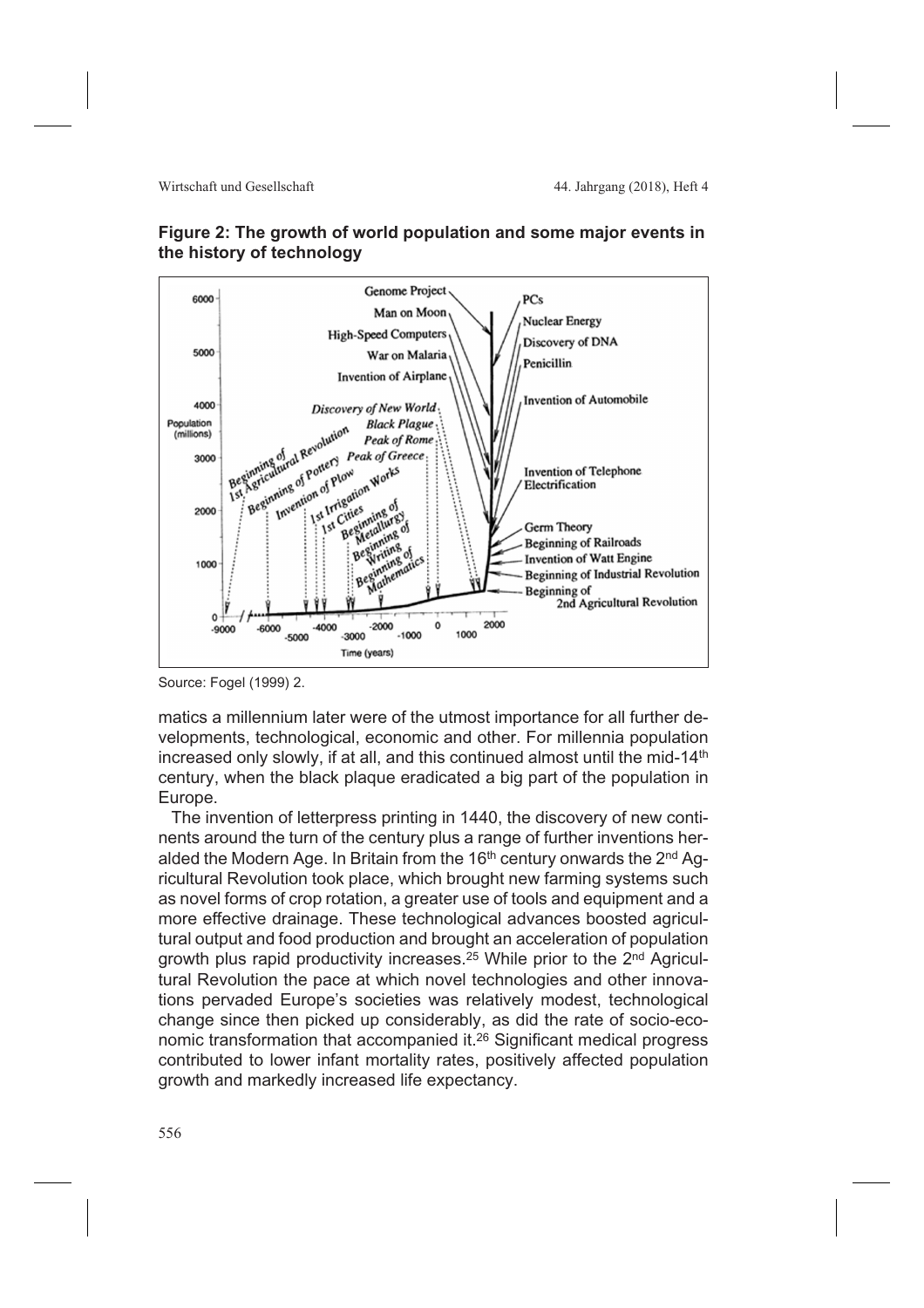The 2nd Agricultural Revolution was a catalyst of the Industrial Revolution, which during the second half of the  $18<sup>th</sup>$  century marked one of the most disruptive eras in economic history. The emergence of the steam engine set off a series of K-waves, each reflecting a different technological paradigm. These technological revolutions did not only lead to a transformation of the prevailing technology base and system of production; it had also a significant and thorough impact on social, political and cultural life.

The first K-wave (c. 1770-1840) saw an impressive rise of three sectors: coal, iron and textile (cotton cloth). By means of Watt's condensing steam engine invented in Britain in 1769, iron could be produced more efficiently, boosting the exports of the sector and the economy as a whole.27 The steam engine also provided a greater flexibility in the choice of location and therefore induced a more efficient (re)location of economic activity according to the proximity of markets and input factors such as labour and coal. This in turn fostered industrialisation and urbanisation and stimulated economic growth.28 Further inventions led to the mechanisation of cotton cloth production and the rise of the British and fall of the Indian textile industry.29 This stimulated innovation in (iron) machine tools. It also left a strong mark on the structure of the work force: Depending on the specific work tasks, the utilisation of the steam engine in production increased or decreased the skill level of the labourer. In terms of its socio-economic consequences, population growth again accelerated remarkably through improved living conditions – Britain's population on average became healthier, better fed and educated.

The steam engine eventually also brought about a new mode of passenger and freight transport: railways. After overcoming initial problems, railway construction, leveraged by a strong iron industry, experienced a takeoff in the 1840s, triggering the second K-wave (c. 1840-1890). Railways became the dominant means of public transport in Britain, but also in the U.S., Austria and France.30

The explosive population growth and the socio-economic changes during and as a consequence of the Industrial Revolution also raised concerns and triggered an occasionally heated debate amongst economists and social philosophers. Thomas R. Malthus in 1798 published the Essay on the Principle of Population.31 Disputing the ideas of the Enlightenment and of the Baconian programme, he outlined a theory of population that thwarted the promise of bettering the human lot by means of technological progress. According to Malthus, human progress faces an irremediable conflict between population growth, on the one hand, and the growth of food supply, on the other. Due to diminishing returns in agriculture, food supply grows at a smaller rate than population potentially does, which is reflected in recurrent famines and periods of misery.

Malthus's techno-pessimistic outlook was disputed inter alia by David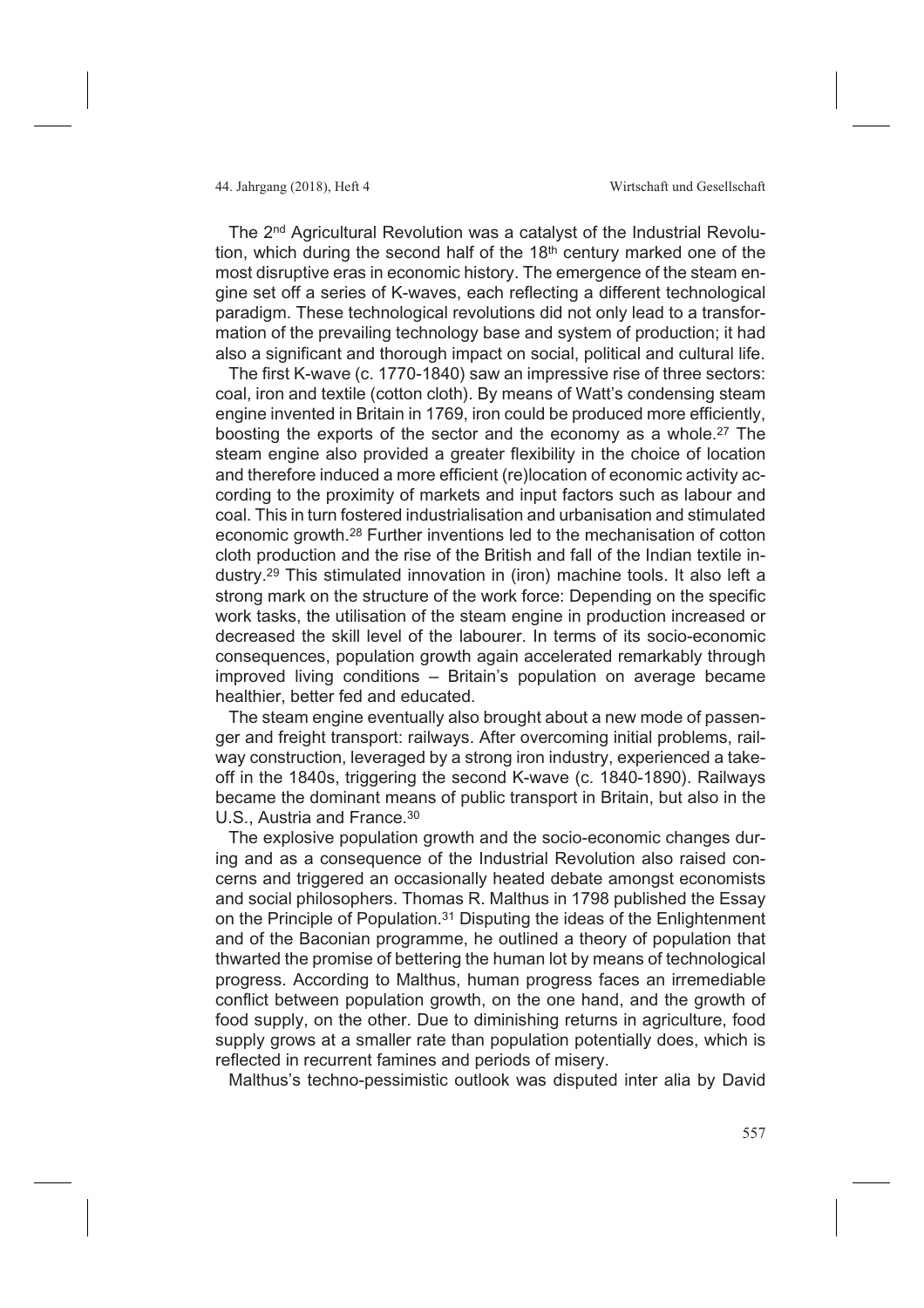Ricardo, Charles Babbage and others. However, their opposition to Malthus's doomsday economics did not mean that they were of the opinion that aside from temporary adjustment problems technological change was always a universal blessing and was never accompanied by considerable side effects that are detrimental to some classes of society. Being attentive students of the epochal change the first machine age brought with it, they saw that the introduction and diffusion of any new technology typically has both winners and losers. It brings about new tasks, jobs, firms and entire industries, but it also eliminates some of the old ones. At the beginning of the 19th century in England the Luddite movement  $-$  weavers, textile artisans and workmen – protested against their poor working and living conditions and destroyed machinery which was seen to take away their jobs. The Luddite movement and the uprising of the Silesian weavers are famous examples that vividly bear testimony to the human fear of technological change seriously injuring workers' interests. The pros and cons of technological change and its effects on employment, wages and living conditions were intensively, and controversially, discussed at the time of the classical political economists. In 1821 John Ramsay McCulloch published a theory of automatic compensation of any displacement of workers due to the employment of improved machinery. A devoted follower of Ricardo, he felt that his theory expressed in a faithful way the latter's view on the matter. To his great disenchantment Ricardo at around the same time fundamentally revised his previous opinion. In the third edition of his Principles published in the same year he added the famous chapter 31, "On Machinery", in which he argued that a particular form of technological progress "is often very injurious to the interests of the class of labourers" (Ricardo, Works I, p. 388). The form he had in mind involved the replacement of human labour by machines and thus an increase in fixed capital intensity and in labour productivity. He illustrated the case in terms of a judiciously chosen numerical example, which shows that labour displacement cannot possibly be compensated in the short or medium run. It may be compensated in the long run, if an increase in profitability happens to sufficiently speed up capital accumulation.

Figure 3 illustrates what has just been said. *x* represents total employment and *t* time. The thick curve gives the development of the system in the hypothetical case without technical change and the thin curve the equally hypothetical one with technical change. In the case depicted, the introduction and diffusion of the new technology starting at time  $t_1$  is at first accompanied by a net loss of jobs compared to the reference path without technological change. At time *t*<sup>2</sup> the system is taken to catch up to the latter's employment level and thereafter to exceed it. The darkly shaded area gives the comparative overall loss in employment between  $t_1$  and  $t_2$ , the lightly shaded area the overall gain from time  $t_2$  onwards. In the case under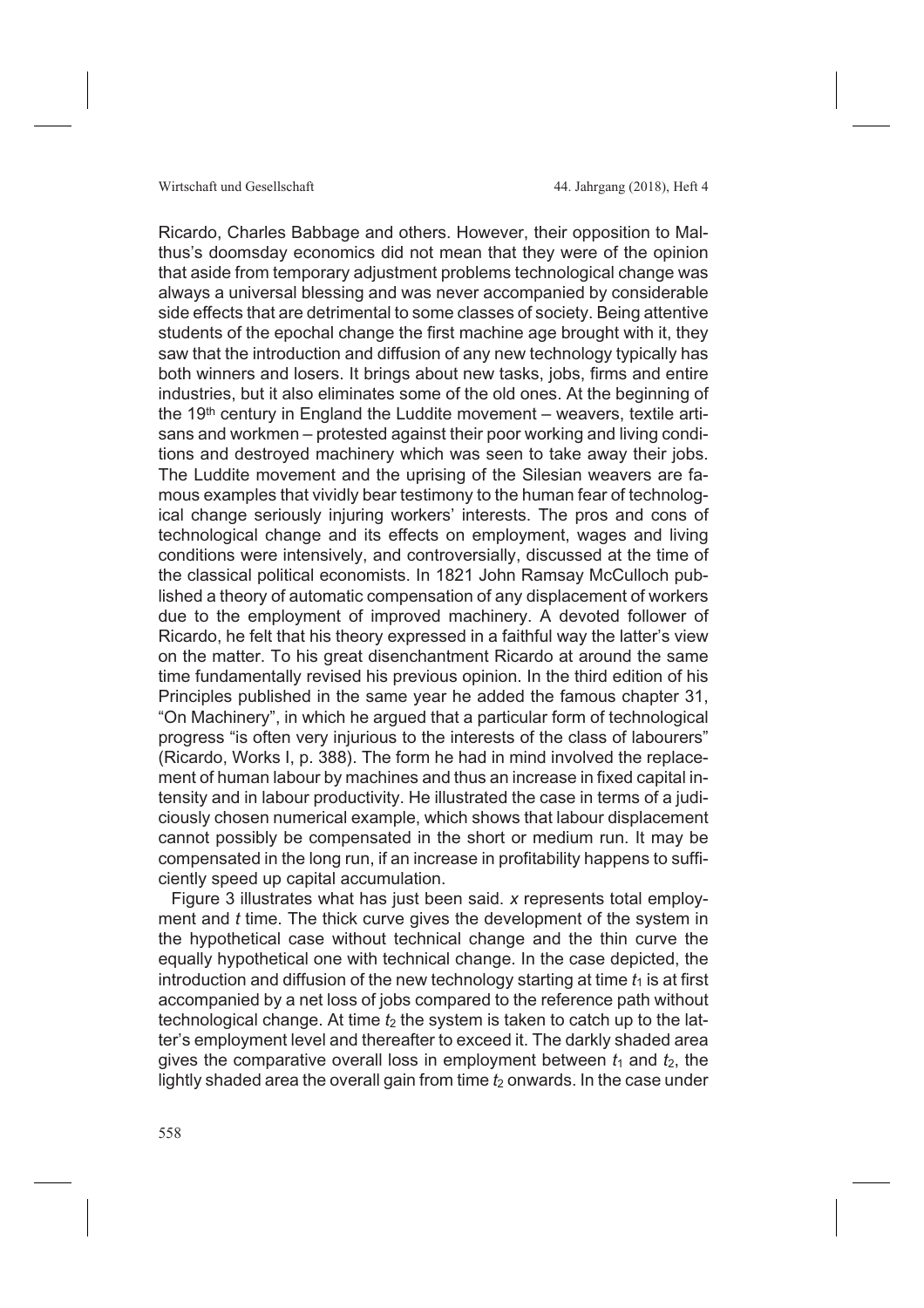consideration, there is no problem in the long run, but there is one in the short and medium run, which may expose workers and their families to a significant worsening of their living conditions and society to a serious stress test. In case there is a sequence of technical changes of the kind discussed, it cannot even be excluded a priori that net job losses will become a persistent phenomenon.32 It is interesting to note that Ricardo as early as 1821 even contemplated the virtual end-state of the process of mechanisation that gained momentum before his eyes – a fully automated system of production and its effects:

"If machinery could do all the work that labour now does, there would be no demand for labour. Nobody would be entitled to consume anything who was not a capitalist, and who could not buy or hire a machine." (Ricardo, Works VIII, pp. 399-400)

In the digital era the problem Ricardo raised some two hundred years ago is on the agenda again.

# **Figure 3: Development of employment (***x***) over time (***t***) without (heavily drawn graph) and with (finely drawn graph) technical change**



Ricardo's machinery argument sparked widespread controversy involving, among others, Karl Marx and Knut Wicksell. The former radicalised the argument by insisting that the form of technological progress Ricardo had analysed was the dominant form in capitalism, whereas the latter argued that falling real wages might mitigate the employment problem somewhat via input substitution, but could not overcome workers' losses in real income. Wicksell therefore recommended workers to migrate from Swe-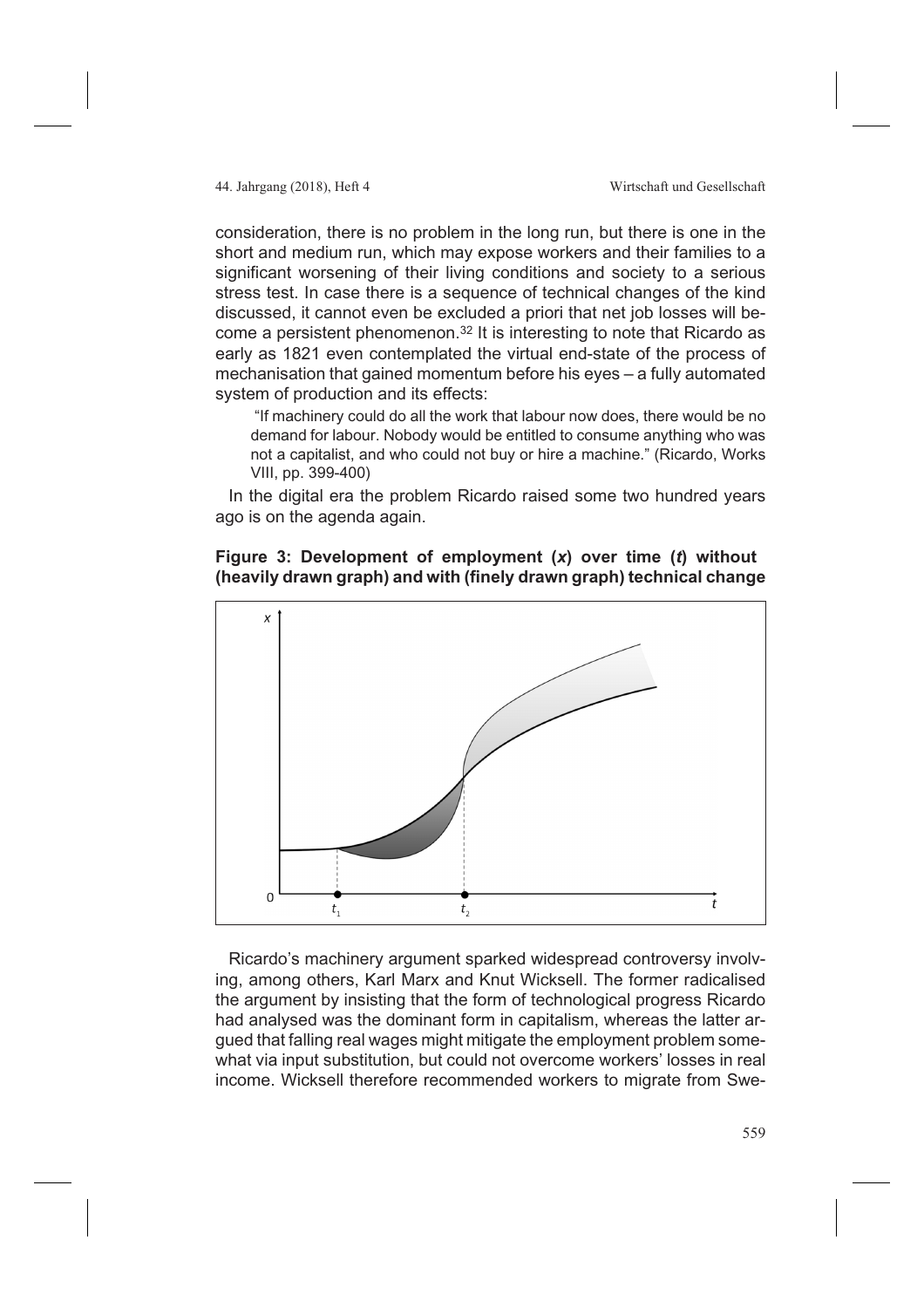den to the United States and other countries in order to escape their deteriorating situation at home.

Without denying or belittling these negative aspects of recent social and economic history, it must be said that the Industrial Revolution was eventually accompanied by a hitherto unknown increase in real income per capita in European societies. Mokyr considers "cultural entrepreneurs" such as Francis Bacon, Adam Smith or Martin Luther – people who "think outside the black box" (2016, p. 60) – as having played a major role in this regard as they successfully imposed on society their new and path-breaking ideas and beliefs, which via a "market of ideas" got quickly disseminated. They considered the betterment of life of people in general as possible and desirable and instilled the belief that "material progress would consist of practical advances relying on the growth of useful knowledge" (ibid., p. 259).

The invention of the dynamo by the end of the 19th century heralded a new era of rising prosperity – and the third K-wave in history (c. 1880- 1940). The latter was triggered by electrification and the change in the organisation of production from small-scale to mass production, the pillar of the Fordist Paradigm. Technological advancements in the conversion from iron to steel led to a spike in steel production and also the chemical industry was flourishing, thanks to a by-product of the gas-lighting industry, coal tar, that facilitated synthetic dye materials.33 Colour chemistry in turn stimulated the rise of the pharmaceutical industry, while electricity enabled the birth of a whole new industry: electrochemistry. However, this Second Industrial Revolution came along with a wave of layoffs and a decrease in skills demanded. The spectre of "technological unemployment" was back again and economists including Schumpeter (1912) insisted that the more radical and disruptive innovations are, the larger the possibly negative immediate impact on the labour force. However, in the medium run the situation can be expected to improve due to an acceleration of capital accumulation and economic growth. Eventually, Schumpeter (1939, p. 754) argued, the dwindling profits in the electric, the chemical and the automobile industries by the late 1920s and early 1930s culminated in the Great Depression. The way towards this hitherto largest economic crisis in history was aggravated by large increases in labour productivity in agriculture that resulted in a rising unemployment and a further reduction in aggregate effective demand.

After the Great Depression, marking the end of the third K-wave, it was the automobile industry that brought the economic system back on track and heralded a fourth K-wave (c.1940-1980), boosting especially those industries that provided complementary goods. As Henry Ford – thanks to the introduction of the assembly line and the possibility of mass production – managed to reduce the costs of cars significantly, individual transport started to boom. Besides, after the Second World War the electrification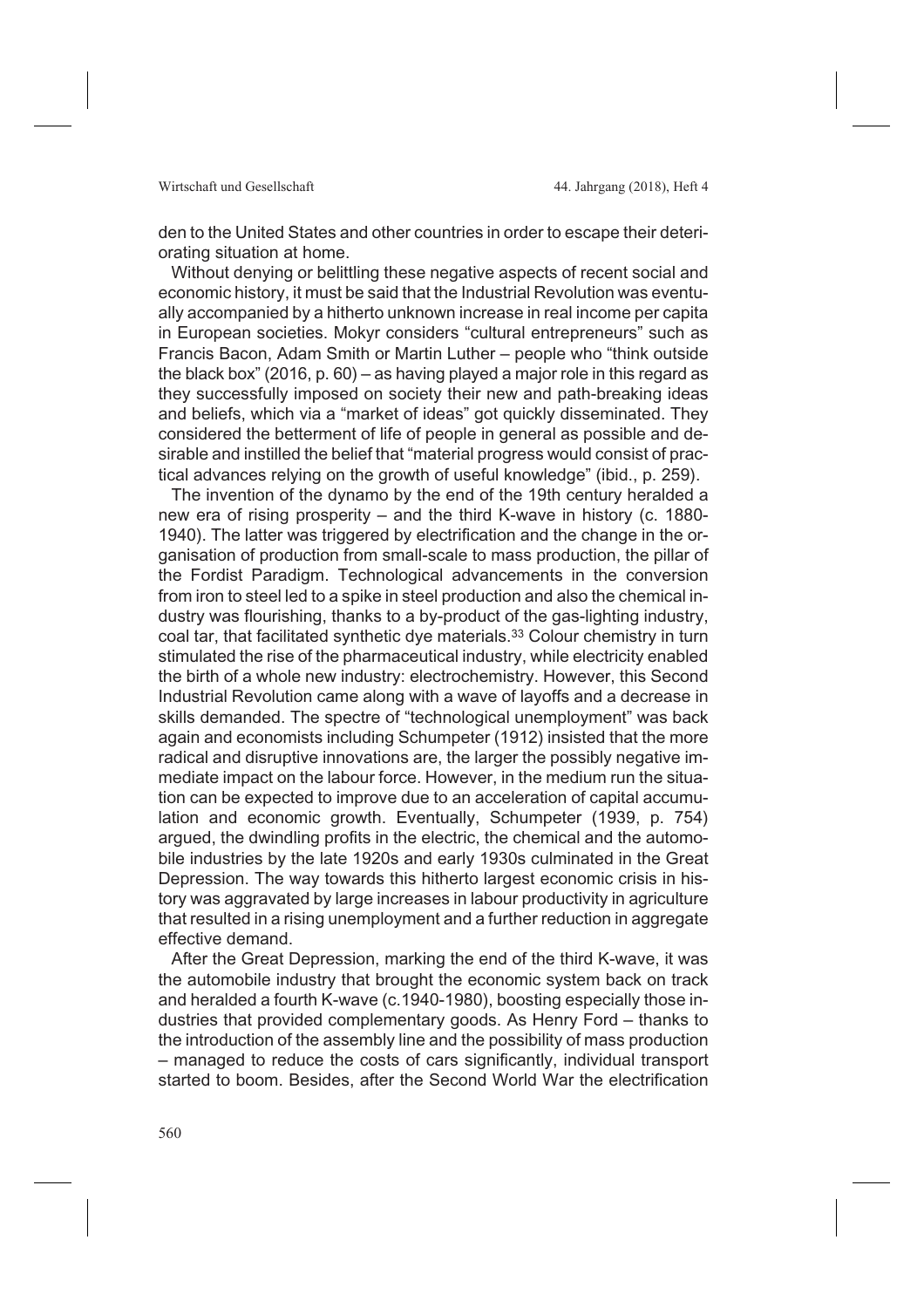spurred the production of household appliances and the expansion of telecommunication services. Other sectors also experienced a boom, in particular the chemical and aircraft industry both of which had a pivotal function during the Second World War. The oil crisis in 1973 announced the beginning of the end of the fourth K-wave.

The breakthrough triggering the fifth K-wave (starting around the 1980s), however, had already arrived by that time: the microprocessor developed by Intel in 1971 led ultimately to a Third Industrial Revolution based on new information and communication technologies (ICT). In the decades to follow, computerisation pervaded the whole economy. Mass production, the organisational innovation of the Second Industrial Revolution, gave way to a more flexible organisation of production (and work), which eventually led to the automation of whole production processes. In order to foster the adoption of ICT, governments launched mission-oriented innovation policies.34 Public institutions have played and continue to play a crucial role in the regulation of data use and data security. At the moment we are experiencing, according to Perez (2013), the painful restructuring process after the burst of the IT-bubble in 2000 and the aftermath of the global economic crisis of 2008, both events marking the maturity phase of the fifth K-wave.

The history of technological change shows indeed some regularity in the emergence of technological breakthroughs at the downswing or the bottom of a long wave. Is this evidence enough to base predictions on? If so, the sixth K-wave is likely to start any time soon.

# **5. Smart everything**

Since the launch of the first iPhone in 2007, "smart" has become a catchall term to describe the properties of key technologies enabling the digitisation of information.

According to the public debate, it is only a matter of time (and of follow-up innovations in this field) until these technologies will have pervaded the socio-economic system, triggering an era in which "computers and other digital advances are doing for mental power […] what the steam engine and its descendants did for muscle power" (Brynjolfsson and McAfee [2014], p. 8). The idea of a new wave of innovations that will in particular transform the manufacturing sector can actually be found already much earlier in the scientific literature. As early as 1981 the French economist André Piatier (1981) saw the society on the brink of a fourth industrial revolution, and Yoshikawa (1995) expressed the need for a "manufacturing renaissance". Both authors stressed the relevance of "intelligent" or smart technologies in this regard. The persistent drawing of parallels to the (First) Industrial Revolution is, not least, ignited by the expectations and hopes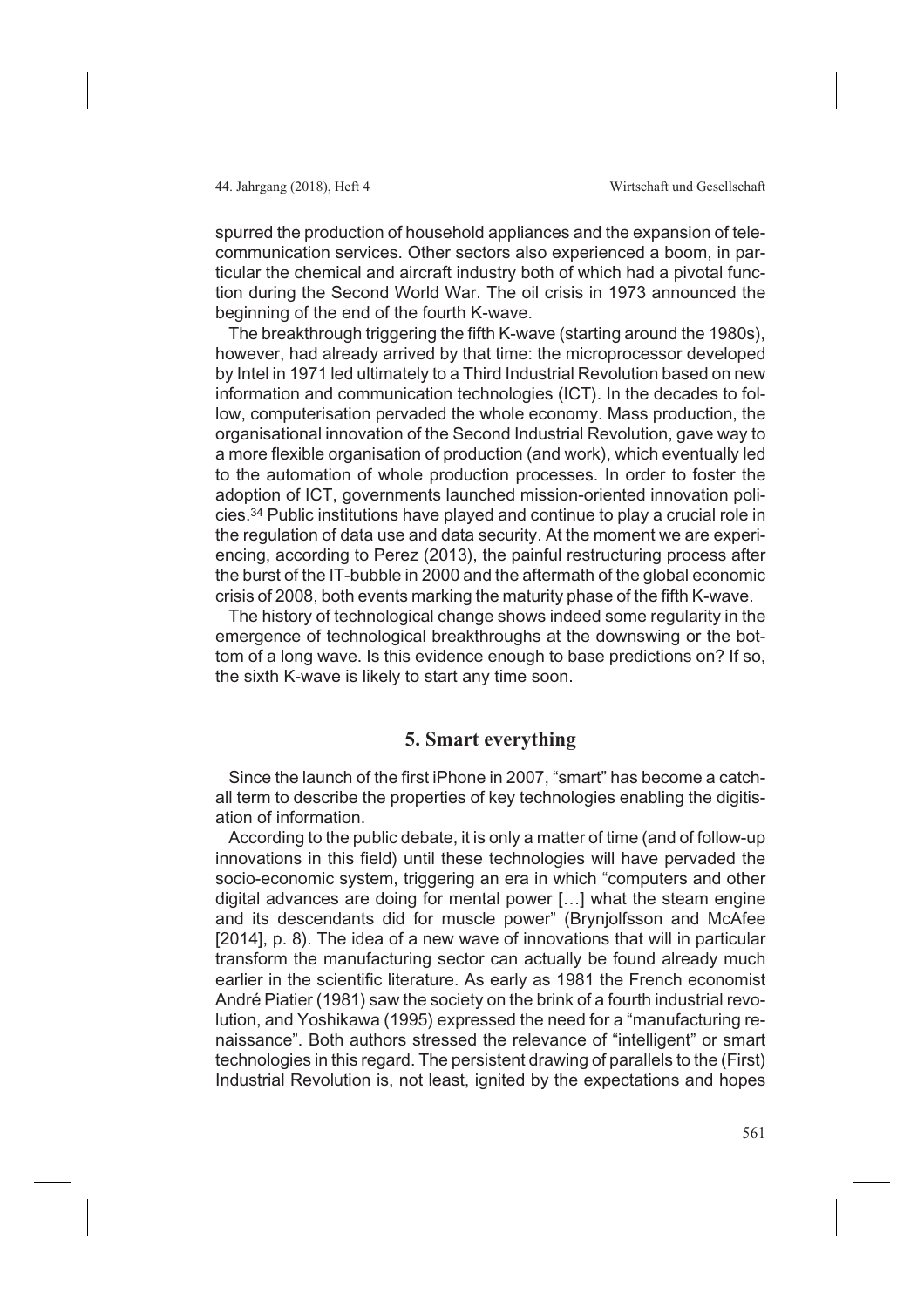associated with the upcoming transformation: The long-desired arrival of a sixth K-wave,<sup>35</sup> sweeping away the spectre of stagnation and washing up a new era of prosperity for industrialised countries.

Given the speed at which inventions are nowadays entering the market, it feels like we are not only facing a new long wave, but rather a tsunami of technological transformation, characterised by a bundle of novel and disruptive breakthroughs mainly from the mechanical (e.g. advanced robotics, 3D printing), the digital (i.e. blockchain technology, big data and advanced data analytics, the platform economy  $\langle e.g.$  AirBnB, Uber, Amazon $\rangle$ ) and the biological area (e.g. synthetic biology, genetic engineering). It is safe to say that all these technologies are based or depend on digitisation, the conversion of information from analog to digital data. Brynjolfsson and McAfee (2014, p. 79) go as far as to call digital technologies "the most general purpose of all". These own their widespread adoption to the fact that computing power has persistently become stronger and cheaper during the past 40 years. This underpins the remarkable accuracy of "Moore's law" in 1965, according to which the number of transistors that fit on an integrated circuit doubles roughly every two years, or, in economic terms, that the computing power one can purchase with one US Dollar grows each year by a factor of 2.36 Due to the radical evolution of micro- and nanoelectronics during recent decades, the miniaturisation of components to the micro- and nanoscale even outperformed Moore's law in the sense that the computing power has actually doubled every 1.5 years (captured by the term "More Moore"). At the same time, endeavours in this technology field have also been directed towards the integration of diversified (digital and non-digital) technologies in order to increase the functionality of a semiconductor-based device (coined "More than Moore").37

Together, these technological milestones have paved the way for the world we are living in right now: One that is ruled by smart technologies that "enabl[e] intelligence, processing, communication, and networking capabilities in all products, systems, and processes, influencing all parts of society".<sup>38</sup> Not least, they generate cyber-physical systems (CPS) which map the real world into the cyber world: Physical processes are being monitored and controlled by embedded computers and networks (cyber). CPS usually comprise feedback loops which enable self-learning, e.g., a machine that maintains and repairs itself based on the performance monitored by sensors and sent to a computer. They will be an essential part of the dawning second machine age where machines will communicate autonomously (machine-to-machine interaction or M2M) via the internet ("Internet of Things"), and enable the production of knowledge-intensive, but still tailor-fit products on a large scale (mass customisation). The huge amount of data generated in this course relies heavily on a well-developed digital infrastructure that allows the employment of cloud services.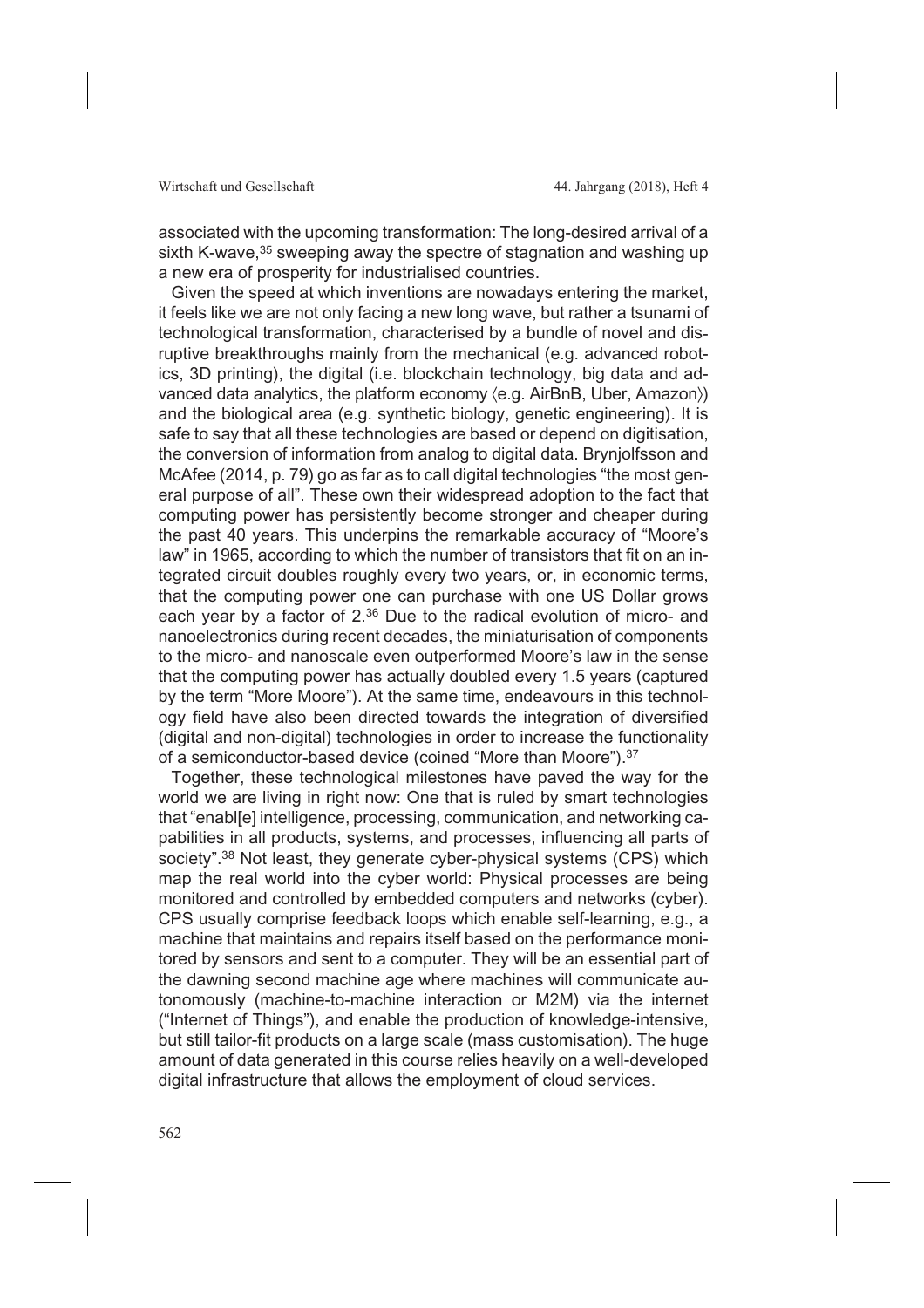While these technologies initially revolutionised in particular the organisation of production in manufacturing, they by now have become an integral part of the service sector as well: think about the employment of robots to complete orders placed online and the utilisation of drones to deliver those packages. Smart transport further includes the optimisation of freight routes (by means of advanced data analytics) and will not far into the future also involve self-driving vehicles. Blockchain will subvert the current organisation of the banking and finance sector by simplifying international transactions (smart contracts) and increasing the speed and transparency of financial services. Beyond, More-than-Moore technologies may also contribute to solving the most urgent challenges of our society regarding, e.g., the changing demography and health, energy and environmental hazards, security, etc.<sup>39</sup>

Smart electricity grids, for example, allow the decentralisation of the energy market and the single household to become a "prosumer", a combined producer and consumer, of electricity. Other applications, such as smart water grids for irrigation, will not only facilitate the sustainable use of natural resources, but will also become powerful tools in the context of climate change adaptation. Disaster risk management (incl. prevention) already benefits from the wide adoption of smart phones that interconnect people in vulnerable areas. Smart technologies will further revolutionise the health and wellness sector by enabling, e.g., wearable health monitoring systems or biosensors for diagnostic purposes<sup>40</sup> as well as new medical tools (such as 3D printing of implants, pacemakers, or even body parts, etc.). In addition, big data will be playing a crucial role in the detection and monitoring of disease outbreaks. Smart technologies will also facilitate daily life: The "connected home" is no longer science-fiction, as smartphones supported by sensors already switch on and off lights, regulate the room temperature, and even monitor home appliances. Sensor technologies allow the management of traffic, logistics, resource use and waste, amongst others, for whole urban areas, paving the way for "smart cities".

However, all these technology trends also constitute potential threats to our personal privacy and freedom and they endanger democracy, as the Russian meddling in the 2016 U.S. election has shown. Cybercrimes (such as data hacking, financial crimes, intellectual property infringement) have increased at a staggering rate, targeting not only governments, but also companies and the ordinary citizen. The huge number of connected devices (projected to amount to 200 billion by 2020) provide a giant playground for hackers and other cyber-criminals. The related costs are estimated to exceed 600 billion dollars or 0.8% of global GDP in 2018.<sup>41</sup>

Governments also invest in these technologies for the sake or under the guise of national and international security. Examples thereof are so-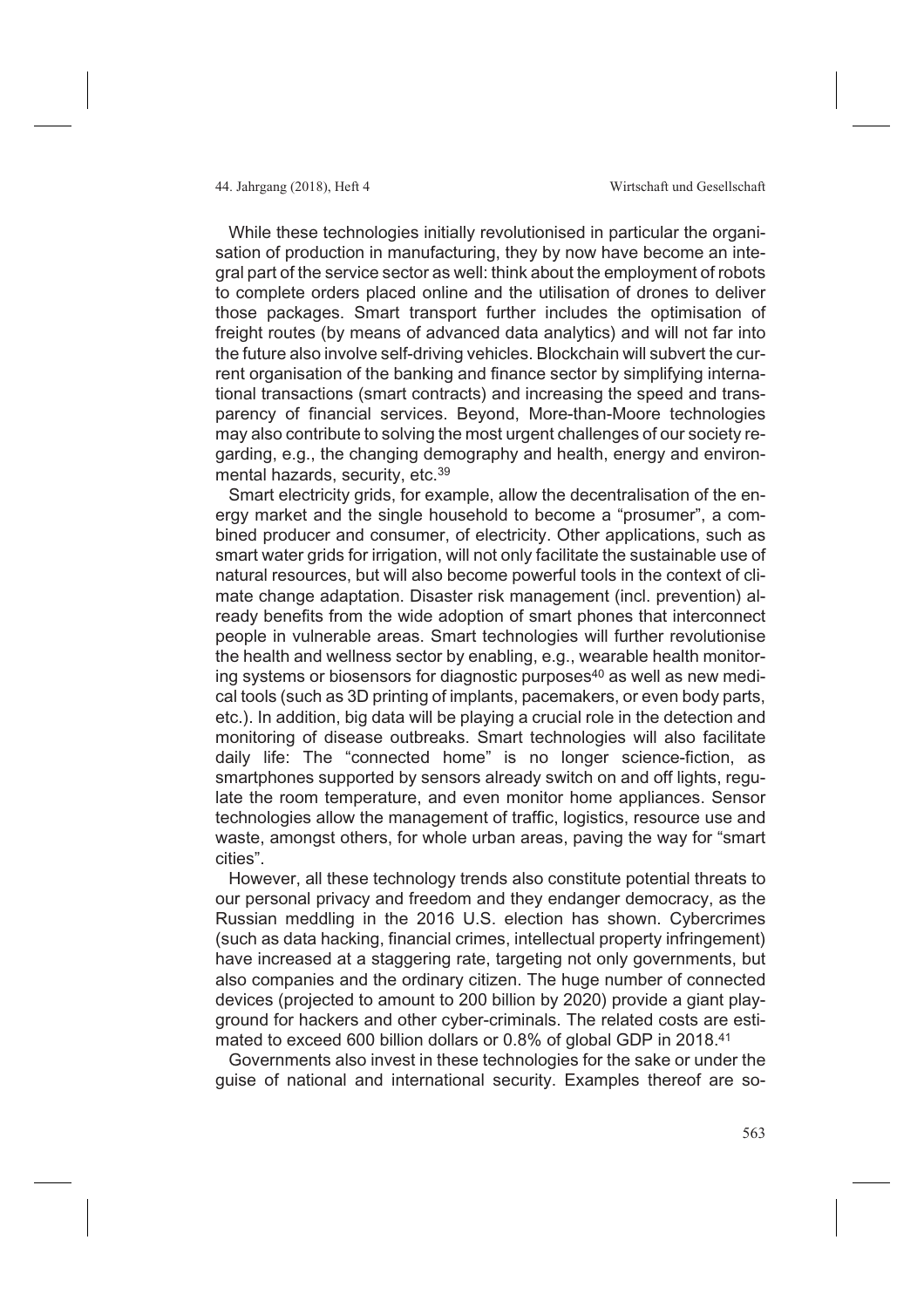called unmanned combat aerial vehicles (UCAV) – drones equipped with e.g. missiles to carry out air strikes – or other lethal autonomous weapons (LAW), i.e. military robots enabled by AI to execute commands without human involvement.

Many important innovations enabling a smart device, such as the Internet, GPS or RFID (radio frequency identification), actually have their origin in military technologies or are the outcome of other technology programs funded by the public sector, in this case the U.S.42 The state finances the development of new technologies that strengthen its military power and then allows firms to commercially develop and exploit the new devices. We thus have before us a hybrid form of economic activity, partly public and partly private. The strong mission-oriented policy coupled with a strategy of close cooperation between the state and private stakeholders aims at spurring the leadership of countries in the global technology race, where some in Asia (in particular China, India and the four Tiger states) will in all probability attain a position that might be compared to that of Great Britain and Europe at the time of the First Industrial Revolution and the U.S. at the time of the Second and Third Industrial Revolution.

During the last few years, the Fourth Industrial Revolution has been given high priority by national and supra-national public authorities and in many industrialised countries efforts are undertaken to shape this technology race. For instance, the Europe 2020 strategy is based on seven single flagship initiatives one of which, the so-called "Digital Agenda" as of 2010, was exclusively designed to foster the digital economy and society across Europe.43 Embedded in the more comprehensive Europe 2020 strategy, the Digital Agenda should contribute to the overarching goal of securing smart, sustainable and inclusive future growth in the European economy. Other examples are the "Strategy for American Innovation" that was implemented in 2009 and updated several times under the Obama-presidency. This policy initiative has a strong focus on innovation policy in a Schumpeterian tradition as it declares innovation as the precondition for long-term economic growth and competitiveness.<sup>44</sup> Moreover, China in 2015 put forward the state-led initiative "Made in China 2025 (MiC-25)" which aims at the technological catch-up and upgrading as well as modernisation of its industrial production and its whole economy.45 In line with several other state-led policy strategies, such as the 13<sup>th</sup> 5-year plan, the SEI-initiative or the National Innovation-Driven Strategy Outline, MiC-25 prioritises ten key areas, including energy-saving and new energy vehicles, high-end computerised machines and robotics, agricultural machinery and equipment etc. Also, Japan, Singapore and South Korea have recently adopted systemic policy approaches aimed at preparing their economies and societies for the digital transformation. Japan in 2016 has launched "Society 5.0" that seeks to establish a completely networked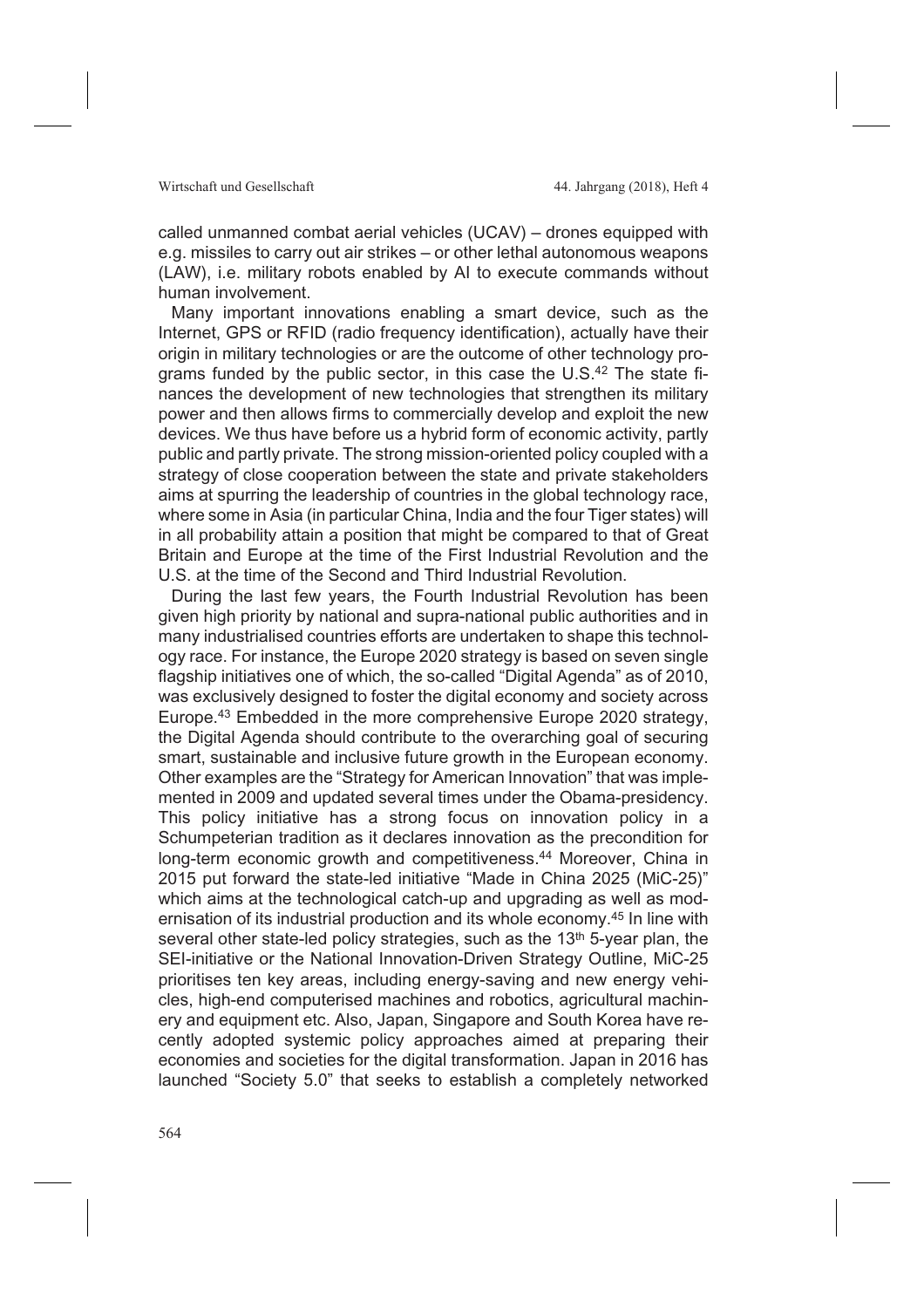Japanese society. Singapore, already two years earlier, introduced "Smart Nation", a fairly visionary and techno-optimist policy initiative that pushes the adoption of new ICTs, big data and innovation in other digital technologies across all parts of society. Moreover, it addresses socio-demographic challenges that Singapore currently faces, such as an ageing population. Different from these holistic approaches, the South Korean policy initiative "Manufacturing Industry Innovation 3.0 strategy", implemented in 2014, focuses attention on the development of digital and computer-related technologies in its production sector.

In a nutshell, the state encourages new technologies and new products and enables innovating firms to establish technology platforms. These are designed to differentiate their products and build up customer loyalty. The protection of patents and intellectual property rights by the state and its institutions, however, also safeguards the trend towards oligopolies and monopolies (further discussed below, in Section 6.2).

As humanity is thus pulling more and more out of the loop in which smart machines operate and interact, and artificial agents<sup>46</sup> are projected to become fixed parts of our society, the question arises how to monitor and control systems that outperform us in both cognitive and physical domains.<sup>47</sup>

Satisfying answers are urgently needed, given the widespread anxiety that the seemingly unlimited potential of such systems might lead to technological singularity where artificial superintelligence will autonomously shape technological evolution and thereby socio-economic development. Therefore, these mission-oriented policies are crucial not only for boosting innovative activities, but also dampening the negative by-products of technology adoption in these key innovative areas. This concerns particularly the labour force, but the diffusion of smart technologies also raises other issues that affect the economy and the society, as discussed in the next section.

## **6. The impact of new technologies on the economy and society**

The "race against the machine" (Brynjolfsson and McAfee [2011]) is under way in the work place, in the economy, but also at the global level in terms of an intensified rivalry among innovating countries, competing for technological leadership.

# **6.1 Jobs, skills, tasks, employment and wages**

Machines, Ricardo maintained, are "mute agents" of production that are "in constant competition" with workers. Many modern machines, unlike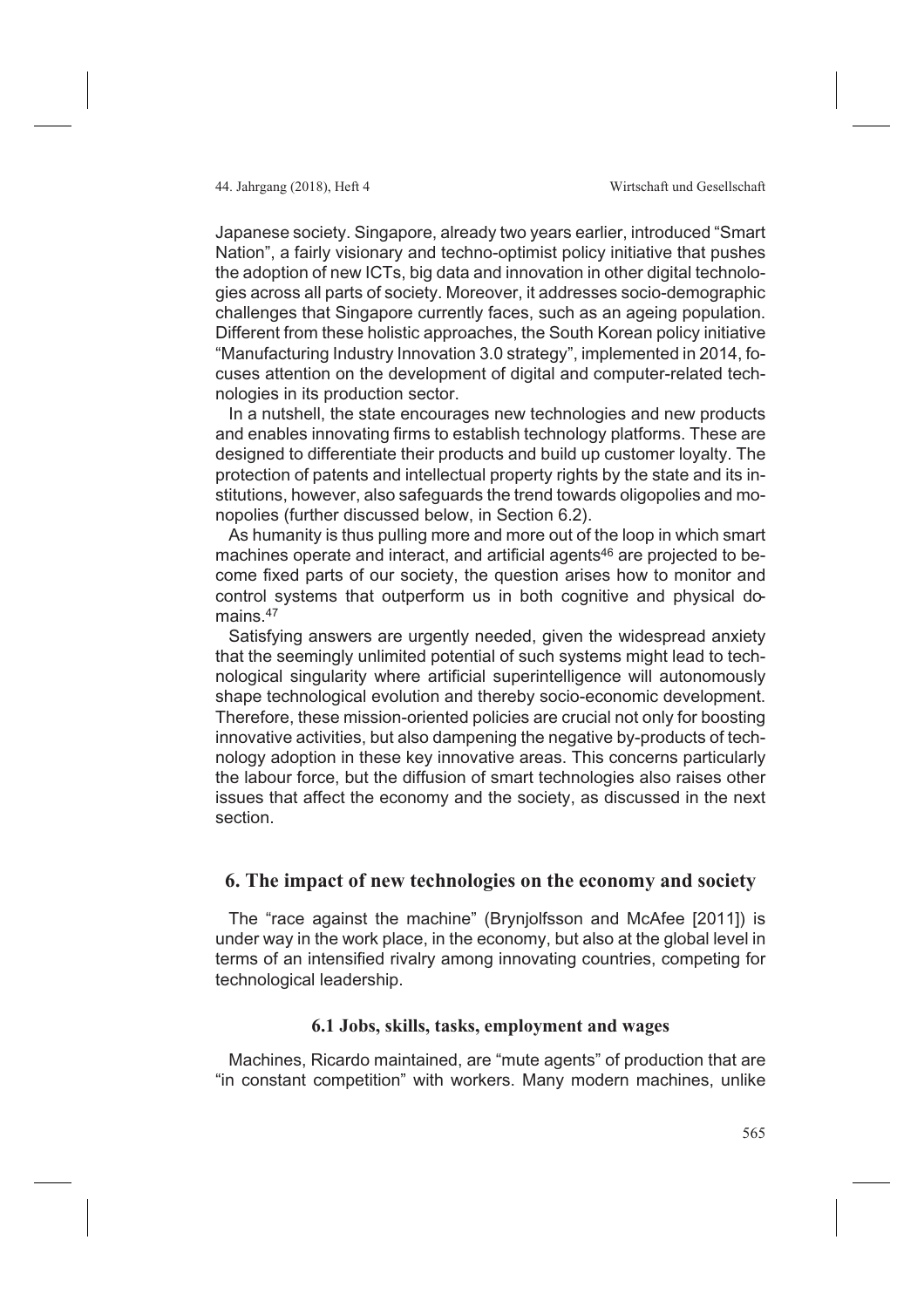their predecessors, are self-teaching – in effect able to learn from experience – and are able to communicate with one another via the Internet of Things; they give orders and obey commands from other machines; they are self-controlling and self-repairing. Unlike humans, they need no sleep or rest. The fear that robots and smart machines will destroy human jobs, lead to persistently high levels of unemployment and contribute to rising income inequality in the digital economy is widespread. Do past events, as they were discussed in Section 3, prove these fears to be baseless? Was and is "technological unemployment" simply a chimera, and is there no need to worry about the employment effects of new technologies? The following discussion addresses some of the crucial aspects encountered when studying the issue of technological change, (un)employment and income (in)equality in light of the current technological breakthroughs in smart technologies.<sup>48</sup>

First, when trying to judge whether technological changes, and in particular those associated with smart technologies, do more harm than good to the labour force, it is essential to distinguish a long-term from a short-term perspective. Guesstimates49 about the extent of job losses and statements about the disappearance of whole occupations are only snapshots and refer to instantaneously feasible technological solutions and artefacts, whereas it is highly uncertain what the future will actually bring in terms of further technological breakthroughs. It should also be clear that what matters from a Schumpeterian point of view is not just the fact of an invention, but whether it can be employed profitably, that is, become an innovation. It is by means of the process of diffusion that an innovation gains economic weight and unfolds its full transformative capacity, leading to structural changes that are the more far-reaching the more radical and disruptive the innovation is.

Second, while technological innovations may destroy jobs, they also create new ones. To get a feeling for whether a given new technology can be expected to lead to labour displacement that outweighs labour compensation, or vice versa, it is essential to look at the production system as a network. In this network, the value chain of a single commodity is not isolated but part of a system of inter-industry linkages both up- and downstream. Thus, from a network perspective and in view of a growing social division of labour, not only the direct labour embodied in the production of a commodity matters, but also the indirect labour does. In short, one ought to be concerned with the vertically integrated labour coefficients and how they develop over time.50 Several labour compensation mechanisms are distinguished in the literature.<sup>51</sup> However, not only the sum totals of labour displacement and compensation are of interest, but also their time profiles (see again Fig. 3).

Third, a related aspect concerns the ratio of process and product innova-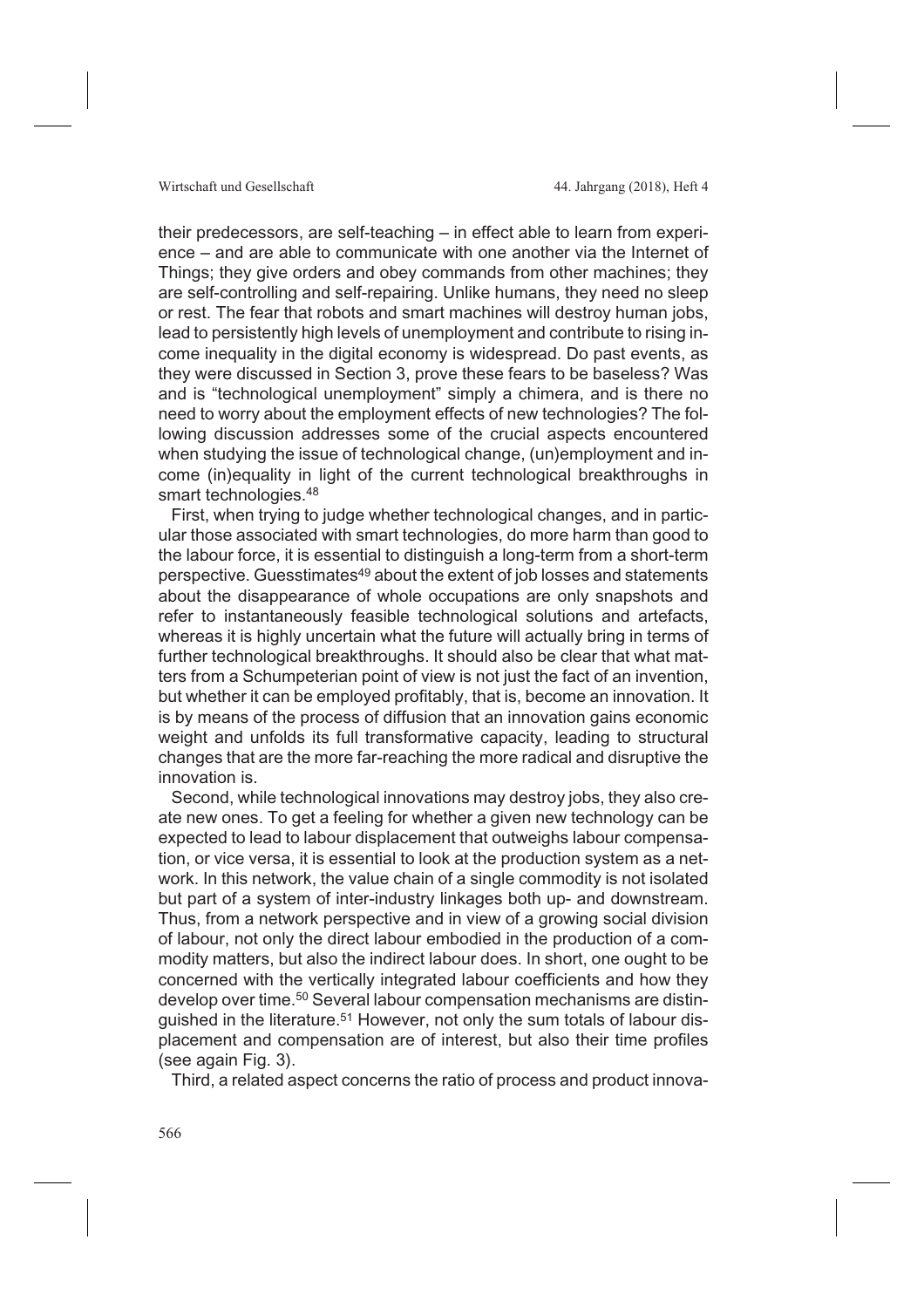tions in the current wave of technological change. While process innovations lead predominantly (although not exclusively) to labour displacement due to their productivity enhancing effects, product innovations give rise to new markets, foster additional demand which stimulates employment, and are thus to a large extent responsible for labour compensation. As was stressed and empirically supported by Simon Kuznets (1971), because of satiation levels with regard to the great majority of goods, long-term growth requires new and a growing variety of goods. Can the digital revolution be expected to provide a sufficient number of product innovations, or will it materialise first and foremost in process innovations? Examples of product (and service) innovations in recent years such as the smartphone, autonomous vehicles and electric cars, new medical products and novel goods in the field of biotechnology and neurotechnology, blockchain, digital platforms and social media testify to the potential of the digital revolution to generate new goods. But will this potential be large enough? Several economists and most prominently Robert J. Gordon (2016) express strong doubts. They argue that smart technologies will in all probability fail in this regard and, in comparison to previous technological revolutions, opine that this time will indeed be different. Other economists and especially Joel Mokyr do not share their pessimism: in his essay "Technopessimism is bunk" (which appeared on PBS.org in 2013), Mokyr maintained: "The Digital Age will be to the Analog Age what the iron age was to the stone age."

Fourth, according to the hypothesis of its skill bias, technological change affects the wage distribution between different skill groups by increasing the productivity of high-skilled workers relative to that of low-skilled workers.52 Recently, skill-biased technological change, favouring high-skilled over low- and middle-skilled labour, has significantly increased wage differentials between various skill groups. However, competition is an evolutionary disequilibrium process in which rival firms are forced to adopt costminimising methods of production in order to survive. This development will provide an incentive to firms to also economise on highly qualified, relatively expensive labour and on knowledge-intensive work tasks. Given the rising complexity of smart technologies, we may expect tendencies towards the substitution of machines for those expensive segments of the labour force, which hitherto have been spared from becoming redundant.

Fifth, it obviously matters which kind of jobs and tasks face elimination, and which new ones will enter the economy. In a recent paper, Autor (2015) asks "Why are there still so many jobs?" and argues that "problemsolving skills, adaptability, and creativity" (ibid., p. 5) of human labour cannot (easily) be mimicked by machines. He therefore surmises that medium-income, middle-skill jobs will not vanish quickly as it is currently not possible to unbundle the tasks that these jobs involve.<sup>53</sup> Furthermore, the task and skill content of occupations has already been subject to far-reach-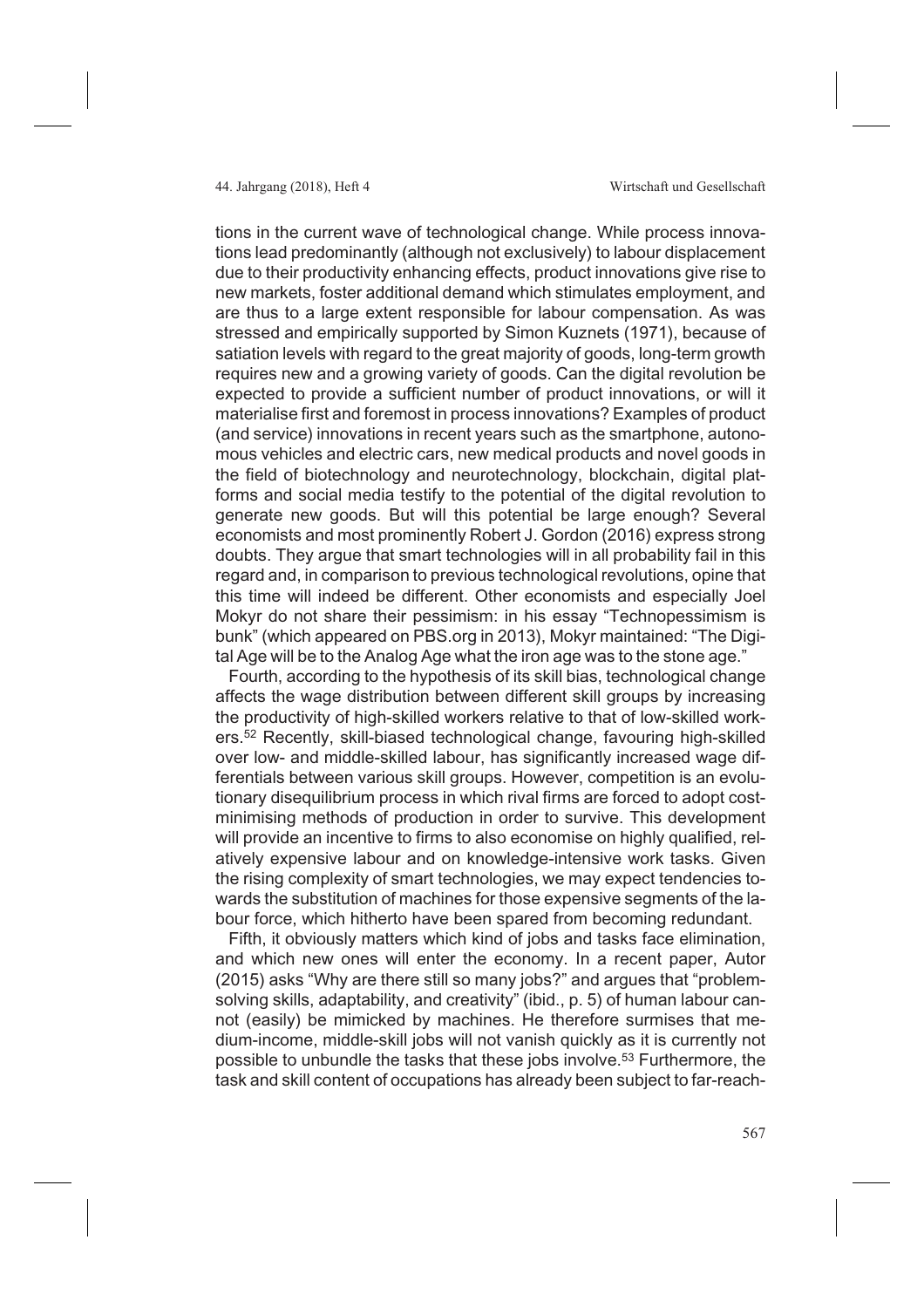ing changes in the course of computerisation triggered by the diffusion of the new ICTs since the 1970s. For instance, a study of the U.S. labour market by Muro et al. (2017) highlights the rising importance of "digital skills" for occupations. Between 2002 and 2016 the share of jobs requiring low digital skills decreased from about 56% to 30%, while the share of jobs requiring high digital skills increased from 5% to 23%. Accordingly, the share of jobs requiring medium digital skills rose slightly from about 40% to 48%. These transformation processes can be expected to continue. An important policy issue concerns the matching, or lack thereof, between the need of skills and their provision. The education system will have to bridge the gap and in case it does it badly will be responsible for serious frictions and losses.

Sixth, technological change has long been identified as a major factor affecting the distribution of income and its recent form to be co-responsible for income dispersion (see also Section 3).<sup>54</sup> Apart from personal (wage) income inequality, an important indicator of the balance of power between capital and labour in an economy, and different fractions of them, is the functional income distribution. Technological change has been a major factor in explanations of the sustained decline of the labour share in many countries.55

Seventh, workers' bargaining power has significantly deteriorated in recent years, as witnessed by the decline of labour unions. This is due in part to technological change and its impact on the organisation of work (platform or "gig economy") but also because of political efforts to increase "labour market flexibility" via the introduction of alternative work arrangements (such as fixed-term contracts, part-time employment, or contract workers and freelancers) in the constant pursuit of "international competitiveness".56 Thus, while the sharing out of what may be called the "innovation dividend" requires sufficiently strong labour and trade unions, in fact changes in the labour market induced by digitalisation and policy measures have actually weakened workers' bargaining position.

Eight, growing income inequality and the growing gap between the rich and everyone else is also related to digital transformation. Data-rich markets are characterised by the dominance of a few "superstar firms" that have monopoly-like positions.<sup>57</sup> The rise of these superstar firms is driven by the exploitation of network effects, the establishment of technical standards and barriers, the restriction of their competitors' access to data and the acquisition of promising start-ups. Such business strategies help incumbents to strengthen their market position in the digital economy. The minions of these strategies are shareholders, investors and top executives – hence the top earners – who benefit from the increasing value of dividends, while average workers – at the lower end of the income spectrum – face increasing competition and are more and more frequently forced to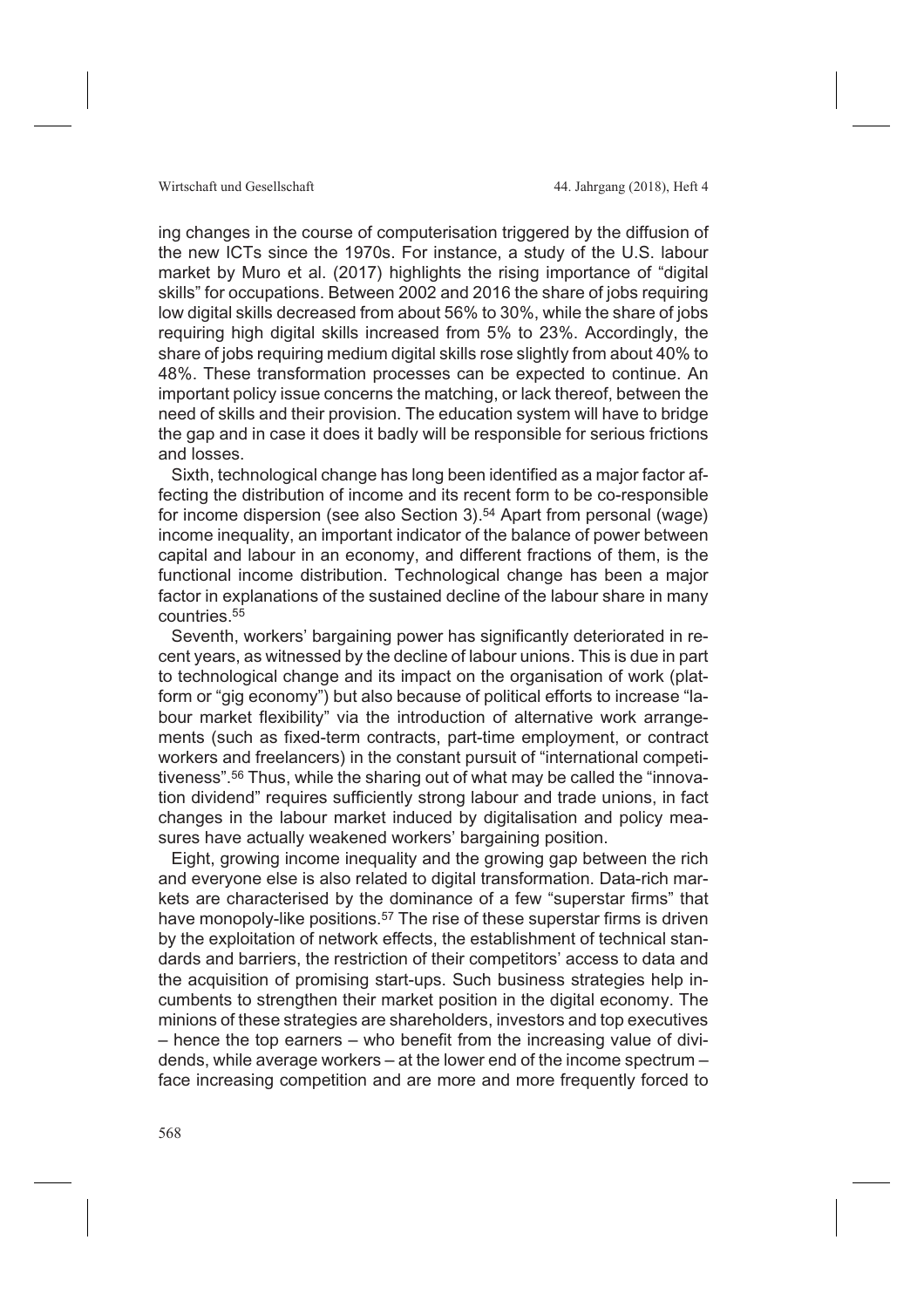accept precarious work arrangements.<sup>58</sup> The dynamic properties of the new technologies bear a great responsibility for the rising concentration of wealth in fewer hands and the ensuing polarisation of society.

Ninth, an increase in formal education alone is unlikely to help fighting wage inequality, if the distribution of digital skills and competences is itself shaped by inequalities. The observation that the access to and the usage of digital technologies are characterised by significant differences between groups of people has been addressed in a vast body of literature on the digital divide and digital inequality, not least in media and communication sciences and sociology.59 This line of research unveils the structural differences in the access to digital technologies as well as in the ways they are put into use. If structural forms of discrimination remain in place hindering individuals to exploit the digital world to their own benefit, it is not enough to retrain and upskill the workforce in order to battle rising wage inequalities associated with biased technological change. If digital inequality happens to be a problem that affects labour market outcomes as the relevant literature suggests, education policy must explicitly target the reduction of this inequality.

Tenth, one specific facet of technological change rarely considered in economic research is the gender dimension – despite the well-known gender differences regarding employment and education in technology-intensive fields. A recent press release by Statistics Austria (2018) highlights the gender differences regarding the professional use of digital devices. The survey data on ICT usage in households emphasise the importance of ICT in the world of work – in 2018 57% of people aged between 25 and 64 years use computers, laptops, tablets or smartphones for work. However, there are significant differences by gender regarding the quality tasks for which digital devices are used. 20% of men but only 7% of women who use digital devices at work develop and maintain IT-systems or software. This supports Wajcman's (2004, p. 31) observation that "women are chronically under-represented in precisely the jobs that are key to the creation and design of technical systems in the new economy". So even if one looks at the subgroup of people who do use ICT for work, the content of the tasks differs between men and women – with the development of IT and software remaining predominantly in the hands of men. This is in line with research showing that women are more likely to use the Internet to communicate and socially interact with others.<sup>60</sup> As these authors note, from the viewpoint of sociology, this is not surprising since people usually transfer their social roles and interests from the analog to the digital world. This implies that gender stereotyping that takes place offline may appear in "online environments" as well.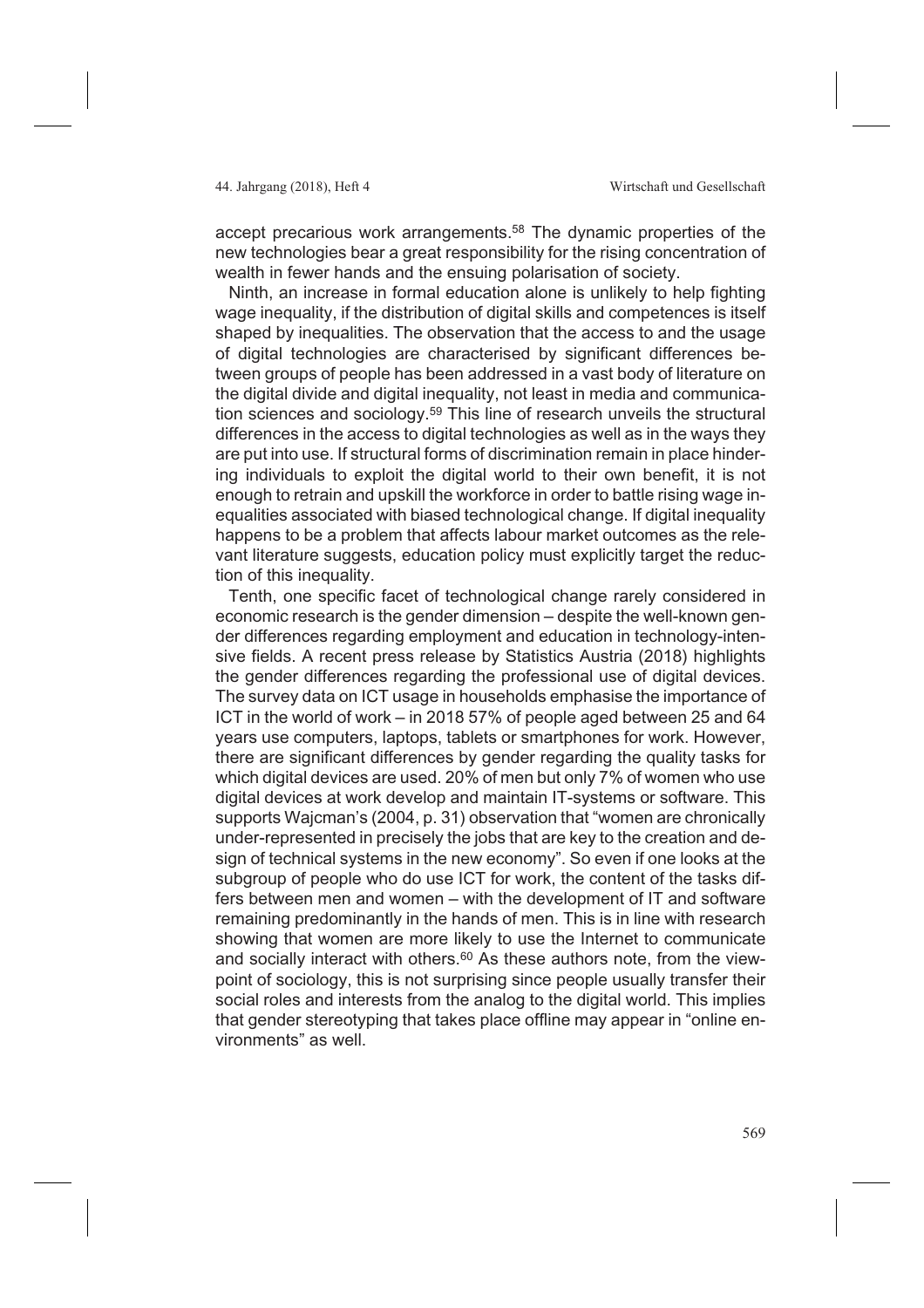# **6.2 The "wretched spirit of monopoly"**

In The Wealth of Nations (1776) Adam Smith time and again deplored "the wretched spirit of monopoly" (WN IV.ii.21) which he believed was constantly seeking ways to abolish competition. Successful innovations establish monopolistic positions and allow the monopolist to pocket extra profits or monopoly rents above and beyond the competitive rate of return on capital. However, Smith was optimistic that as a new method of production or a new good was generally adopted in the economic system, competition would gradually catch up with the pioneering firm, erode its privileged position and reinstall free competition characterised by a uniform rate of return on capital. Interestingly, Schumpeter generally shared this view and insisted that the profits of the entrepreneur, "and also the entrepreneurial function as such, perish in the vortex of the competition which stream after them" ( $\langle 1934 \rangle$  1949, p. 134). The system is driven in the direction of a new "circular flow", in which the "law of cost" applies again and prices of commodities equal costs of production. In this view monopolies are transient phenomena. This does not apply, of course, to natural monopolies or monopolies granted to a company and protected by the state, such as, for example, the East India Company, which, according to Smith, was a scaring example of the damage that unfettered selfish behaviour could bring about.

Is this time different? It is and it isn't, as the following observations will show. Up until recently the attention focused on the following endogenous factors causing a tendency towards the concentration of market power and monopolisation:

- 1. Increasing returns to scale that are internal to the firm, also known as the "law of mass production" and cost degression.
- 2. Economies of scope.
- 3. Network externalities.

Networks allow the exploitation of scale economies: the attractiveness of a network increases with the number of users ("Metcalf's Law"). The largest network has the best chances to grow and outcompete its rivals. Contemporary examples are online market platforms, social media platforms and computer software. But there is now a further factor at work that is a defining characteristic of the second machine age, the importance of which can hardly be overrated:

4. Feedback loops in artificial learning systems (such as advanced robots, software systems), on the one hand, enable an unprecedented level of self-control by the machine and thus a highly decentralised organisation of production. This in turn strives the cost efficiency of the firm. On the other hand, the amount of data collected and processed by the machine allows the firm to expand its product range and thus opens up new business opportunities.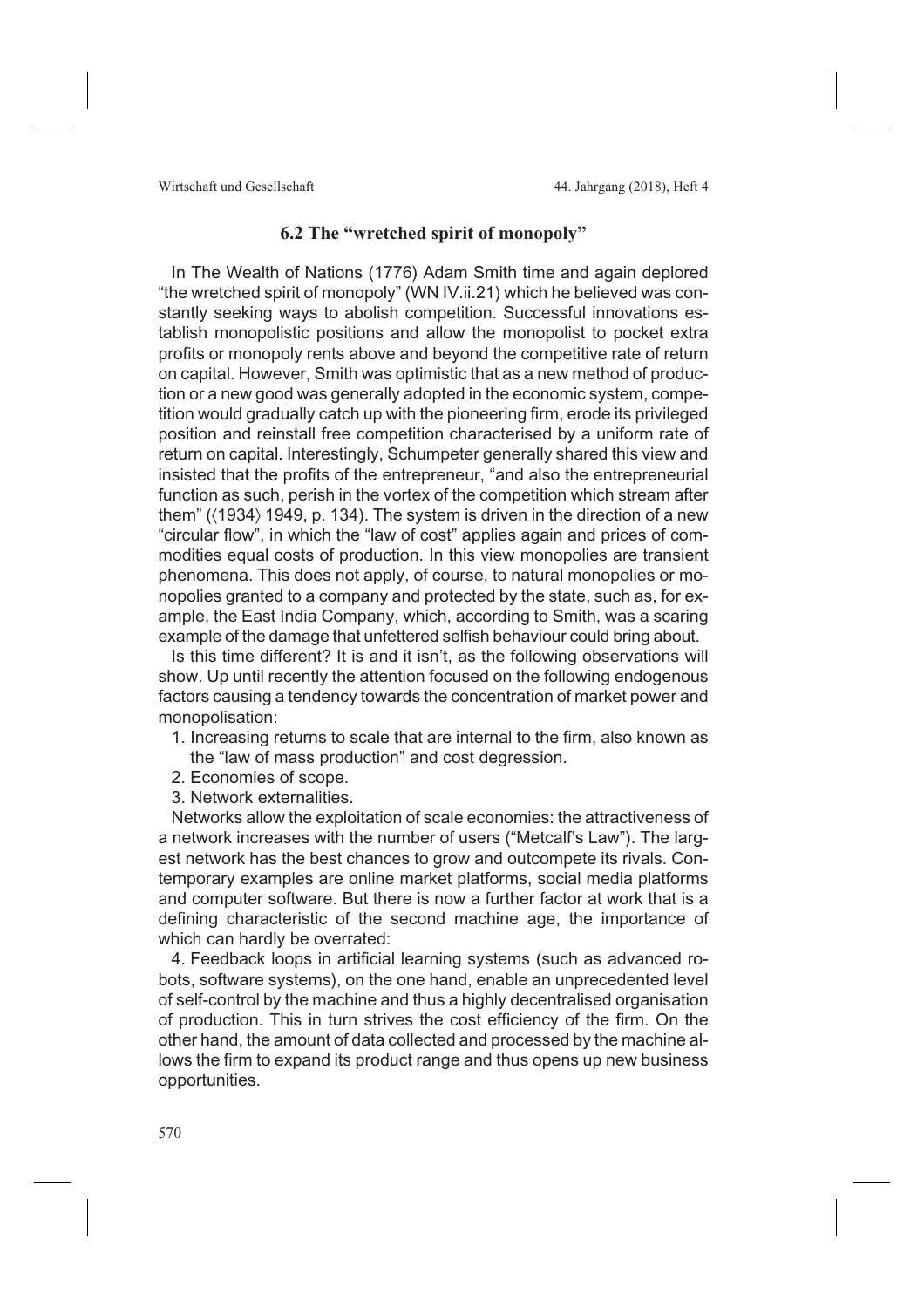People who can afford to empower themselves by AI will assume privileged positions. The rise of superstar firms provides ample evidence of the ensuing polarisation of the business world, especially in the field of datarich markets. These firms are typically characterised by a small staff, a high degree of automation and thus a high capital-labour ratio. They may be compared to an almost unmanned rocket sucking fuel from its environment, which grows and gets more and more powerful whilst flying. Due to the dynamic properties of the technology they use, such firms benefit from rising barriers to entry. They are possessed of a significant advantage for consolidating and expanding their market positions.

Clearly, such monopolies may be endangered by new, path-breaking inventions, but the danger is comparatively small, not least because the huge profits the monopolies pocket can be used to acquire start-ups possessed of the potential of contesting their market power in the future. (Facebook is known to be very active in this respect.) The monopoly may then develop the new technology itself or it may simply remove it from the stage. Market entry of new firms is therefore largely blocked and a functioning competition impeded.

Some further observations should be added. First, the digital revolution brings about the self-transformation of the economic system towards data or digital capitalism, in which data assume two important functions. First, they serve as a kind of new "money" – private information – in terms of which the customer pays the platform firm. (If the collection of data is costly, the platform firm can be expected to charge its customers higher prices for the products it sells.) Secondly, and correspondingly, data are a productive resource that fuels the learning of machines. Data gain in importance relative to labour, land, capital and conventional money and finance. Without too much of an exaggeration we might say: Finance capitalism was, data capitalism is.<sup>61</sup>

Secondly, there are two competing economic coordination mechanisms: the market and the firm. Markets are the realm of freedom and formal equality, in which information flows horizontally, whereas firms are the realm of hierarchy, command and obedience, in which information flows vertically. On the one hand, data-rich markets allow the extension of the market at the cost of firms, and therefore authors like Mayer-Schönberger and Ramge (2017) see traditional firms losing in importance relatively to the market, virtual firms operating in the "cloud" and superstar firms. Evidence- or data-based information together with decision assistants can be expected to improve human decision making, because they overcome to some extent cognitive distortions of agents – complexity aversion, loss aversion, dominance of the negative, confirmation and attribution errors and so on – as they have been analysed especially by Kahneman and Tversky (2000). This should reduce information asymmetries, contain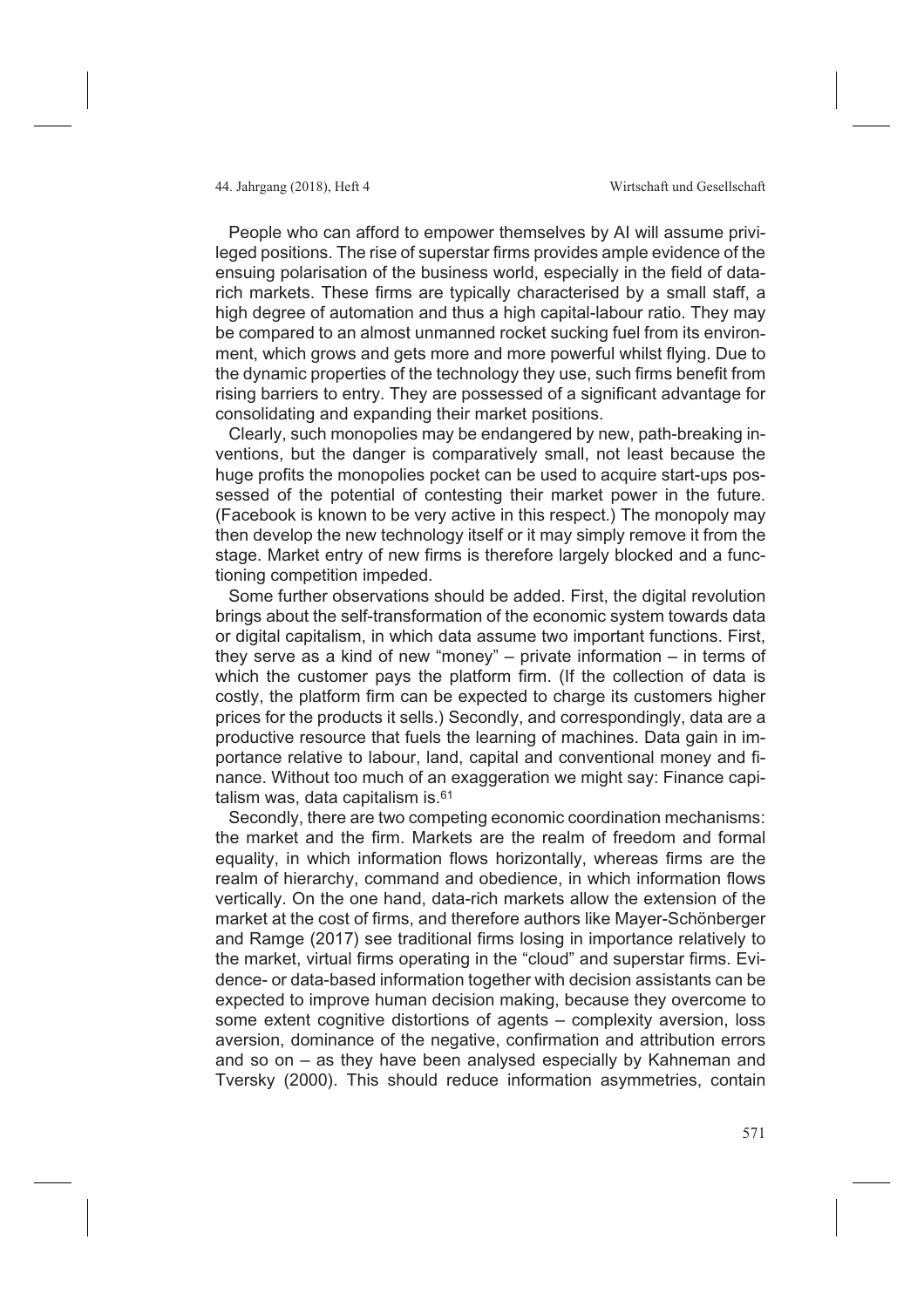risks and mitigate bubbles and thus improve economic coordination. However this boon comes at a considerable cost, whose magnitude is difficult to anticipate. What about the control of the data and the way they are aggregated and used? What about the rising complexity and lack of transparency of the system? What about the danger of its manipulation and humans becoming "digital slaves"? What about a dangerous concentration of decision power and control? What about an increase of systemic risk, if a single decision assistant system happens to outcompete all others? What about the system's vulnerability to cyber attacks?

Third, there appears to be a symbiotic, mutually reinforcing relationship between contemporary technological change and the unbundling of the value chain because of strongly falling transport costs, as it has been analysed by Richard Baldwin (2016). This involves the spreading out of "digital Taylorism", that is, scientific management worldwide, and the internationalisation of production. The platform economy and virtual firms create their own markets and rules and escape the laws and regulatory frameworks of nation states and supranational entities.

The emergence of superstar firms has a lot to do with the institutional arrangements in place. As Adam Smith insisted, the wretched spirit of monopoly is always alive, seeking to establish monopolistic conditions. The industrial and innovation policy carried out in several countries supports this spirit instead of containing it. The huge profits these firms are making allow them to expand their businesses without any borrowing. The liquid funds at their disposal in excess of what they need for growing add to the glut of savings seeking profitable investment, rising asset values and swiftly rising manager salaries and fringe benefits.

### **6.3 Nation state and government**

Our discussion has already touched on the swift erosion of national sovereignty and governmental control in an age of globalisation-cum-rapid digitalisation. Friedrich August von Hayek (1982, p. 128) argued that "the effective limitation of power is the most important problem of social order. Government is indispensable for the formation of such an order only to protect all against coercion and violence from others." He added: "But as soon as, to achieve this, government successfully claims the monopoly of coercion and violence, it becomes also the chief threat to individual freedom."

This threat still exists and with new surveillance technologies and methods of monitoring peoples' behaviour has assumed nightmarish dimension. But is government still the "main threat" to individual freedom? There is reason to think that, apart from powerful authoritarian regimes, this is no longer the case. Given the amount of personal data available to them,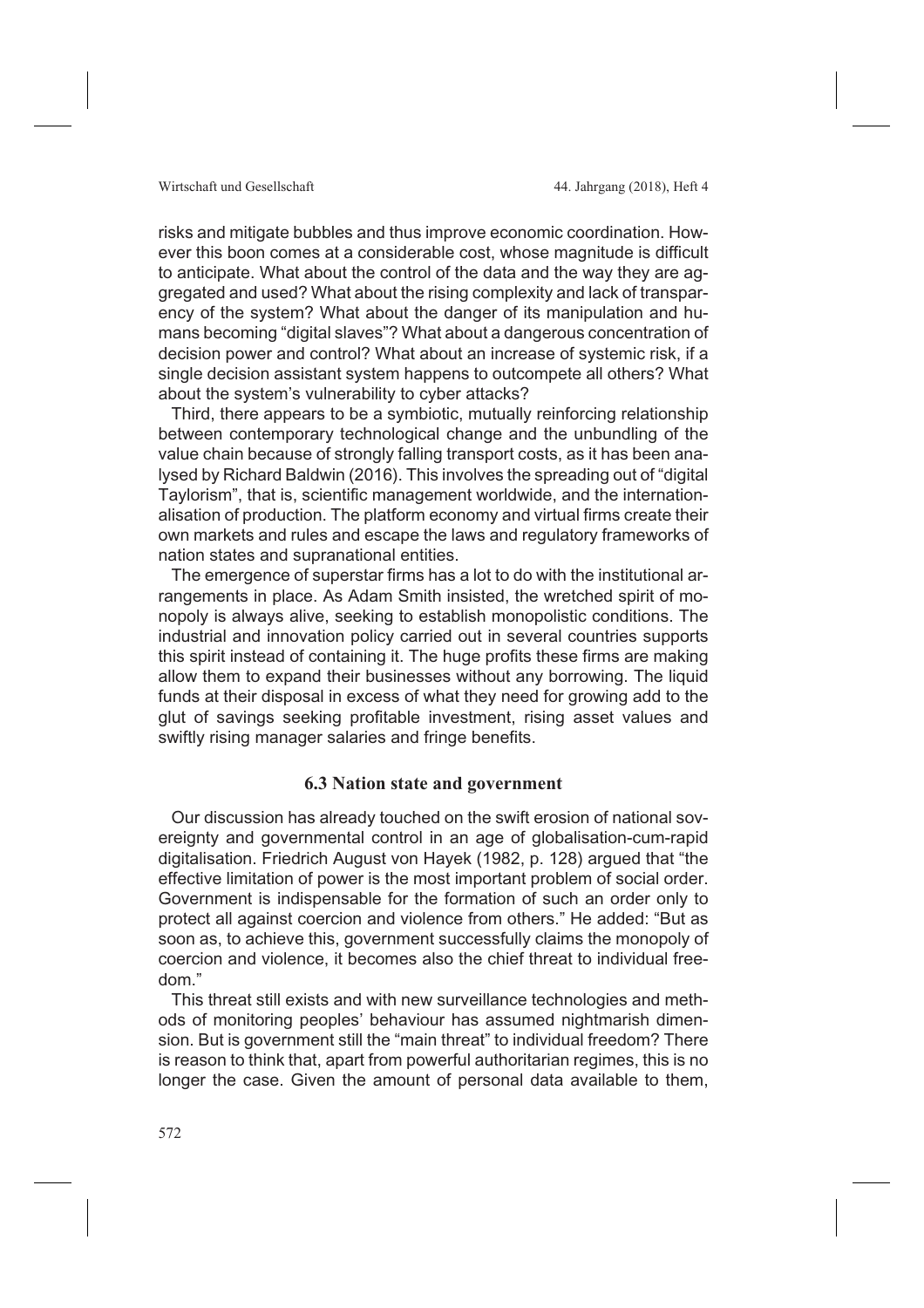rogue platform companies are able to secretly manipulate their customers in ways and to an extent never seen before in history.

Superstar firms do not only impact the labour market, they also amass huge economic and political power and therefore undermine national sovereignty: By shifting their profits to tax oases, they engender an unfair competition with traditional firms, induce a ruinous tax competition among countries and regions and erode the tax basis of nation states. In order to increase their chances to survive, traditional firms are forced to evade taxes by moving into the underground economy, which exacerbates the situation and renders the goal of balanced public budgets a more and more costly exercise. At the same time the state and public authorities face a growing number of serious tasks that cannot be met in terms of shrinking means. These tasks include: (i) the provision of a digital infrastructure that allows firms, public authorities and citizens to make the best of the new technologies; (ii) the elaboration of a regulatory framework that seeks to harvest the benefits and ward off the costs and dangers associated with the new technologies; (iii) the strengthening of a national or supranational (EU) system of innovation without paving the way to a further concentration of market power; (iv) the reform of the education system, broadly understood, with the aim of improving the fit between available and needed skills and capabilities; (v) an employment and social policy that contains the negative effects that are unavoidably associated with structural economic, social and cultural change; and (vi) the establishment of institutions capable of effectively fighting cyber criminality in all domains of life, private, political and economic.

# **7. Creative destruction: Who compensates the losers?**

The question who benefits and who suffers from a particular economic policy or innovation has concerned economists from an early time onwards. David Ricardo set the stage when criticising the Corn Laws, which, after they had been suspended during the late eighteenth century, were reinstated again at the end of the Napoleonic Wars in 1815. The Corn Laws, he insisted, were not in the interest of society at large, as its advocates had contended: the only class that benefited were the landlords, whereas both workers and capitalists suffered from it. He wrote: "the loss is wholly on one side, and the gain wholly on the other; and if corn could by importation be procured cheaper, the loss in consequence of not importing is far greater on one side, than the gain is on the other" (Works I, p. 336; emphasis added). Hence, the effects of the Corn Laws could be compared to those of technological regress. Most importantly, its beneficiaries, landlords, could not possibly compensate the losers, workers and capitalists,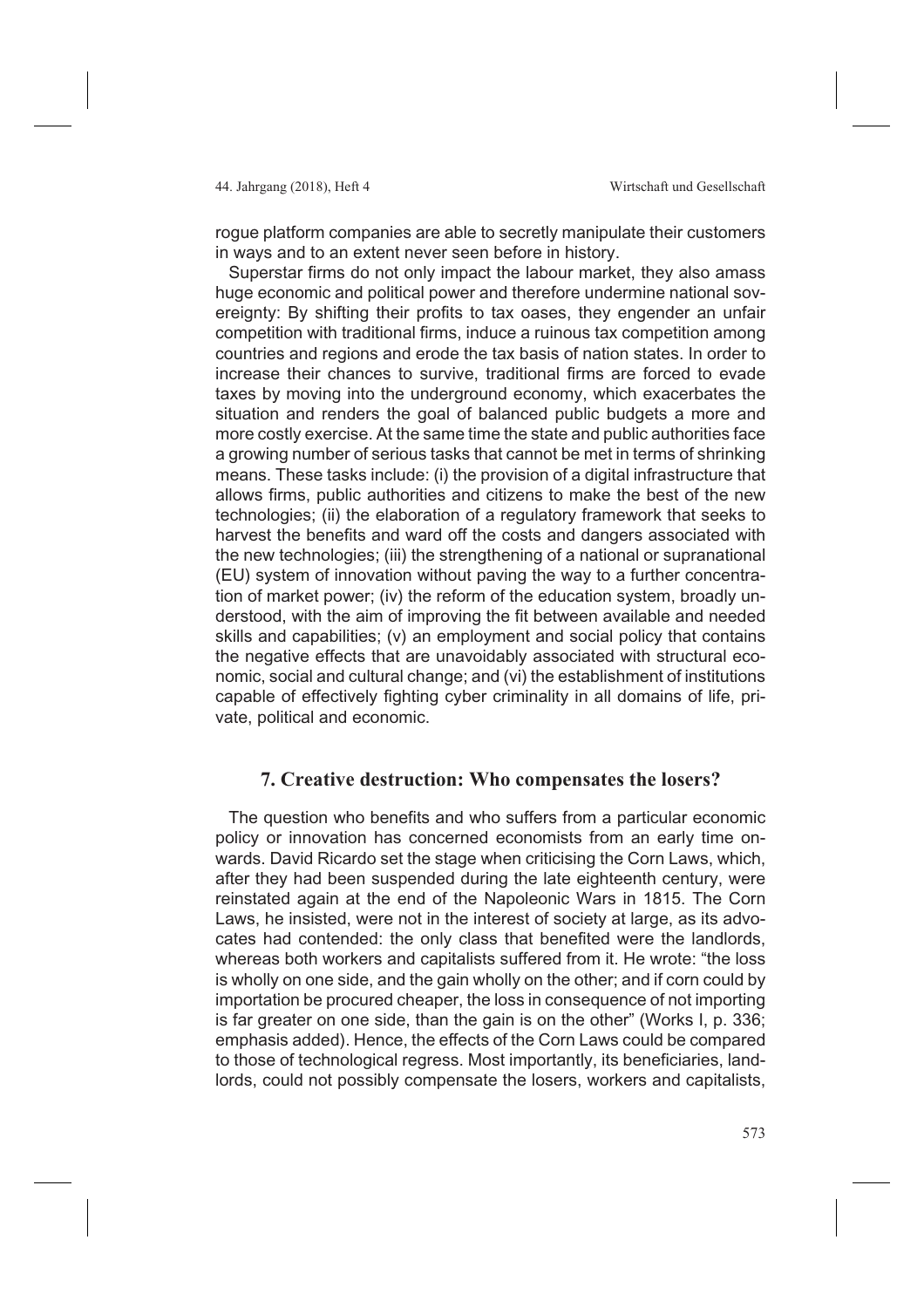because their gains in physical terms were smaller than the losses incurred by the other classes of society. Nicholas Kaldor (1939), inspired by Ricardo, took the repeal of the Corn Laws in 1846 to illustrate the compensation criterion he suggested as a solution to the problem in welfare theory that policy measures typically have gainers and losers.

Schumpeter spoke with regard to innovations aptly of processes of "creative destruction". People typically admire and cherish the successful innovator because of the creative part of his or her accomplishments. They tend to overlook the destructive part that is inseparable from it and is reflected in losses of jobs, the obsolescence of human and other types of capital, the bankruptcy of firms and the demise of entire industries. The involved cognitive distortion ought to be overcome by imputing both kinds of effects to the innovator and involving him in compensating the losers.

The question is whether this can be done ex ante, that is, at the time of an invention or the launching of an innovation. Can workers insure against unemployment and declining wages, firms against dwindling profits and assets, banks against defaults on loans? Is there a market in which agents can get insured against any risks of technological change that might reduce their income and wealth? And if there is such a market, is it perfect? In this case the innovator would offer to compensate the losers and both parties would benefit from the innovation.

As Korinek and Stiglitz (2019) emphasise, there are compelling reasons why there are no ideal risk markets in the real world. First, the problem is fundamental uncertainty rather than risk and it relates to events taking place into a distant future about which agents know very little. Second, there are the usual problems of asymmetric information, adverse selection and moral hazard that prevent the emergence of such markets. The authors conclude that compensating agents for the losses they incur as a consequence of innovations cannot be decided ex ante, but has to be done ex post. It therefore necessarily involves a redistribution of income. Redistribution programs, however, typically meet with stiff opposition on the ground that they interfere with the market and its alleged efficiency. Yet in the situation under consideration, and for the reasons given, the efficiency properties typically attributed to perfect markets cannot be invoked as an argument against a policy of income and wealth distribution.62

The kind of problem we are concerned with here has been analysed by John Rawls in his Theory of Justice (〈1971〉 1999). He started from the premise that the future is clouded by fundamental uncertainty and no single agent is able to foretell which position he or she will assume in it. In such a situation, in which decisions have to be taken under a veil of ignorance, Rawls argued that the "Maximin principle" ought to apply. This is a justice criterion according to which the social system should be designed in such a way that the positions of those who will be worst off in it get maxi-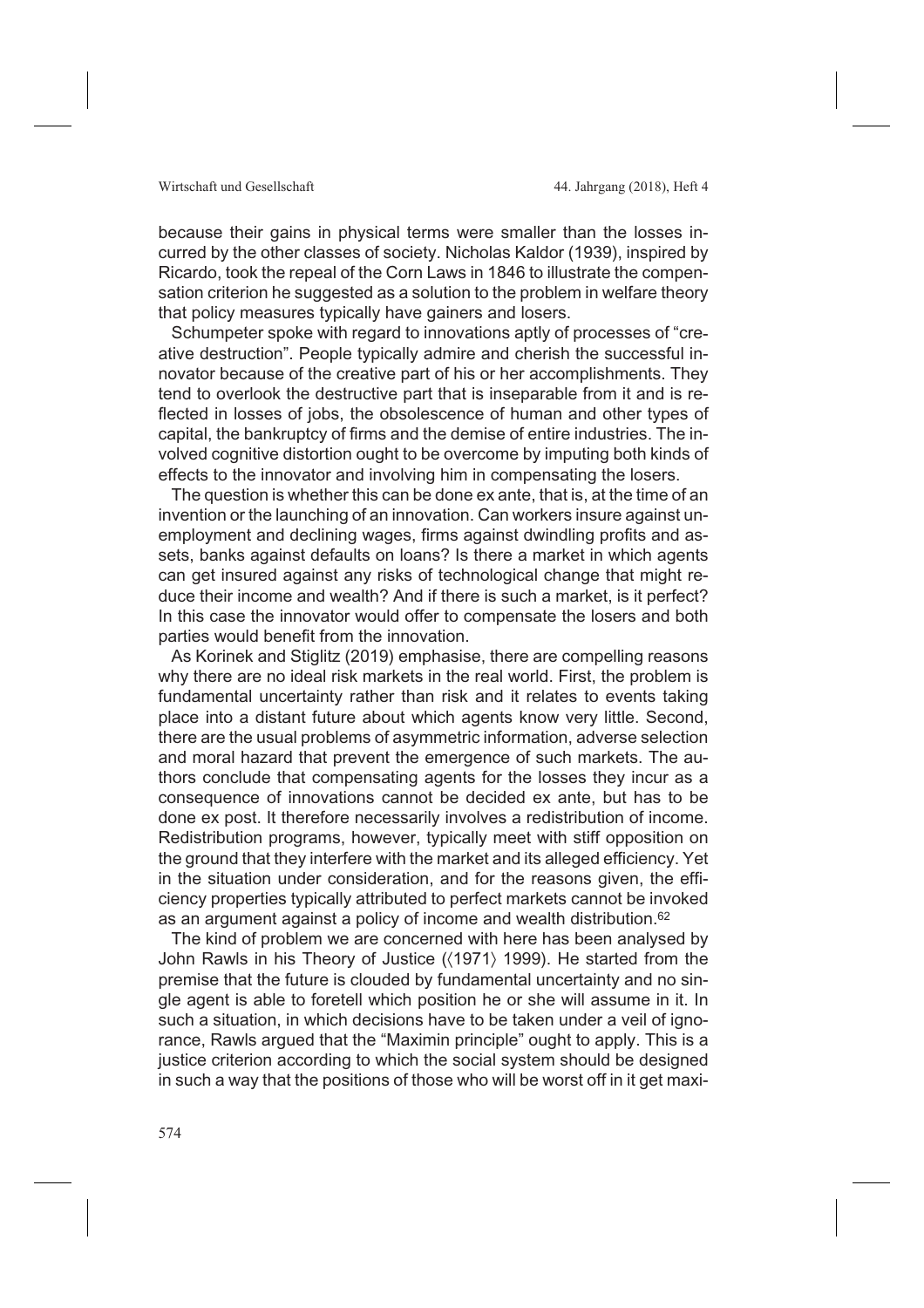mised. This is possible, because the more fortunate are involved in promoting the wellbeing of the less fortunate. With regard to a system that is permanently in movement this does not mean that the worst positions today cannot get worse in the future – think of wars and epidemics. But in the case of productivity enhancing technological change the probability of this is small, provided economic policy successfully fights economic crises and unemployment. Innovations that deserve to be called that way, should, on balance, be more productive than destructive and therefore allow the innovators to compensate the losers.

A redistribution policy post factum appears also to be justified with view to the hybrid public-private character of several of the economic activities under consideration here (see Sections 5 and 6). The taxpayer's money has frequently helped to finance the development of new technologies and pave the way for new and highly successful firms – the Big Five are cases in point. It would only be fair if the taxpayer participated also in profits they make and the wealth they accumulate. There are many ways in which this could be effectuated. Otherwise the taxpayer could rightly object that while costs of innovations are getting socialised, profits are getting privatised.

Finally, if the new technologies happen to aggravate the trend towards greater inequality of income and wealth and contribute to larger unemployment or insecure jobs for significant parts of the workforce, the situation may easily threaten the foundations of democratic and liberal societies. In this context studies by Case and Deaton for the U.S. are worth mentioning. They found that overall mortality and morbidity among white non-Hispanic Americans in midlife climbed since the turn of the century through 2015<sup>63</sup> due to an increase in suicides, drug overdoses and drug-related diseases. The phenomenon is also known as "deaths of despair". The two authors argue that progressively worsening labour market opportunities as a result of globalisation, technological progress, structural change and an ineffective economic policy have long-term effects and cannot be reversed within a short period of time by improved earnings and jobs, or redistribution policy. The lesson they draw from their findings is that it is important to avoid cumulative disadvantages from an early time on. An inclusive approach to the absorption of technological change can be expected to reduce opposition to the new, avoid social tensions, smoothen the transition process and propel economic efficiency and productivity. And it may prevent the principle of "One person, one vote" from getting replaced by that of "One Dollar, one vote".

### **Acknowledgement**

The authors greatly acknowledge the financial support provided by the Austrian Science Fund through stand-alone project "How Smart Machines Transform the Austrian Economy" (P 30434-G27).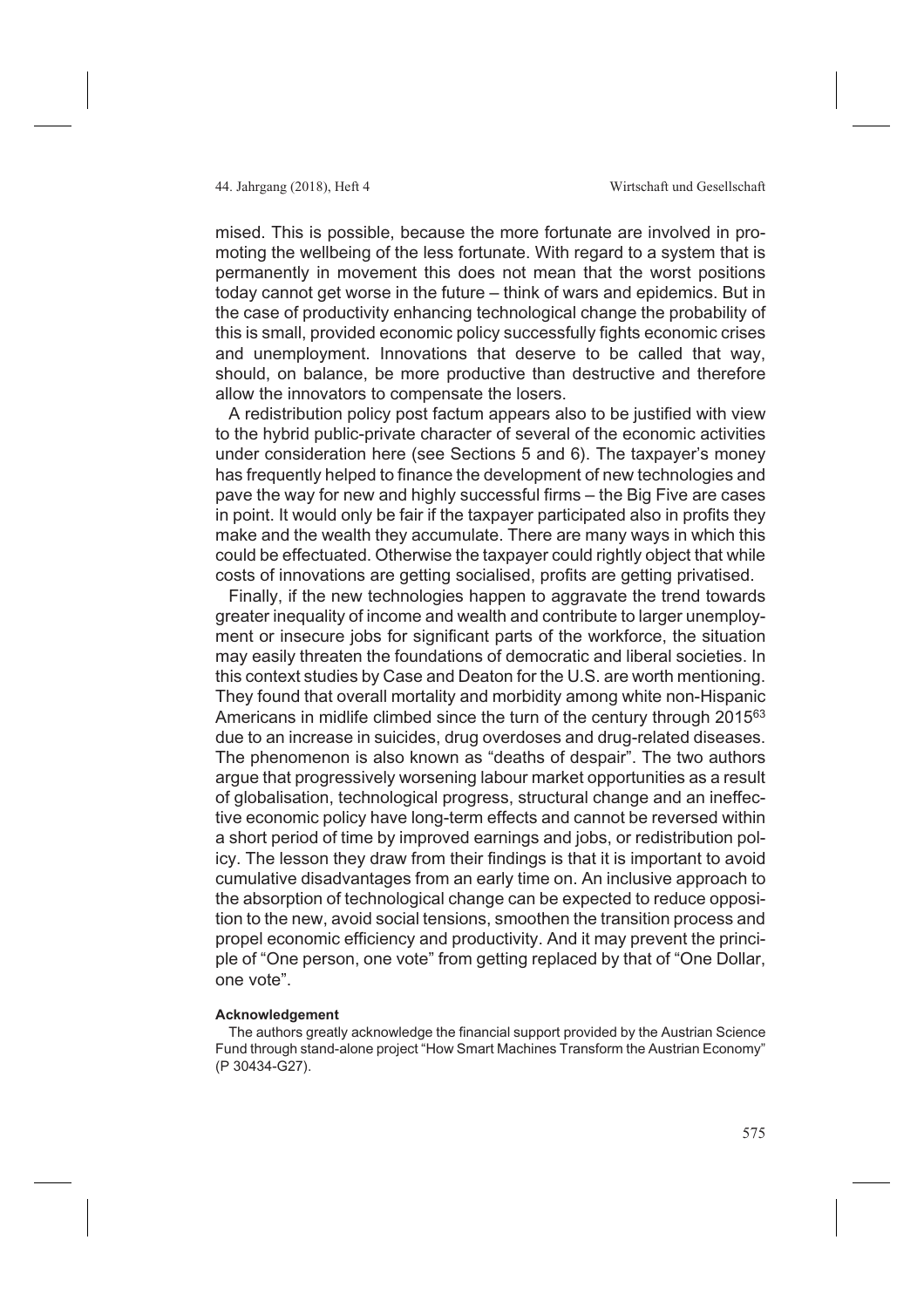Wirtschaft und Gesellschaft 144. Jahrgang (2018), Heft 4

### **Endnotes**

- \* This paper grew out of the research project "How smart machines transform the Austrian economy" financed by the Austrian Science Fund (FWF) (project number: P 30434- G27). We are most grateful to Tim Cole for his valuable comments and for greatly improving the readability of the text and to Tobias Eibinger for technical support.
- <sup>1</sup> See, e.g., Steffen et al. (2018).
- $2$  For a use of the scenario technique, see, for example, the dynamic input-output analyses in Leontief and Duchin (1986) and Kalmbach and Kurz (1992) in studying the impact of automation in production and offices in the United States and Germany, respectively.
- <sup>3</sup> See, for example, Arntz, Gregory and Zierahn (2018).
- <sup>4</sup> Kurzweil (2005).
- <sup>5</sup> According to a survey carried out by Pega, 77 percent of the global consumers interviewed use a device powered by AI, with only 33 percent actually realizing it: https://www1.pega.com/system/files/resources/2017-11/what-consumers-really-thinkof-ai-infographic.pdf.
- <sup>6</sup> Lipsey et al. (2005) 133.
- <sup>7</sup> Martin (1993).
- <sup>8</sup> Lipsey and Bekar (1995).
- <sup>9</sup> Bresnahan and Trajtenberg (1995). Anticipations of these concepts in the older literature were technological changes in so-called "key" or "leading" sectors of the economy or "basic industries" (Sraffa [1960]), whose products enter directly or indirectly in the production of all industries and thus spread the novelty throughout the economic system.
- <sup>10</sup> E.g., Helpman and Trajtenberg (1998a, 1998b); Aghion and Howitt (1998); Petsas (2003); Harada (2010); Rainer and Strohmaier (2014); Cantner and Vannuccini (2017).
- <sup>11</sup> Cf. Bresnahan (2010) 764.
- <sup>12</sup> While the ENIAC (Electronic Numerical Integrator and Computer) had been invented in 1945 and was Turing-complete and digital, it was too costly and not powerful enough to be marketable and usable on a large scale.
- <sup>13</sup> Brynjolfsson et al. (2018).
- <sup>14</sup> Agrawal et al. (2018).
- <sup>15</sup> E.g., Perez (1983); Mokyr (1990); Lipsey et al. (2005).
- <sup>16</sup> Helpman and Trajtenberg (1998a,b); Aghion and Howitt (1998).
- <sup>17</sup> Cantner and Vannuccini (2012).
- <sup>18</sup> Although they are named after the Russian economist Nikolai R. Kondratieff who advocated the long cycle concept in his work (1926), he was not the first to claim the existence of long waves in economic history: The conception goes back at least to Jevons and was further substantiated by Van Gelderen (1913), who linked the upswing of the cycle to the rise of "leading sectors". See also Freeman et al. (1982) and Ayres (1990).
- <sup>19</sup> See Schumpeter (1912, 1934); for a summary account, see Kurz (2012).
- <sup>20</sup> Freeman et al. (1982).
- <sup>21</sup> Freeman et al. (1982).
- <sup>22</sup> Ayres (1990).
- <sup>23</sup> See Kurz and Salvadori (1995), especially chap.s 4 and 5.
- <sup>24</sup> See Kurz (2017a).
- <sup>25</sup> Cf. White (1968).
- <sup>26</sup> Cf. Fogel (1999) 3.
- <sup>27</sup> Ayres (1990).
- <sup>28</sup> Rosenberg and Traitenberg (2004).
- <sup>29</sup> Ayres (1990).
- <sup>30</sup> Ayres (1990).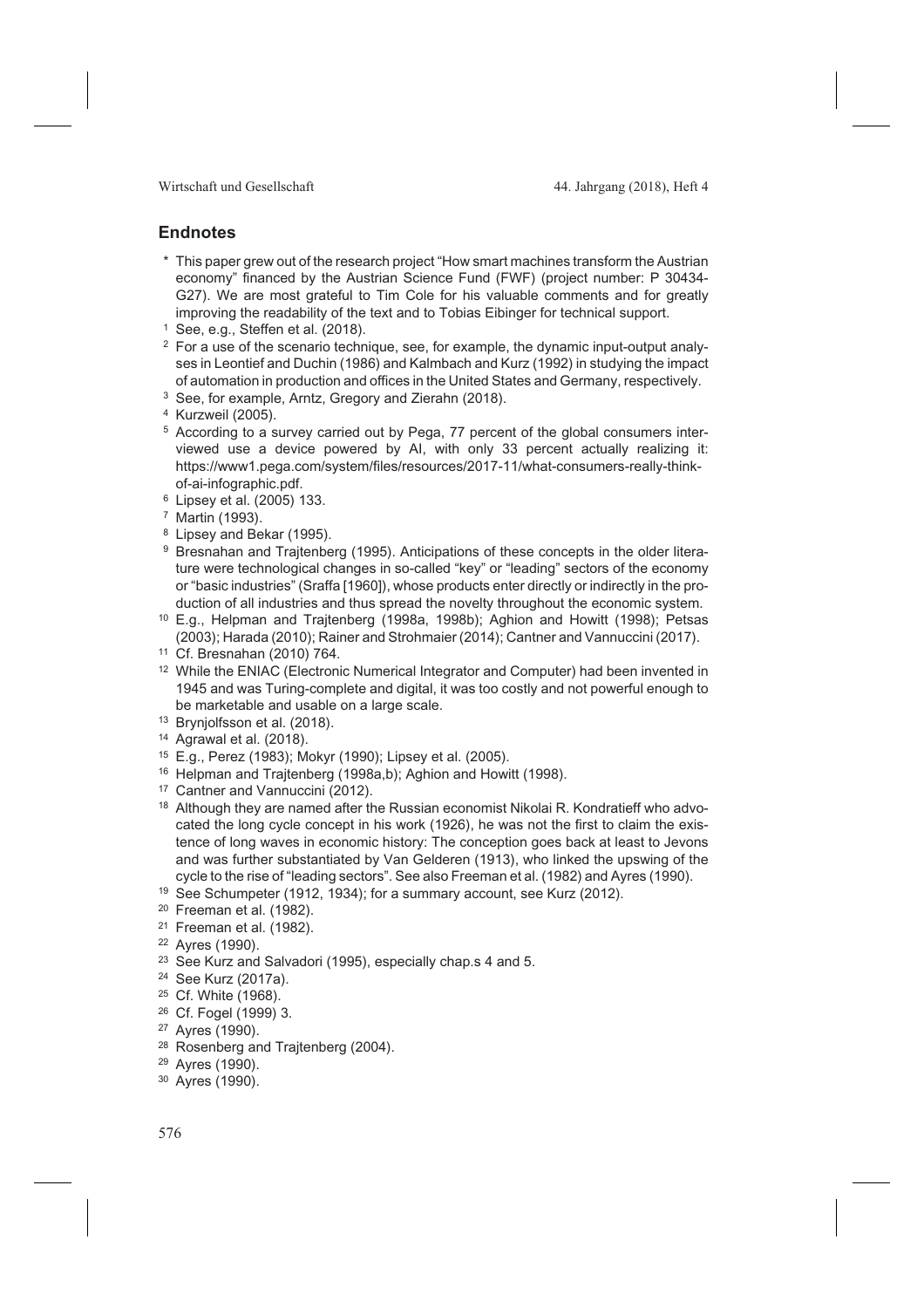- <sup>31</sup> For a summary account, see Kalmbach (2008).
- <sup>32</sup> For a dynamic model that investigates a case of technical change that has Ricardian features and corroborates Ricardo's view, see Haas (2017).
- <sup>33</sup> Ayres (1990).
- <sup>34</sup> Mazzucato (2014).
- <sup>35</sup> See e.g., Wilenius and Casti (2015).
- 36 Brynjolfsson and McAfee (2014).
- <sup>37</sup> See e.g. Graef (2011).
- <sup>38</sup> Beernaert and Fribourg-Blanc (2017) 567.
- <sup>39</sup> Pelka and Baldi (2017) 57.
- <sup>40</sup> Pelka and Baldi (2017).
- <sup>41</sup> Lewis (2018).
- <sup>42</sup> Mazzucato (2014).
- <sup>43</sup> Cf. EC (2010).
- <sup>44</sup> Cf. The White House (2011).
- <sup>45</sup> See e.g., Wübbeke et al. (2016) for a detailed description of this policy initiative.
- <sup>46</sup> Floridi (2014).
- 47 For example, Google's Director of Engineering, Ray Kurzweil, predicts that by 2029 Al will achieve human levels of intelligence.
- <sup>48</sup> See also Hagemann (2017); Tichy (2017); Kurz (2017b).
- <sup>49</sup> See e.g., Frey and Osborne (2017) for the USA, Arntz et al. (2016) for a selection of OECD countries or Nagl et al. (2017) for Austria.
- <sup>50</sup> See e.g., Kurz and Salvadori (1995) chap. 6.
- <sup>51</sup> See e.g., Vivarelli (2014) or Calvino and Virgillito (2017) for a classification.
- <sup>52</sup> See Acemoglu and Autor (2011).
- <sup>53</sup> See also Tichy (2017).
- <sup>54</sup> Atkinson (2015); see also Zilian et al. (2016) for an overview of the empirical literature.
- <sup>55</sup> See Autor et al. (2017); Guellec and Paunov (2017); Karabarbounis and Neiman (2014); Nascia and Piante (2009).
- <sup>56</sup> Nascia and Piante (2009).
- <sup>57</sup> See e.g., Autor et al. (2017).
- <sup>58</sup> Guellec and Paunov (2017).
- <sup>59</sup> See e.g., DiMaggio (2004), Van Dijk (2012); Robinson et al. (2015).
- <sup>60</sup> See Robinson et al. (2015).
- $61$  See e .g., Schütz et al. (2018) for the transformation process to data capitalism and the importance of superstar firms in the digital revolution.
- $62$  Kenneth Arrow in the course of his life became disenchanted with general equilibrium theory, for which he had received (together with John Hicks) the Sveriges Riksbank Prize in Economics in 1972. In a flyer announcing a talk he gave at the Austrian National Bank on 22 October 2013, he stated: "A key factor in the organization of the economy is the set of beliefs that people have about each other. They change those beliefs by searching, by computing, by analysing, and when looked at properly, this gives rise to some considerable anomalies when compared with the standard theories that I and many others have developed. So in some sense, I'm finding some difficulty with work I've done in the past." In the talk he referred to Schumpeter and innovations, whose economic success (or failure) cannot be foreseen, and which may give rise to irrational exuberance, excessive speculation, herd behaviour and bubbles (as, for example, the dot.com bubble, also known as the Internet bubble, did).
- <sup>63</sup> Case and Deaton (2017).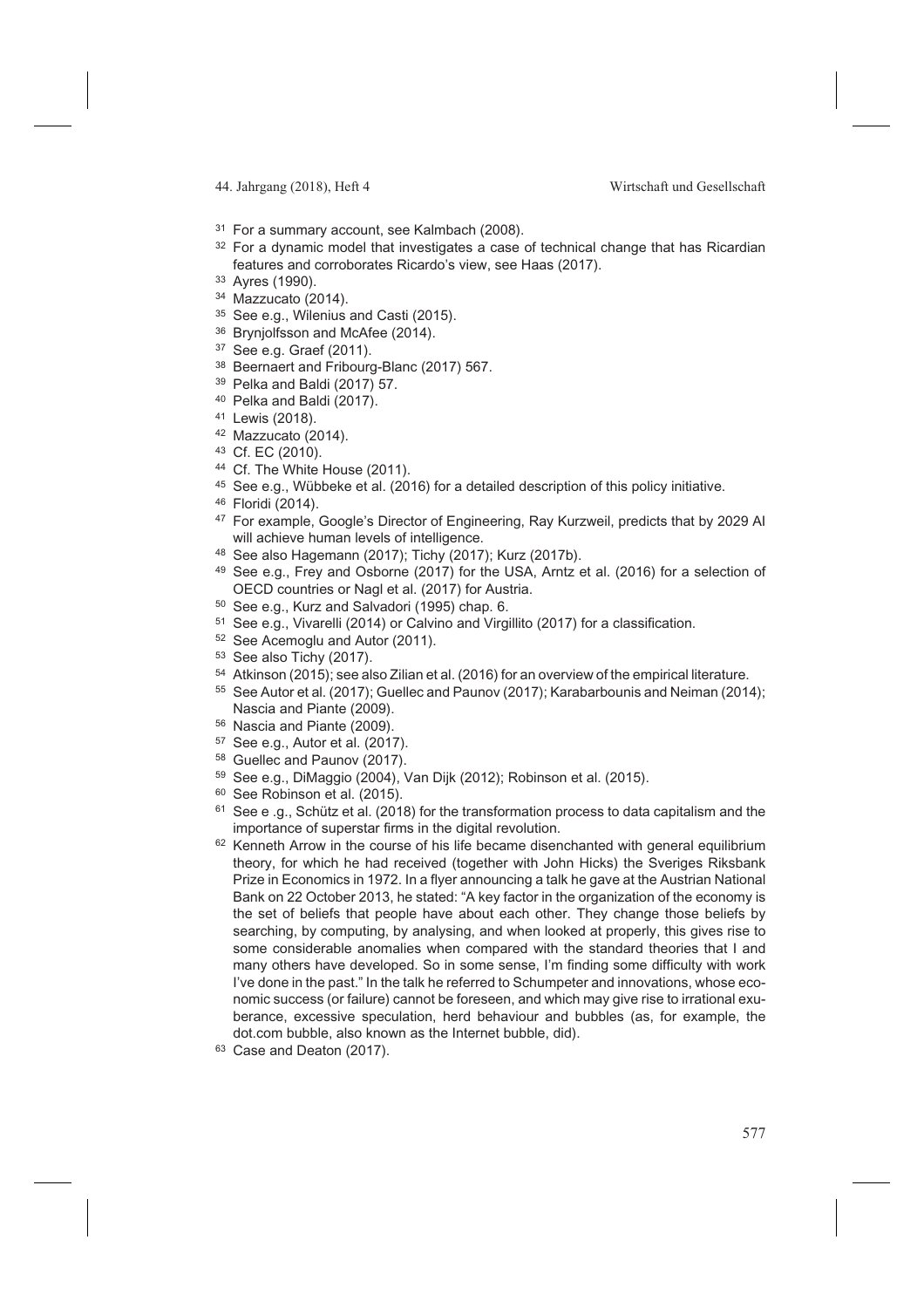Wirtschaft und Gesellschaft 144. Jahrgang (2018), Heft 4

### **References**

- Acemoglu, Daron; Autor, David, Skills, Tasks and Technologies: Implications for Employment and Earnings, in: Card, Dave; Ashenfelter, Orley (eds.), Handbook of Labor Economics, Vol. 4, Part B (Amsterdam 2011) 1043-1171.
- Aghion, Philippe; Howitt, Peter, On The Macroeconomic Effects of Major Technological Change, in: Helpman, Elhanan (ed.), General Purpose Technologies and Economic Growth (Cambridge 1998) 121-144.
- Agrawal, Ajay; Gans, Joshua; Goldfarb, Avi, Introduction (Paper presented at the Conference on the Economics of Artificial Intelligence 2017), version of June 13, 2018, retrieved from: https://papers.nber.org/books/agra-1.
- Arntz, Melanie; Gregory, Terry; Zierahn, Ulrich, The Risk of Automation for Jobs in OECD Countries: A Comparative Analysis, in: OECD Social, Employment and Migration Working Papers 189 (2016).
- Arntz, Melanie; Gregory, Terry; Zierahn, Ulrich, Digitalisierung und die Zukunft der Arbeit: Makroökonomische Auswirkungen auf Beschäftigung, Arbeitslosigkeit und Löhne von morgen, Bundesministerium für Forschung und Entwicklung (BMBF) (Mannheim 2018).
- Atkinson, Anthony, Inequality. What can be done? (Cambridge, MA 2015).
- Autor, David, Why Are There Still So Many Jobs? The History and Future of Workplace Automation, in: Journal of Economic Perspectives 29/3 (2015) 3-30.
- Autor, David; Dorn, David; Katz, Lawrence; Patterson, Christina; Van Reenen, John, Concentrating on the Fall of the Labor Share, in: American Economic Review 107/5 (2017) 180-185.
- Ayres, Robert, Technological Transformations and Long Waves. Part I, in: Technological Forecasting and Social Change 37 (1990) 1-37.
- Baldwin, Richard, The Great Convergence. Information Technology and the New Globalization (Cambridge, MA 2016).
- Beernaert, Dirk; Fribourg-Blanc, Eric, Thirty Years of Cooperative Research and Innovation in Europe: The Case for Micro- and Nanoelectronics and Smart Systems Integration, in: Puers, Robert; Baldi, Livio; Van de Voorde, Marcel; van Nooten, Sebastian E. (eds.), Nanoelectronics: Materials, Devices, Applications (Weinheim 2017) 567-593.
- Bekar, Clifford; Carlaw, Kenneth; Lipsey, Richard, General Purpose Technologies in Theory, Application and Controversy: A Review, in: Journal of Evolutionary Economics (2017) 1-29.
- Bresnahan, Timothy, General Purpose Technologies, in: Hall, Bronwyn; Rosenberg, Nathan (eds.), Handbook of the Economics of Innovation (London 2010) 761-791.
- Bresnahan, Timothy; Trajtenberg, Manuel, General Purpose Technologies: 'Engines of Growth'?, in: Journal of Econometrics 65/1 (1995) 83-108.
- Brynjolfsson, Erik; McAfee, Andrew, Race against the machine: How the digital revolution is accelerating innovation, driving productivity, and irreversibly transforming employment and the economy (Lexington 2011).
- Brynjolfsson, Erik; McAfee, Andrew, The Second Machine Age. Work, Progress, and Prosperity in a Time of Brilliant Technologies (New York 2014).
- Brynjolfsson, Erik; Rock, Daniel; Syverson, Chad, Artificial Intelligence and the Modern Productivity Paradox: A Clash of Expectations and Statistics (Paper presented at the Conference on the Economics of Artificial Intelligence 2017), version of January 10, 2018, retrieved from: https://papers.nber.org/books/agra-1.
- Calvino, Flavio; Virgillito, Maria, The Innovation-Employment Nexus: A Critical Survey of Theory and Empirics, in: Journal of Economic Surveys 32/1 (2017) 83-117.

Cantner, Uwe; Vannuccini, Simone, A New View of General Purpose Technologies, in: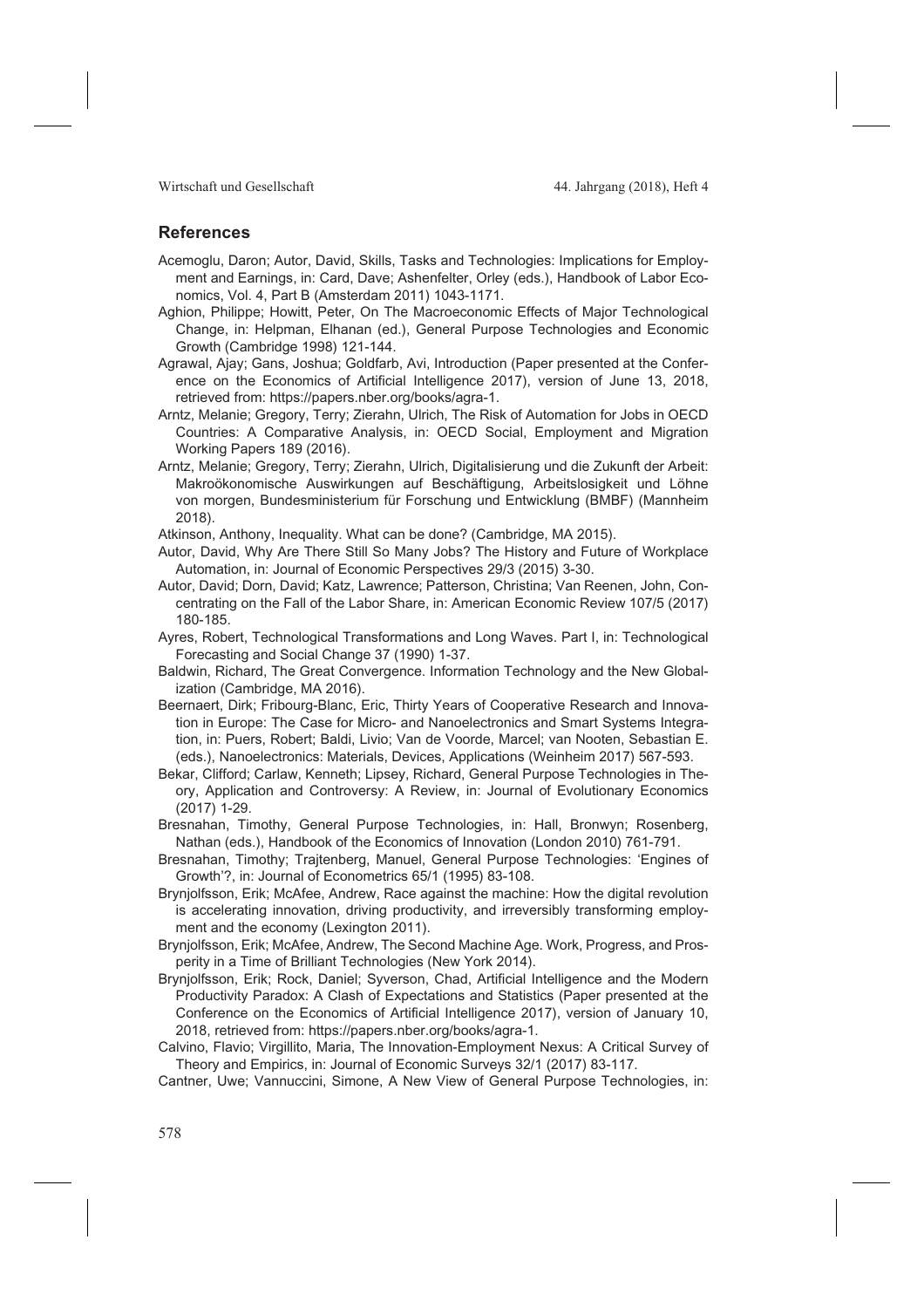Heilemann Ullrich; Wagner, Adolf (Hrsg.), Empirische Makroökonomik und mehr (Stuttgart 2012) 71-96.

- Cantner, Uwe; Vannuccini, Simone, Pervasive Technologies and Industrial Linkages: Modeling Acquired Purposes, in: Structural Change and Economic Dynamics (2017) in press.
- Case, Anne; Deaton, Angus, Mortality and Morbidity in the 21st Century, in: Brookings Papers on Economic Activity (2017) 397-476.
- DiMaggio, Paul; Hargittai, Eszter; Celeste, Coral; Shafer Steven, Digital Inequality: From Unequal Access to Differentiated Use. In: Neckerman, Kathryn (ed.), Social Inequality (New York 2004) 355-400.
- European Commission (EC), Europe 2020. A Strategy for Smart, Sustainable and Inclusive Growth (COM(2010) 2020 final, Brüssel 2010).
- Ferguson, Adam, An Essay on the History of Civil Society, 5th ed. (London 1782).
- Floridi, Luciano, The 4th Revolution. How the Infosphere Is Reshaping Human Reality (London 2014).
- Fogel, Robert, Catching up with the Economy, in: The American Economic Review 89/1 (1999) 1-21.
- Freeman, Christopher; Clark, John; Soete, Luc, Unemployment and Technical Innovation. A Study of Long Waves and Economic Development (London 1982).
- Frey, Carl B.; Osborne, Michael, The Future of Employment: How Susceptible Are Jobs to Computerisation?, in: Technological Forecasting and Social Change 117/C (2017) 254- 280.
- Gelderen, Jakob van, Springvloed: Beschouwingen over industriele Ontwikkeling en Prijsbeweging, in: De Nieuwe Tijd 18 (1913).
- Gordon, Robert, The Rise and Fall of American Growth (Princeton, New Jersey 2016).
- Graef, Mart, Positioning More Than Moore Characterization Needs and Methods within the 2011 ITRS, in: Frontiers of Characterization and Metrology for Nanoelectronics, AIP Conference Proceedings 1395/1 (2011) 345-350.
- Guellec, Dominique; Paunov, Caroline, Digital Innovation and the Distribution of Income, NBER Working Paper Series, No. 23987 (2017).
- Haas, David, Diffusion of a New Intermediate Product in a Simple "Classical-Schumpeterian" Model, in: Metroeconomica 69/4 (2017) 1-21.
- Haas, David; Kurz, Heinz D.; Palan, Nicole; Rainer, Andreas; Schütz, Marlies; Strohmaier, Rita, Technical Change and Innovations, in: Faccarello Gilbert; Kurz, Heinz D. (eds.), Handbook on the History of Economic Analysis, Vol. III: Developments in Major Fields of Economics (Cheltenham 2016).
- Hagemann, Harald, Beschäftigungswirkungen neuer Technologien Pro und Contra, in: Burr, Wolfgang; Stephan, Michael (Hrsg.), Technologie, Strategie und Innovation. Festschrift für Alexander Gerybadze zum 65. Geburtstag (Wiesbaden 2017) 363-387.
- Harada, Tsutomu, The Division of Labor in Innovation between General Purpose Technology and Special Purpose Technology, in: Journal of Evolutionary Economics 20/5 (2010) 741–764.
- Hayek, Friedrich August, The Political Order of a Free People (London 1982).
- Hayek, Friedrich August, The Pretence of Knowledge, in: The American Economic Review 79/6 (1989) 3-7.
- Helpman, Elhanan; Trajtenberg, Manuel, A Time to Sow and a Time to Reap: Growth Based on General Purpose Technologies, in: Helpman, Elhanan (ed.), General Purpose Technologies and Economic Growth (Cambridge 1998a) 55-83.
- Helpman, Elhanan; Trajtenberg, Manuel, Diffusion of General Purpose Technologies, in: Helpman, Elhanan (ed.), General Purpose Technologies and Economic Growth (Cambridge 1998b) 85-119.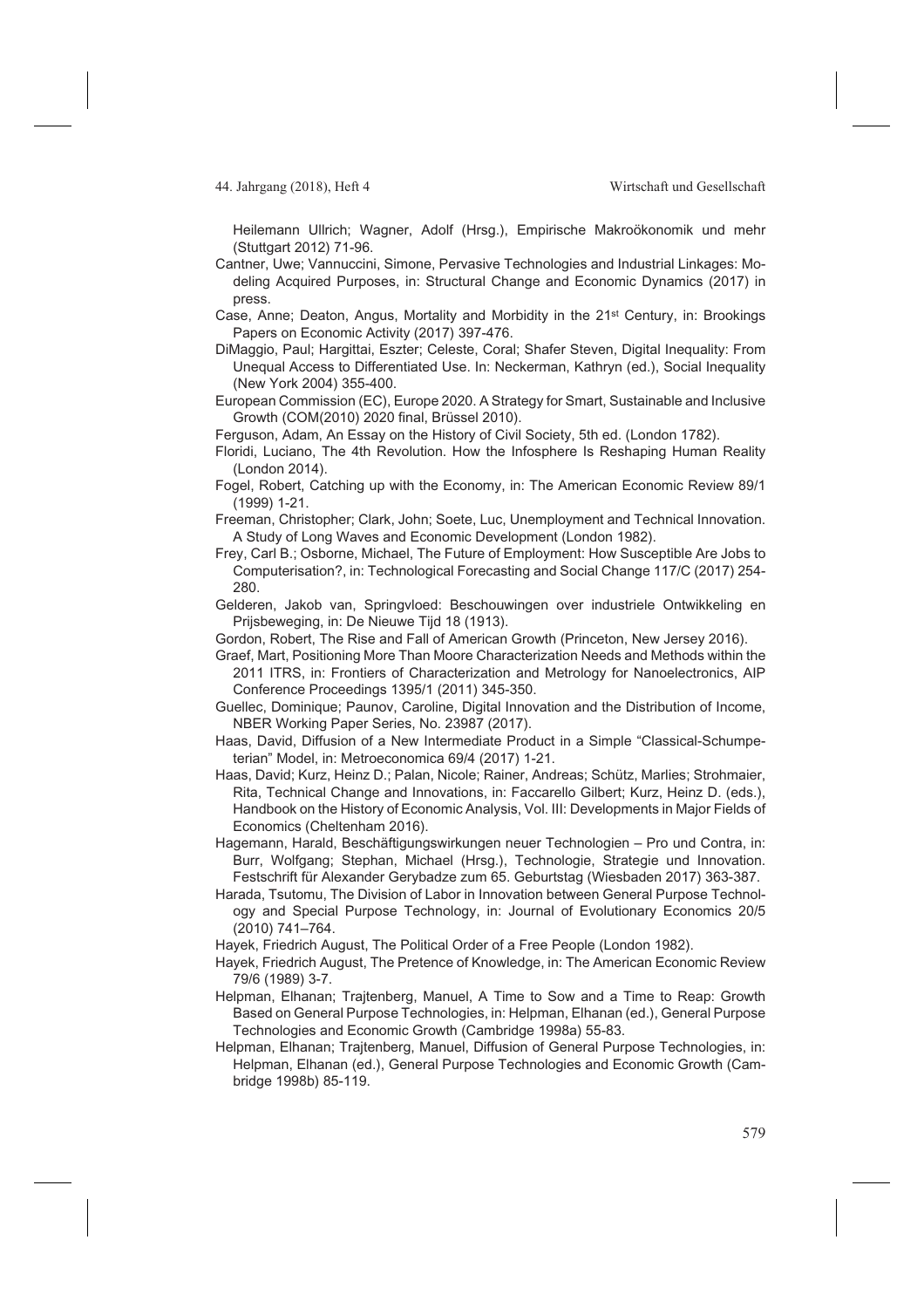Wirtschaft und Gesellschaft 144. Jahrgang (2018), Heft 4

Hutcheson, Francis, An Inquiry Into the Original of Our Ideas of Beauty and Virtue (New York 1726).

IFR, Statistics, International Federation of Robotics (2015), retrieved from http://www.ifr.org. Kahneman, Daniel; Tversky, Amos (eds.), Choices, Values, and Frames (New York 2000).

- Kaldor, Nicholas, Welfare Propositions of Economics and Interpersonal Comparisons of Utility, in: Economic Journal 49/195 (1939) 549-552.
- Kalmbach, Peter, Thomas Robert Malthus (1766-1834), in: Kurz, Heinz D. (Hrsg.), Klassiker des ökonomischen Denkens, Band 1 (München 2008) 89-104.

Kalmbach, Peter; Kurz, Heinz D., Chips und Jobs. Zu den Beschäftigungswirkungen des Einsatzes programmgesteuerter Arbeitsmittel (Marburg 1992).

Karabarbounis, Loukas; Neiman, Brent, The Global Decline of the Labor Share, in: Quarterly Journal of Economics 129/1 (2014) 61-103.

- Kondratieff, Nicolai, Die langen Wellen der Konjunktur, Archiv für Sozialwissenschaft und Sozialpolitik 56 (1926) 573-609.
- Korinek, Anton and Stiglitz, Joseph E., Artificial Intelligence and Its Implications for Income Distribution and Unemployment, in: Agrawal, Ajay K.; Gans, Joshua; Goldfarb, A. (eds.), The Economics of Artificial Intelligence: An Agenda, National Bureau of Economic Research (Cambridge, MA 2019) forthcoming.
- Kurz, Heinz D., Schumpeter's New Combinations, in: Journal of Evolutionary Economics 22/5 (2012) 871-899.
- Kurz, Heinz D., Technical progress and the diffusion of innovations: Classical and Schumpeterian perspectives, in: Frontiers of Economics in China 12/3 (2017a) 418-449.
- Kurz, Heinz D., Auf der Schwelle zur "Vierten Industriellen Revolution", in: Wirtschaftsdienst 97/11 (2017b) 785-792.
- Kurz, Heinz D.; Salvadori, Neri, Theory of Production: A Long-Period Analysis (Cambridge 1995).
- Kurzweil, Ray, The Singularity Is Near When Humans Transcend Biology (New York 2005).
- Kuznets, Simon, Economic Growth of Nations, Total Output and Production Structure (Cambridge, MA 1971).
- Leontief, Wassily; Duchin, Faye, The Future Impact of Automation on Workers (New York 1986).

Lewis, James, Economic Impact of Cybercrime – No Slowing Down (New York 2018).

- Lipsey, Richard; Bekar, Clifford, A Structuralist View of Technical Change and Economic Growth, in: Bell Canada Papers on Economic and Public Policy 3 (1995) 9-75.
- Lipsey, Richard; Carlaw, Kenneth; Bekar, Clifford, Economic Transformations. General Purpose Technologies and Long-Term Economic Growth (New York 2005).
- Martin, Ben, Research Foresight and the Exploitation of the Science Base (London 1993).
- Mayer-Schönberger, Viktor; Ramge, Thomas, Das Digital. Markt, Wertschöpfung und Gerechtigkeit im Datenkapitalismus (Berlin 2017).
- Mazzucato, Mariana, The Entrepreneurial State, Debunking Public vs. Private Sector Myths (London 2014).
- Mensch, Gerhard, Das Technologische Patt: Innovationen überwinden die Depression (Umschau, Frankfurt 1975).
- Mokyr, Joel, The Lever of Riches: Technological Creativity and Economic Progress (New York 1990).

Mokyr, Joel, Technopessimism is Bunk, version of July 26, 2013, retrieved from: https://www.pbs.org/newshour/economy/technopessimism-is-bunk.

Mokyr, Joel, Culture of Growth, The Origins of the Modern Economy (Princeton, New Jersey, 2016).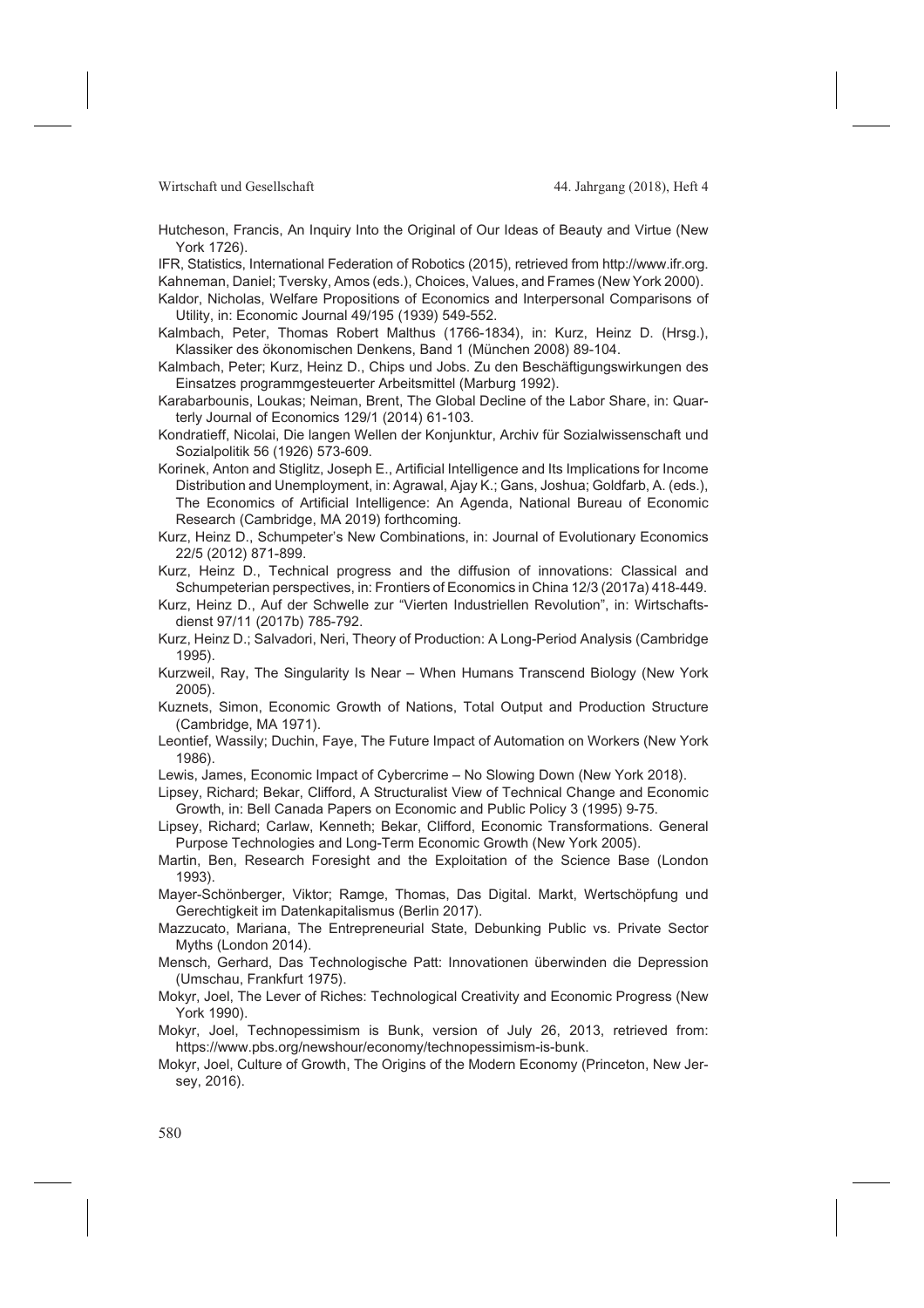- Muro, Mark; Liu, Sifan; Whiton, Jacob; Kulkarni, Siddharth, Digitalization and the American Workforce (Washington, D.C., 2017).
- Nagl, Wolfgang; Titelbach, Gerlinde; Valkova, Katarina, Digitalisierung der Arbeit: Substituierbarkeit von Berufen im Zuge der Automatisierung durch Industrie 4.0, Projektbericht Institut für Höhere Studien Wien (Wien 2017).
- Nascia, Leopoldo; Pianta, Mario, Forces of Inequality? The Impact of Technology and Globalisation, in: Intereconomics 44/6 (2009) 332-336.

OECD, OECD-Wissenschafts-, Technologie- und Industrieausblick (Paris 2010).

- Pelka, Joachim; Baldi, Livio, More-than-Moore Technologies and Applications, in: Puers, Robert; Baldi, Livio; Van de Voorde, Marcel; van Nooten, Sebastian (eds.), Nanoelectronics: Materials, Devices, Applications (Weinheim 2017) 53-71.
- Perez, Carlota, Structural Change and the Assimilation of New Technologies in the Economic and Social System, in: Futures 15/5 (1983) 357-375.
- Perez, Carlota, Unleashing a Golden Age after the Financial Collapse: Drawing Lessons from History, in: Environmental Innovation and Societal Transitions 6 (2013) 9-23.
- Petsas, Iordanis, The Dynamic Effects of General Purpose Technologies on Schumpeterian Growth, in: Journal of Evolutionary Economics 13/5 (2003) 577-605.
- Piatier, André, Innovation, Information and Long-Term Growth, in: Futures 13/5 (1981) 371-382.
- Rainer, Andreas; Strohmaier, Rita, Modeling the Diffusion of General Purpose Technologies in an Evolutionary Multi-Sector Framework, in: Empirica 41/3 (2014) 425-444.
- Rawls, John, A Theory of Justice, first edition 1971, revised edition 1999 (Cambridge, MA 1999).
- Ricardo, David, The Works and Correspondence of David Ricardo, 11 volumes, in: Sraffa, Piero (Hrsg.) with the collaboration of Dobb, Maurice H. (Cambridge, UK 1951-1973).
- Rifkin, Jeremy, The Third Industrial Revolution: How Lateral Power is Transforming Energy, the Economy, and the World (New York 2011).
- Robinson, Laura; Cotten, Shelia; Ono, Hiroshi; Quan-Haase, Anabel; Mesch, Gustavo; Chen, Wenhong; Schulz, Jeremy; Hale, Timothy; Stern, Michael, Digital Inequalities and Why They Matter, in: Information, Communication & Society, 18/5 (2015) 569-582.
- Rosenberg, Nathan; Trajtenberg, Manuel, A General-Purpose Technology at Work: The Corliss Steam Engine in the Late-Nineteenth-Century U.S., in: Journal of Economic History 64 (2004) 61-99.
- Schotter, Andrew, Free Market Economics. A Critical Appraisal (New York 1985).
- Schumpeter, Joseph A., Theorie der wirtschaftlichen Entwicklung, 1. Auflage (Leipzig 1912).
- Schumpeter Joseph A., The Theory of Economic Development: An Inquiry into Profits, Capital, Credit, Interest, and the Business Cycle (Cambridge, MA, 1934/1949).
- Schumpeter, Joseph A., Business Cycles. A Theoretical, Historical and Statistical Analysis of the Capitalist Process, vol. 1 and 2 (New York and London 1939).
- Schumpeter, Joseph A., Capitalism, Socialism and Democracy, With an introduction of Swedberg, Richard, (London and New York 1947/2003).
- Schütz, Marlies; Strohmaier, Rita; Zilian, Stella, Vom Datenkapitalismus zum Datensozialismus? Zur Bedeutung der Werke J. A. Schumpeters und T. B. Veblens in Zeiten des digitalen Wandels, in: Frambach, Hans; Koubek, Norbert; Kurz, Heinz; Pfriem, Reinhard (Hrsg.), Schöpferische Zerstörung und der Wandel des Unternehmertums. Zur Aktualität von Joseph A. Schumpeter (Weimar 2018) im Erscheinen.

Schwab, Klaus, The Fourth Industrial Revolution (Genf 2016).

Smith, Adam, An Inquiry into the Nature and Causes of the Wealth of Nations (London 1776), in: Campbell, Richard H.; Skinner, Andrew S. (eds.), The Glasgow Edition of the Works and Correspondence of Adam Smith (Oxford 1976).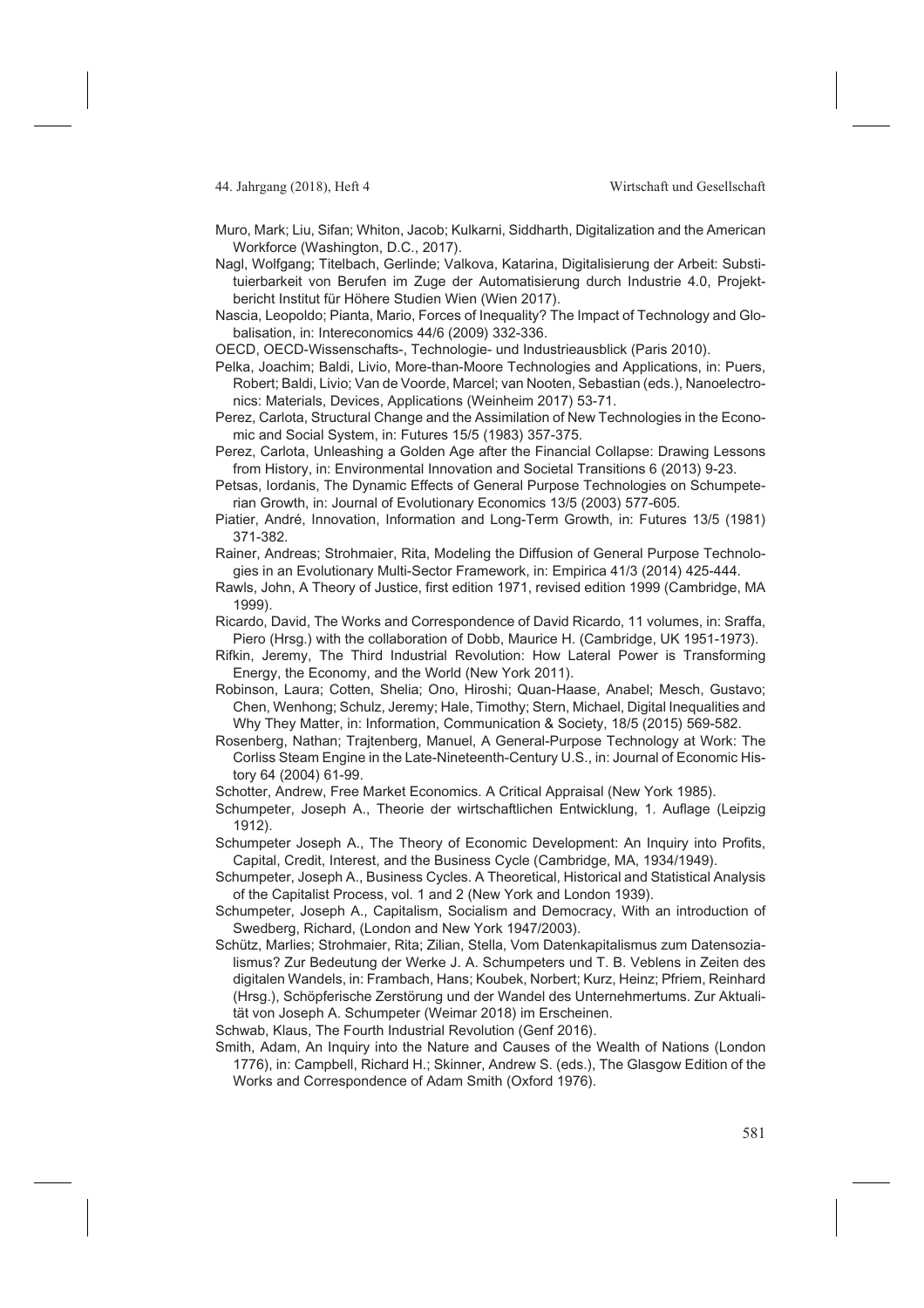#### Wirtschaft und Gesellschaft 144. Jahrgang (2018), Heft 4

- Sraffa, Piero, Production of Commodities by Means of Commodities: Prelude to a Critique of Economic Theory (Cambridge 1960).
- Statistics Austria, Entwicklung und Wartung von IT-Systemen in Männerhand, Frauen arbeiten häufiger mit sozialen Medien, Pressemitteilung 11.833-194/18, version of October 18, 2018, retrieved from: https://www.statistik.at/web\_de/statistiken/energie\_ umwelt\_innovation\_mobilitaet/informationsgesellschaft/ikt-einsatz\_in\_haushalten/ 119432.html
- Steffen, Will; Rockström, Johan; Richardson, Katherine; Lenton, Timothy M.; Folke, Carl; Liverman, Diana; Summerhayes, Colin P.; Barnosky, Anthony D., Cornell, Sarah E.; Crucifix, Michel; Donges, Jonathan F.; Fetzer, Ingo; Lade, Steven J., Scheffer, Marten; Winkelmann, Ricarda; Schellnhuber, Hans Joachim, Trajectories of the Earth System in the Anthropocene, in: PNAS 115/33 (2018) 8252-8259.

The White House, A Strategy for American Innovation (Washington D.C. 2011).

- Tichy, Gunther, Wie gefährlich sind die Roboter, SWS-Rundschau 57/4 (2017) 403-425.
- Van Dijk, Johannes, Digitale Spaltung und digitale Kompetenzen. In Informationsgerechtigkeit, in: Schüller-Zwierlein, André; Zilien, Nicole (Hrsg.), Theorie und Praxis der Gesellschaftlichen Informationsversorgung, Age of Access? Grundfragen der Informationsgesellschaft (Berlin 2012) 108–133.
- Vivarelli, Marco, Innovation, Employment and Skills in Advanced and Developing Countries: A Survey of Economic Literature, in: Journal of Economic Issues 48/1 (2014) 123- 154.
- Wajcman, Judy, TechnoFeminism (Cambridge 2004).
- Weiser, Mark, The Computer for the 21st Century, in: Scientific American (September 1991), retrieved from: https://www.lri.fr/~mbl/Stanford/CS477/papers/Weiser-SciAm.pdf.
- White, Lynn, Die mittelalterliche Technik und der Wandel der Gesellschaft (München 1968).
- Wilenius, Markku; Casti, John, Seizing the X-Events. The Sixth K-Wave and the Shocks that May Upend It, in: Technological Forecasting and Social Change 94/C (2015) 335- 349.
- Wübbeke, Jost; Meissner, Mirjam; Zenglein, Max; Ives, Jaqueline; Conrad, Björn, Made in China 2025, The Making of a High-Tech Superpower and Consequences for Industrial Countries, Mercator Institut for China Studies, No. 2 (Berlin 2016).
- Yoshikawa, Hiroyuki, Manufacturing and the 21st Century Intelligent Manufacturing Systems and the Renaissance of the Manufacturing Industry, in: Technological Forecasting and Social Change 49/2 (1995) 195-213.
- Zilian, Stella; Unger, Maximilian; Scheuer, Timon; Polt, Wolfgang; Altzinger, Wilfried, Technologischer Wandel und Ungleichheit. Zum Stand der empirischen Forschung, in: Wirtschaft und Gesellschaft 42/4 (2016) 591-616.

# **Abstract**

We discuss the characteristics and achievements as well as the risks and challenges of the digitalisation of the economy against the background of previous waves of technological change. Placing the argument in an historical context and reviewing how economists have assessed earlier forms of radical innovations allows us to specify what is genuinely new this time and what is a variation on a known theme. We first mention some major reasons, why it is difficult to fathom what the future will bring. We then turn to a brief account of the concepts and tools forged in order to cope with the intricate problems at hand. Then follows a history of mankind in a nutshell in terms of a sequence of Kondratieff waves. The longest section deals with some of the effects "smart" technologies can be expected to